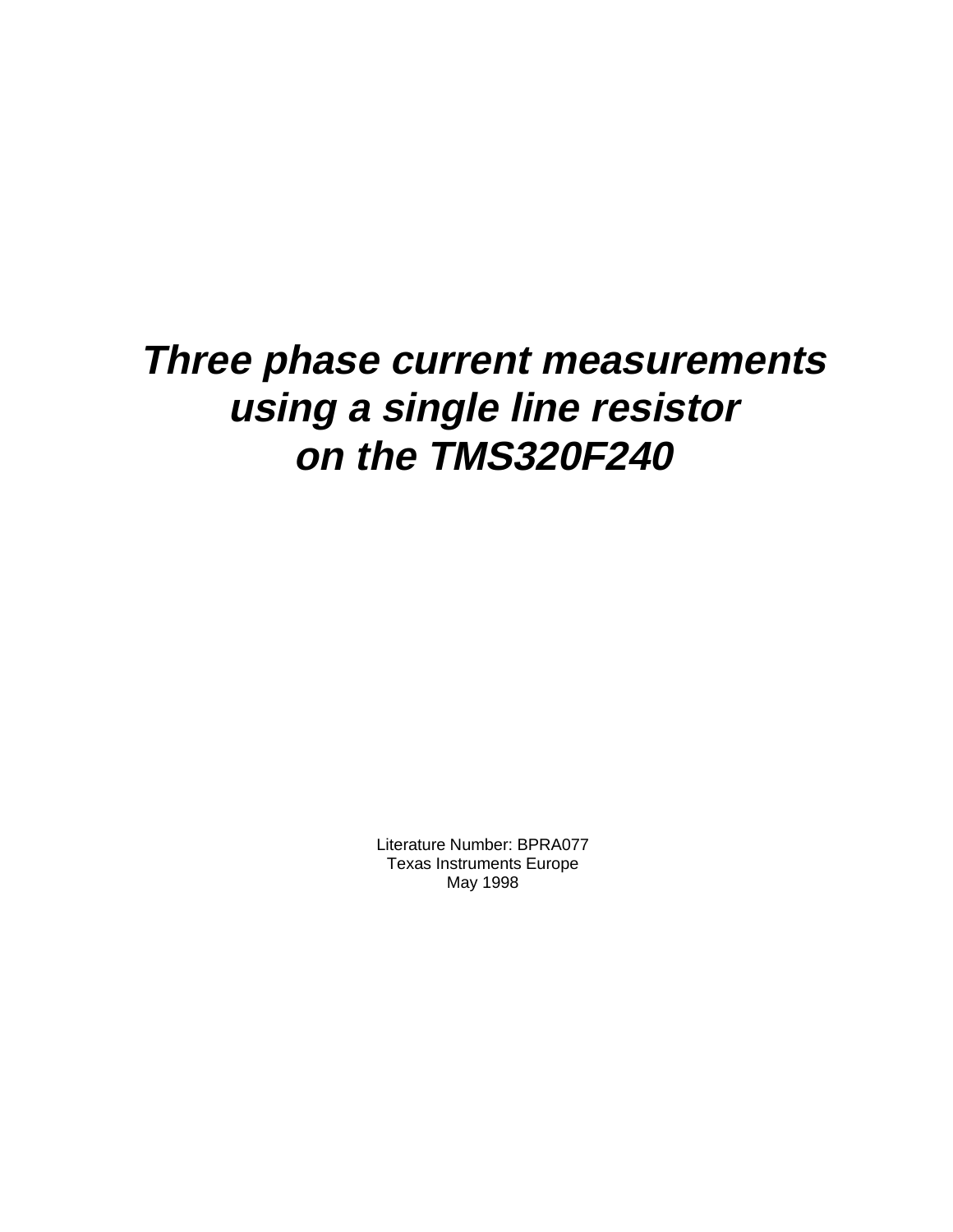#### **IMPORTANT NOTICE**

Texas Instruments (TI) reserves the right to make changes to its products or to discontinue any semiconductor product or service without notice, and advises its customers to obtain the latest version of relevant information to verify, before placing orders, that the information being relied on is current.

TI warrants performance of its semiconductor products and related software to the specifications applicable at the time of sale in accordance with TI's standard warranty. Testing and other quality control techniques are utilized to the extent TI deems necessary to support this warranty. Specific testing of all parameters of each device is not necessarily performed, except those mandated by government requirements.

Certain applications using semiconductor products may involve potential risks of death, personal injury, or severe property or environmental damage ("Critical Applications").

TI SEMICONDUCTOR PRODUCTS ARE NOT DESIGNED, INTENDED, AUTHORIZED, OR WARRANTED TO BE SUITABLE FOR USE IN LIFE-SUPPORT APPLICATIONS, DEVICES OR SYSTEMS OR OTHER CRITICAL APPLICATIONS.

Inclusion of TI products in such applications is understood to be fully at the risk of the customer. Use of TI products in such applications requires the written approval of an appropriate TI officer. Questions concerning potential risk applications should be directed to TI through a local SC sales office.

In order to minimize risks associated with the customer's applications, adequate design and operating safeguards should be provided by the customer to minimize inherent or procedural hazards.

TI assumes no liability for applications assistance, customer product design, software performance, or infringement of patents or services described herein. Nor does TI warrant or represent that any license, either express or implied, is granted under any patent right, copyright, mask work right, or other intellectual property right of TI covering or relating to any combination, machine, or process in which such semiconductor products or services might be or are used.

Copyright 1998, Texas Instruments Incorporated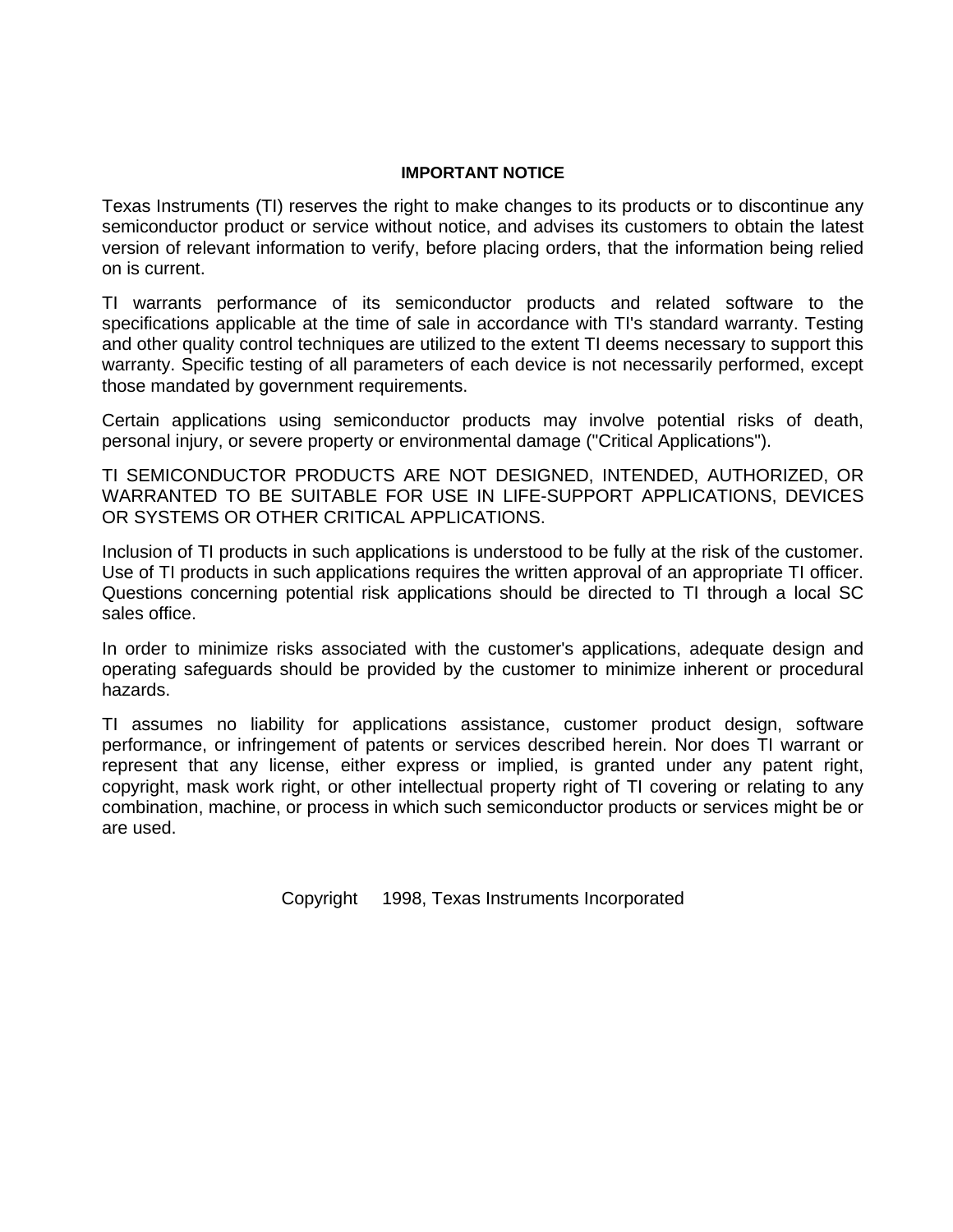# **Contents**

| 3.1 Schematic                                                 |  |
|---------------------------------------------------------------|--|
|                                                               |  |
|                                                               |  |
|                                                               |  |
|                                                               |  |
|                                                               |  |
|                                                               |  |
|                                                               |  |
|                                                               |  |
|                                                               |  |
|                                                               |  |
|                                                               |  |
|                                                               |  |
|                                                               |  |
|                                                               |  |
|                                                               |  |
|                                                               |  |
|                                                               |  |
|                                                               |  |
|                                                               |  |
|                                                               |  |
| Appendix D: Software program describing the second method  49 |  |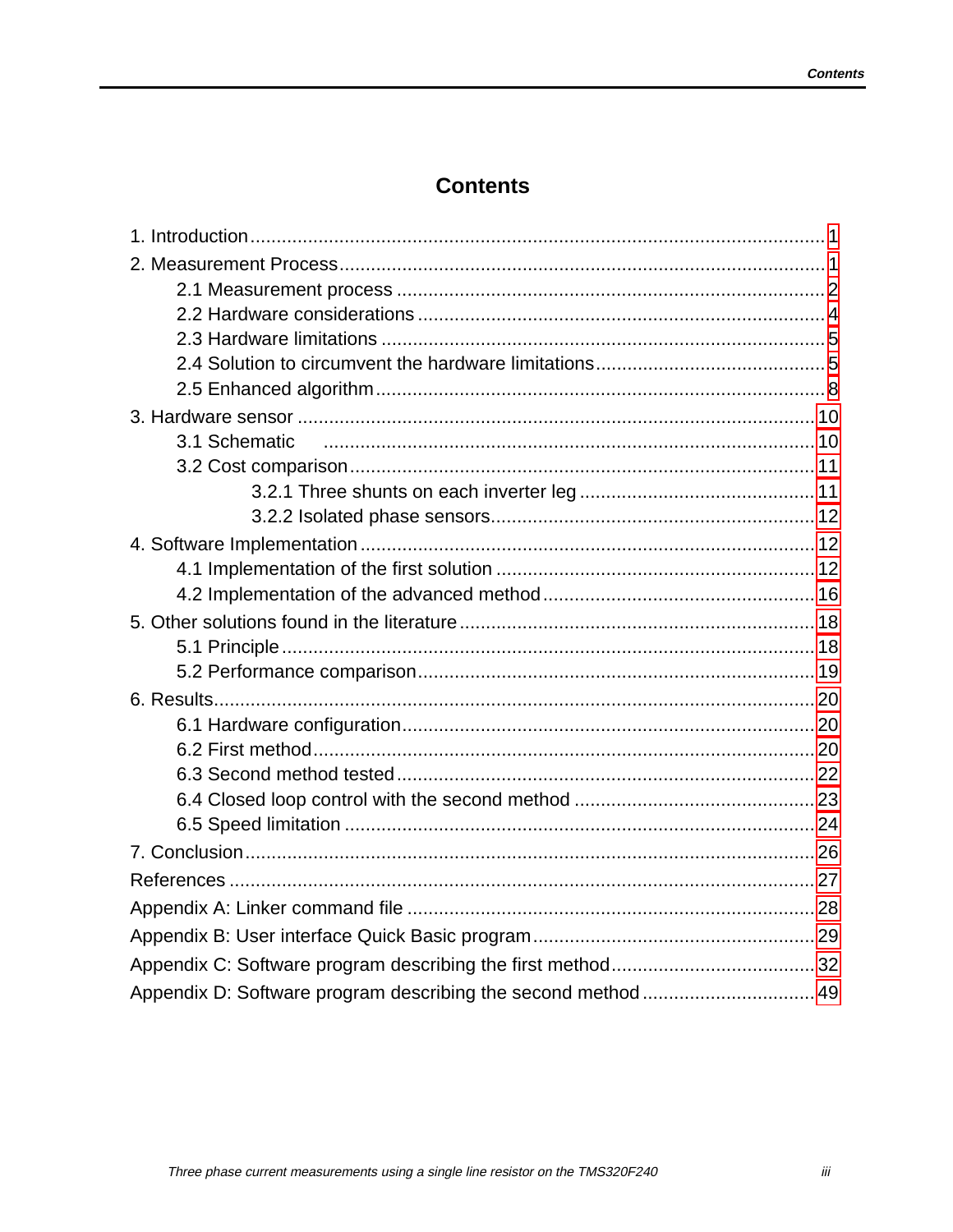# **List of Figures**

| Figure 1: Schematic of a system including power, control and load 1              |  |
|----------------------------------------------------------------------------------|--|
|                                                                                  |  |
|                                                                                  |  |
|                                                                                  |  |
|                                                                                  |  |
|                                                                                  |  |
|                                                                                  |  |
|                                                                                  |  |
|                                                                                  |  |
|                                                                                  |  |
|                                                                                  |  |
|                                                                                  |  |
| Figure 13: PWM generation related to the time in the case of a symmetric PWM  13 |  |
| Figure 14: V/f control and Idc current measurement block diagram 16              |  |
|                                                                                  |  |
|                                                                                  |  |
|                                                                                  |  |
|                                                                                  |  |
|                                                                                  |  |
| Figure 20: The perturbation of the measurement process decreased by five  23     |  |
|                                                                                  |  |
|                                                                                  |  |
|                                                                                  |  |
|                                                                                  |  |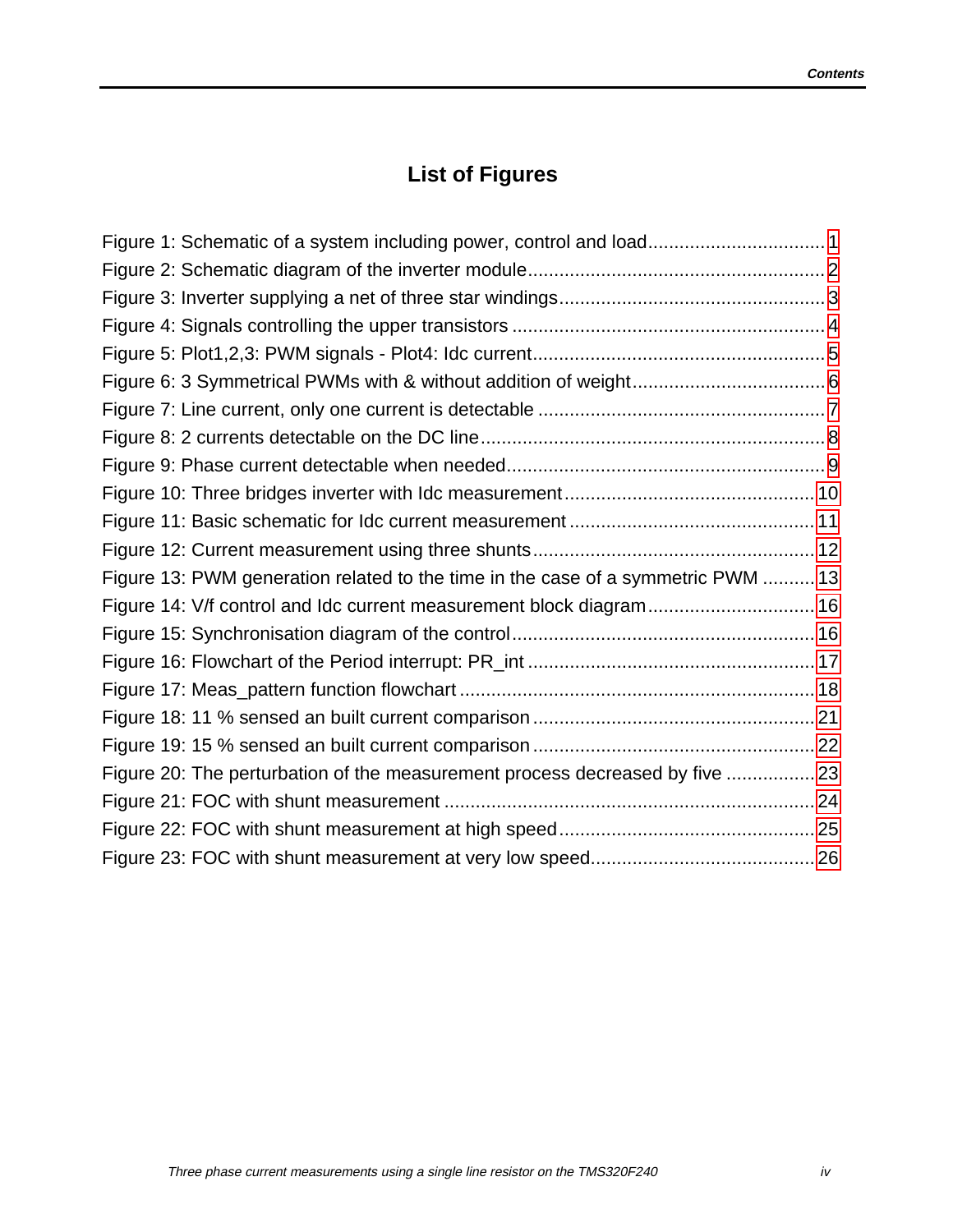# **Three phase current measurements using a single line resistor on the TMS320F240**

#### **ABSTRACT**

<span id="page-4-0"></span>Most inverter control systems require a knowledge of the phase currents. The simplest method of obtaining these currents is to measure them directly. Depending on the motor winding connections, this requires at least two sensors to be applied directly to the motor phases. Usually, these types of sensors are expensive due to their need to be isolated. There is a second method of measuring these phase currents using a simple, cheap resistor. However, under certain conditions, the measurement becomes difficult and even impossible due to hardware limitations. In this paper, a solution is described for circumventing this problem and results are given following its implementation on a Digital Signal Processor, the TMS320F240 from Texas Instruments.

# **1. Introduction**

Most three phase motor control algorithms require that the motor phase currents be known in order to deliver high motor performance. The following system recombines the three phase currents of the motor using only one simple resistive sensor.



**Figure 1: Schematic of a system including power, control and load**

# **2. Measurement Process**

In order to control most inverter systems it is necessary to know all the phase currents. The most basic method of obtaining these currents is to measure each of them directly but, depending on the motor winding connections, this requires at least two sensors to be applied directly to the individual motor phases. These types of sensors are usually sophisticated and expensive, as they need to be isolated. A second, but more complex,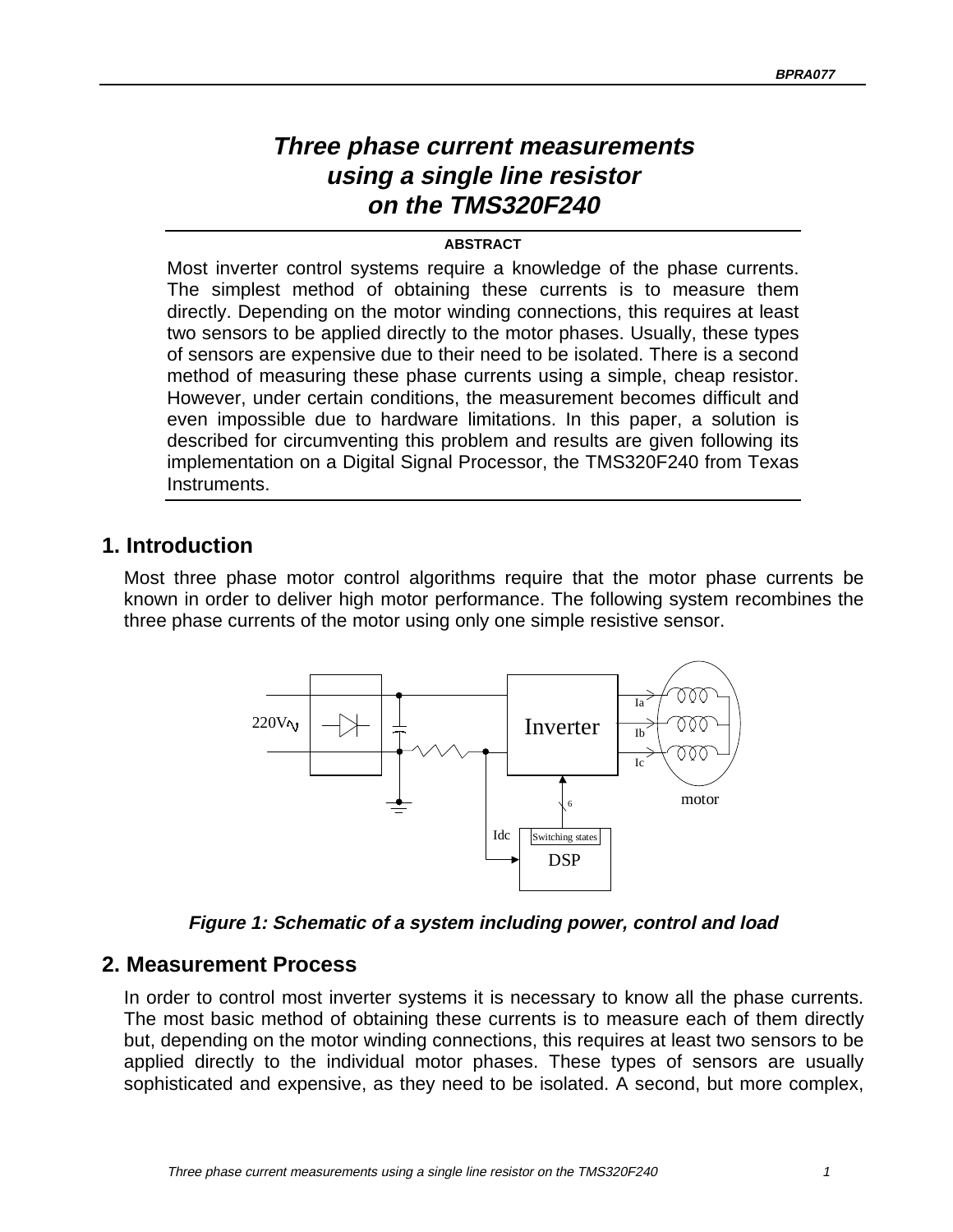<span id="page-5-0"></span>method is to measure only the DC line current and then recombine the 3 phase currents using the inverter switching states. This second method requires only a simple cheap, resistive sensor.

As the inverter's switching state is controlled by the Digital Signal Processor, it is possible to know the exact electrical route taken by the input current through the inverter. We can thus directly relate the phase currents to the line current, as shown in the following schematic diagram.



**Figure 2: Schematic diagram of the inverter module**

The phase currents we obtain are due to a real measurement of the current and are not the result of a simulation requiring a model of the output circuit. The estimator presented here is independent of the output load of the inverter. It may be used to control a motor but can also be part of a UPS system or any other system requiring the control of phase currents.

#### **2.1 Measurement process**

For a better understanding of the measurement process, and to represent the switching state of the inverter, we define a switching function *Sa* for phase A as follows: *Sa = 1* when the upper transistor of phase A is on, and  $Sa = 0$  when the lower transistor of phase A is on. Similar definitions can be made for phases B and C.

Note:

- 1. The explanation of the process is based on the assumption that the inverter is fed in complementary mode. In this mode, the signals  $\overline{S}a, \overline{S}b, \overline{S}c$  controlling the lower transistors, are the opposite of  $Sa, Sb, Sc$  controlling the upper transistor. A similar current measurement could be applied to a non- complementary control.
- 2. Dead-band is the name given to the time difference between the commutations of the upper and lower transistors of one phase. These two transistors must never conduct at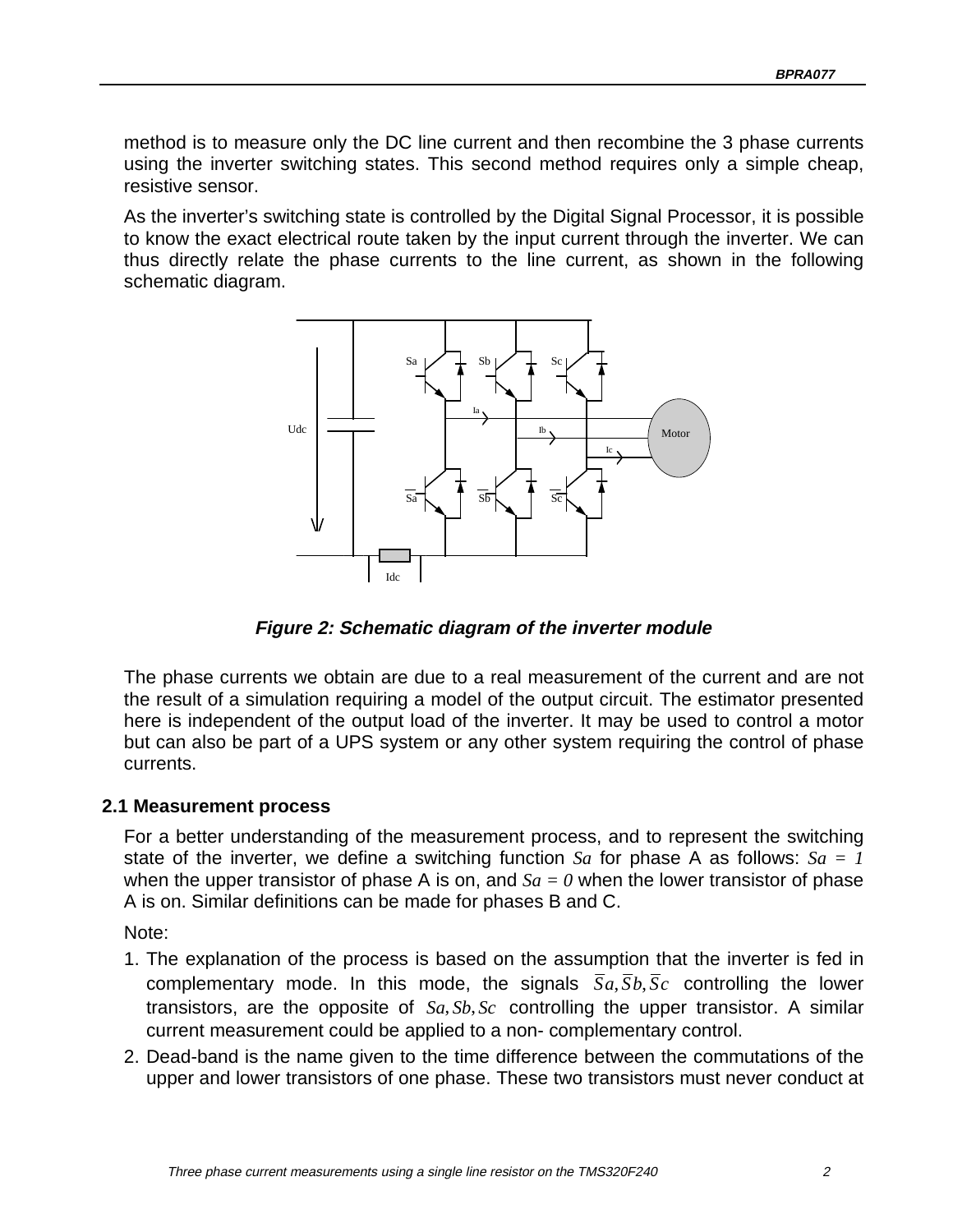<span id="page-6-0"></span>the same time. The aim of the dead-band is to protect the power devices during commutation by avoiding conduction overlap which would result in a high current transient. In the notation, the dead-band is not present, the power devices are considered perfect. During implementation phase this time must be taken into account.

The stator currents can then be expressed as follows depending on the switching states:

 $i_{dc} = i_{a}$  when *(Sa, Sb, Sc)* = (1,0,0)  $i_{dc} = -i_a$  when *(Sa, Sb, Sc)* = (0,1,1)  $i_{dc} = i_b$  when *(Sa, Sb, Sc)* = (0,1,0)<br>  $i_{dc} = -i_b$  when *(Sa, Sb, Sc)* = (1,0,1) when *(Sa, Sb, Sc)* =  $(1,0,1)$  $i_{dc} = i_c$  when *(Sa, Sb, Sc)* = (0,0,1)  $i_{dc} = -i_c$  when *(Sa, Sb, Sc)* = (1,1,0)  $i_{dc} = 0$  when *(Sa, Sb, Sc)* = (1,1,1)  $i_{dc} = 0$  when *(Sa, Sb, Sc)* = (0,0,0)

The following figure gives an example of the switching state:



**Figure 3: Inverter supplying a net of three star windings**

Based on the above equations, one phase current (Ic) can be related directly to the dc line current. Therefore, all three-phase currents can be measured by looking only at the dc line. If the Pulse Width Modulation period frequency is high enough, the phase current will only vary slightly over one or two PWM periods.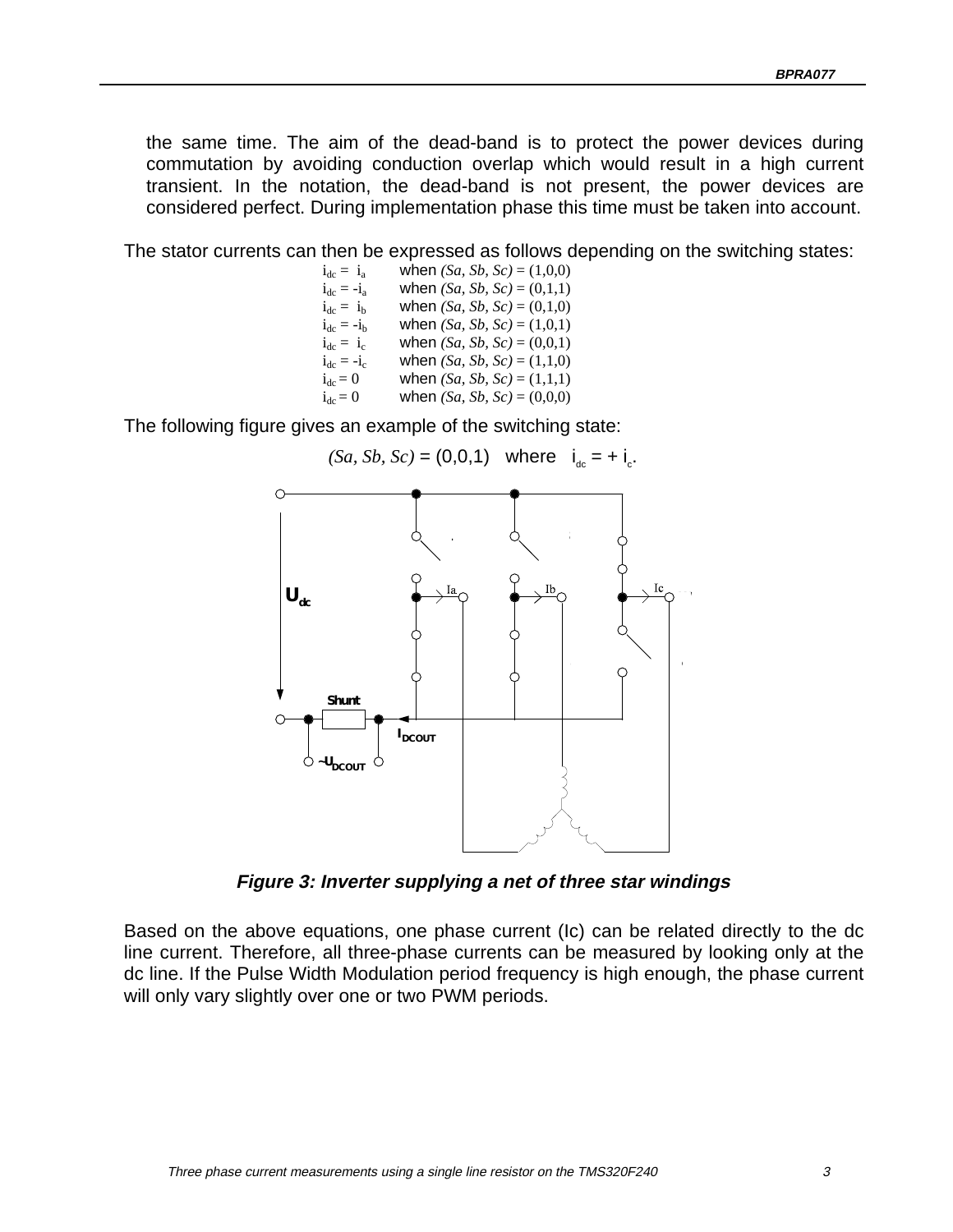#### <span id="page-7-0"></span>**2.2 Hardware considerations**

Two times are defined as follows.  $u_i$  is the time gap between the transistor commutation on the first phase and the commutation of the equivalent transistor in the next phase within the first half of the PWM period. Similarly  $u_2$  is the time difference between the commutations on the second and third phases.



**Figure 4: Signals controlling the upper transistors**

In the case of symmetrical PWM generation, the first half period of the PWM starts with the state  $(0,0,0)$ , followed by two states  $(u_1 \text{ and } u_2)$  where at least one of the upper transistors is on, and finishes with the state (1,1,1). The second half of the PWM period consists of the same state sequence in reverse order .

- 1. It is not possible to make any measurement during the states (0,0,0) and (1,1,1) as no current is flowing in the dc line. A maximum of two different phase measurements can be made during any one PWM period.
- 2. Thus line current measurements made during times  $u_1$  and  $u_2$  will generate two different phases. The third current is deduced using the formula:  $i_a+i_b+i_c=0$ , in the case of a star or a triangle winding structure.

In the previous example, during time  $u_1$  the inverter state is  $(0,0,1)$  and so the measured phase current is  $i_c=i_{dc}$ . Similarly during time  $u_2$ , the inverter state is (1,0,1) and so  $i_b = -i_{dc}$ . Since  $i_b$  and  $i_c$  have been calculated it follows that  $i_a = -(i_b + i_c)$ .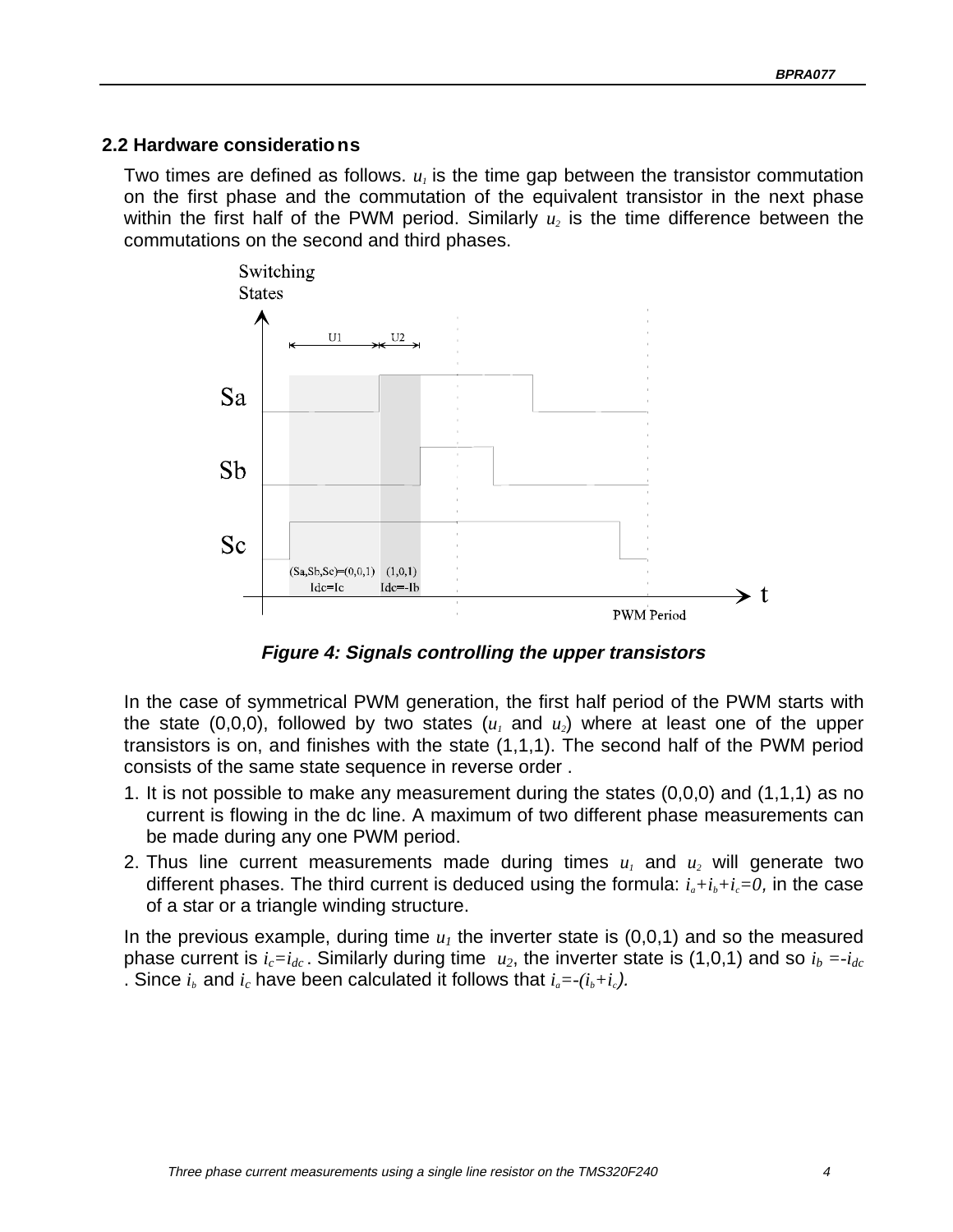<span id="page-8-0"></span>

**Figure 5: Plot1,2,3: PWM signals - Plot4: Idc current**

#### **2.3 Hardware limitations**

Under certain conditions the periods  $u_1$  or  $u_2$  are very short. In this case, due to the transistor commutation times, dead-bands and response delays of the processing electronics, the actual phase current is invisible on the line current. As a result it is not possible to estimate the phase currents from the line current under these circumstances.

The method described in the next paragraph provides a solution which circumvents this hardware limitation and allows more accurate measurement of the phase currents than previous methods do. This improvement enables the motor to operate over a wider range of speeds and motor loads.

#### **2.4 Solution to circumvent the hardware limitations**

To help explain the solution of the problem, an artificial PWM pattern signal is generated. This signal is shown in the next graph and is the result of the addition of the three weighted upper transistor switching signals (PWM). The three PWM signals are indexed with 1, 2 and 4 respectively. At any one instance the switching state of the six transistors can be deducted from the PWM pattern.

The Figure 6 shows:

- Plot2-3-4: 3 symmetrical PWMs,
- Plot1: the 3 PWMs are added with addition of weight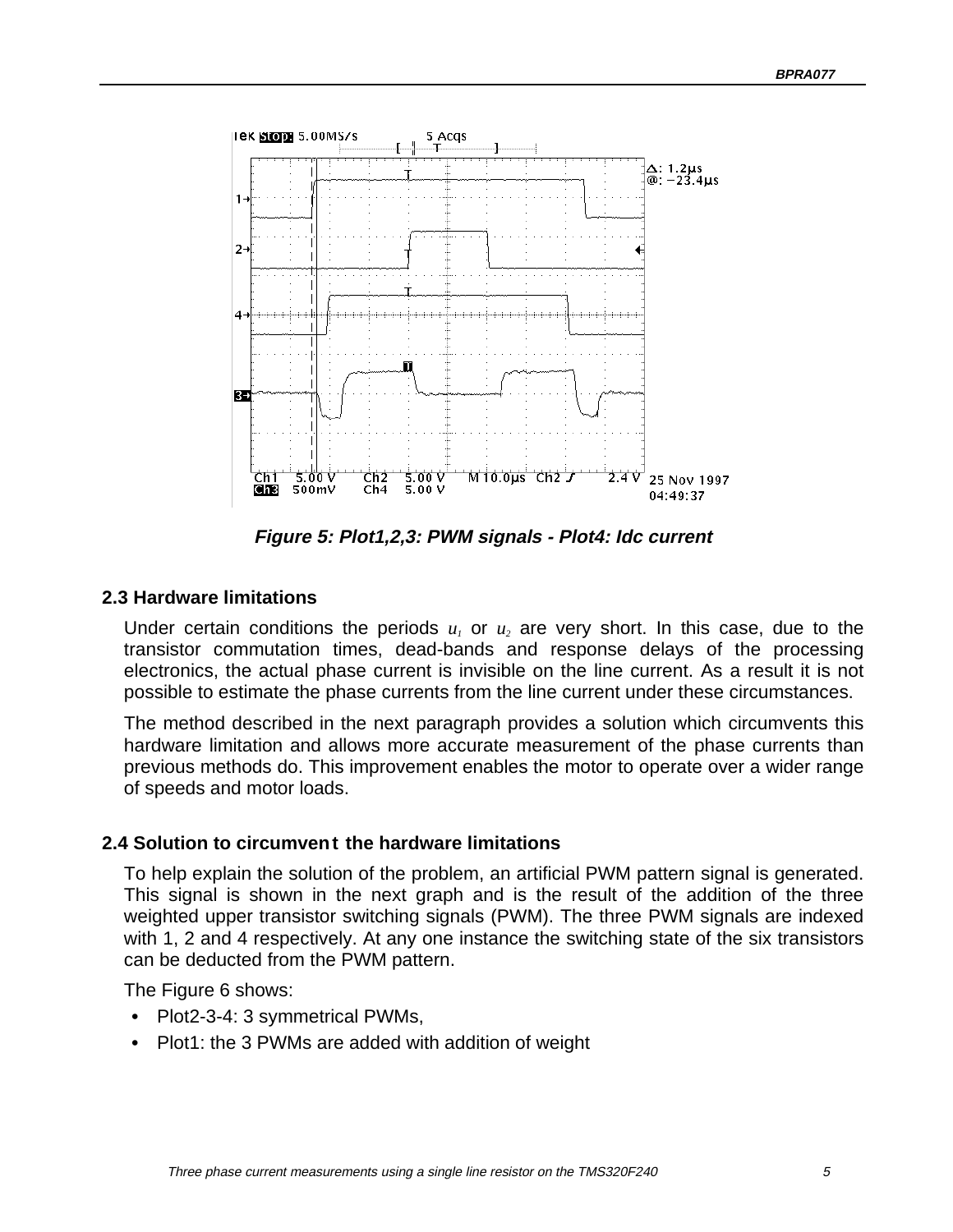<span id="page-9-0"></span>

**Figure 6: 3 Symmetrical PWMs with & without addition of weight**

The problem is that it is not possible to measure the phase currents during a short  $u_1$  and  $u_2$  (in the range of few hundreds of nanoseconds to a few micro-seconds).

The Figure 7 shows:

- Plot 1: 3 PWM patterns,  $u_1 = 12 \mu s$ ,  $u_2 = 1.5 \mu s$
- Plot 2: Line current, only one current is detectable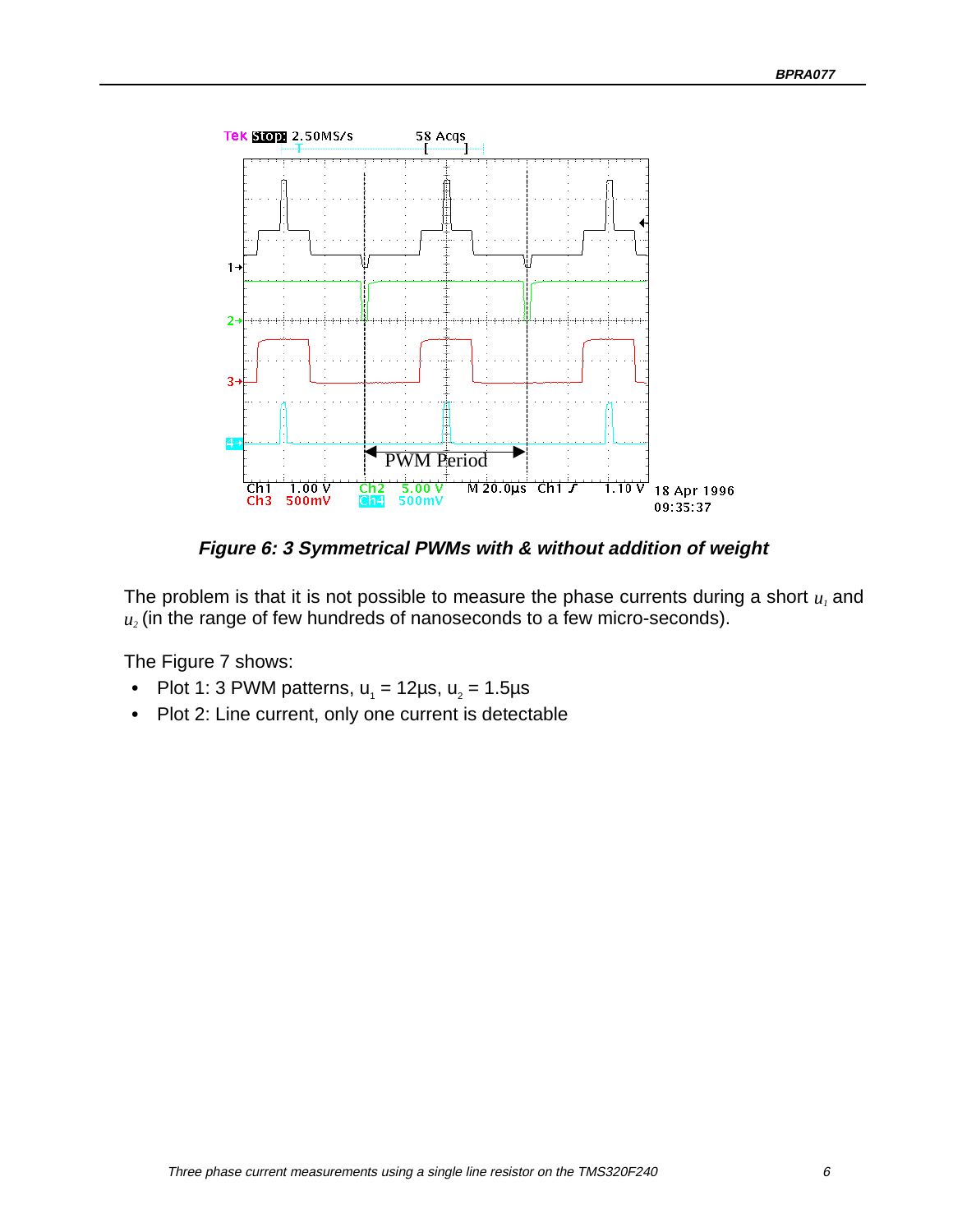<span id="page-10-0"></span>

**Figure 7: Line current, only one current is detectable**

One of the methods to solve this problem and allow both measurements is to force the short period ( here  $u_2$  ) to the minimum measurement time<sup>1</sup> imposed by the chosen hardware. In this case  $u_2$  is changed to  $u_{2measure} = 4\mu s$ .

The solution is to lengthen the required section of the pattern for one PWM period in order to make the measurement possible and compensate for it by generating shorter patterns during the PWM periods where no measurements are made.

Let us consider the example of a controller with a cycle time of  $80\mu s$ . The PWM has a carrier frequency of 12.5kHz (80µs). Therefore during one control cycle, one pattern is generated. In our example, the hardware imposes a minimum time of 4µs between two consecutive switching states in order to make an accurate measurement. The problem can be illustrated in the situation where, for a given speed and load, the control algorithm calculates, at a time t, time differences between PWM commutations of  $u_1 = 12us$  and  $u_2 = 1.5us$  respectively. The first time difference will allow a valid current measurement but the second one will not.

The Figure 8 shows:

- Plot 1: 3 PWM patterns,  $u_1 = 12 \mu s$ ,  $u_{2\text{measure}} = 4 \mu s$
- Plot 2: Line current

1

<sup>&</sup>lt;sup>1</sup> TI-patent pending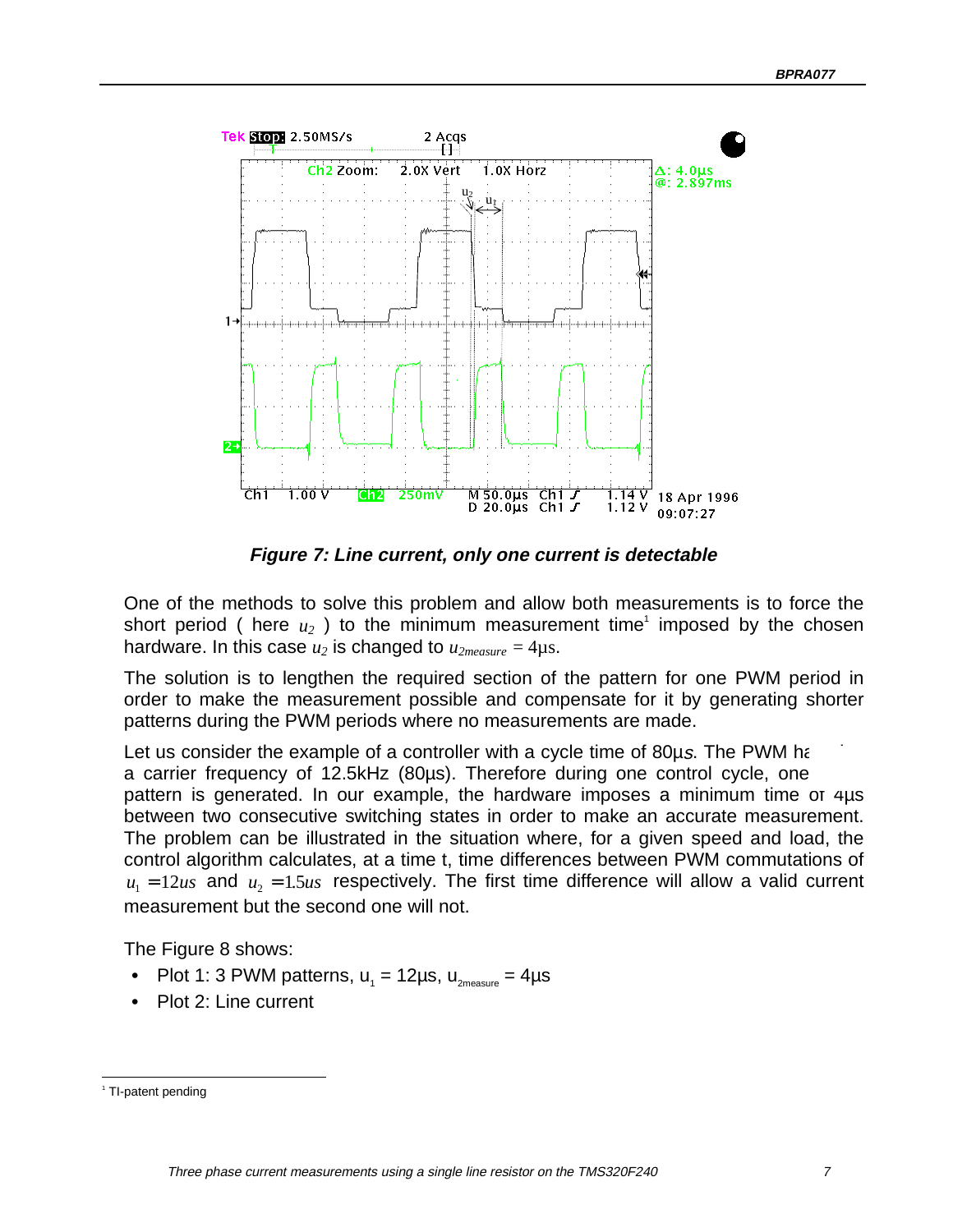<span id="page-11-0"></span>

**Figure 8: 2 currents detectable on the DC line**

On the above plot the two phase currents are detectable and can be measured.

#### **2.5 Enhanced algorithm**

This simple modification algorithm described above may be used in most systems. However, this artificial modification of the PWMs will result in modified currents being applied to the motor, giving poor control of the stator flux. This poor control of the flux will result in more power being applied to the motor than is required thus reducing its efficiency as well as leading to more torque ripple.

For systems that often work at these limit conditions or where the best current shape for torque ripple control is required, an enhanced solution is proposed.

In most controllers the main control cycle frequency is lower than the PWM frequency. The control will then generate several identical PWM patterns for every control cycle phase current update. The enhanced algorithm overcomes the drawbacks of the simple modification method described above and can apply the theoretical phase signals calculated by the controller to the motor. It works by adapting the PWM patterns as required in order to meet any minimum periods required to make a measurement. During the measurement period, the PWM patterns signals will be adapted to correspond to the hardware's minimum time criteria. Similarly, during the remaining PWM periods when no measurements are made the PWM patterns will be compensated $2$  throughout the controller cycle time to generate the correct mean phase currents in the motor.

-

<sup>&</sup>lt;sup>2</sup> TI-patent pending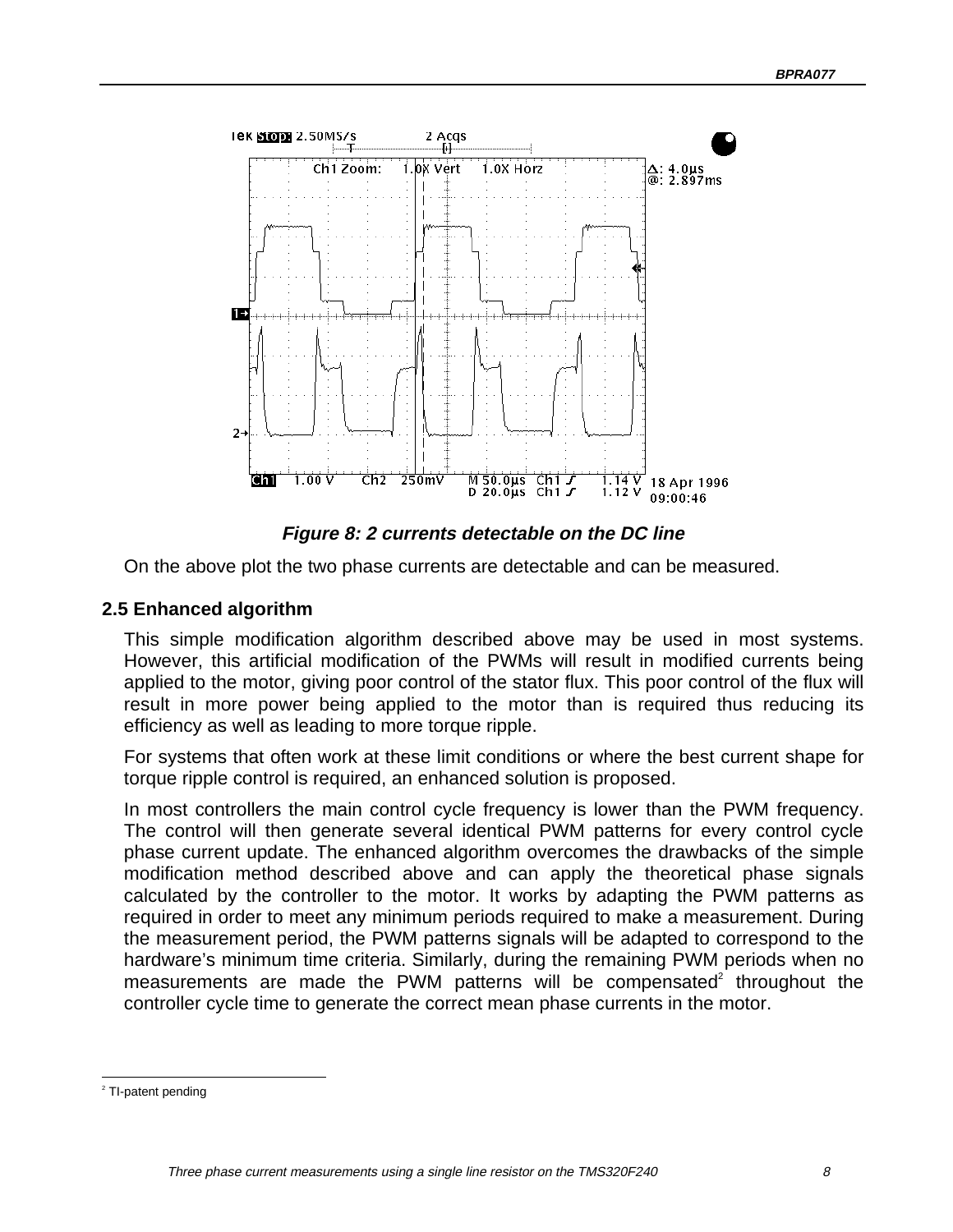<span id="page-12-0"></span>If we refer back to our example and extend the control cycle time from 80µs to 500µs (but not the PWM period), five PWM patterns of 80µs will be calculated by a single controller cycle. During the measurement period,  $u_2$  is modified to  $u_{2measure} = 4\mu s$  and  $u_1$  remains equal to 12µs. The four other PWM patterns are then modified to compensate for the extra energy generated by this measurement pattern, by having a time delay *u<sub>2compensate</sub>* equivalent to:

$$
4u_{2compensate} + u_{2measure} = 5u_2
$$

$$
u_{2compensate} = \frac{5 \times 1.5 - u_{2measure}}{4} = 875ns
$$

 $u_1$  remains the same.

The following graph illustrates this example, when (*u1*, *u2measure*) is generated, a peak appears on the line current, this is the desired current. During  $(u_1, u_{2 \text{compensate}})$  no measurement is possible as the time between two switching states is too low for the hardware used in the application.

The Figure 9 shows:

- Plot 1: PWM pattern,  $u_1 = 12 \mu s$ ,  $u_{2\mu eas} = 4 \mu s$ ,  $u_{2\mu eas} = 875 \mu s$
- Plot 2: Line current



**Figure 9: Phase current detectable when needed**

In the above plot the two phase currents are detectable only when needed.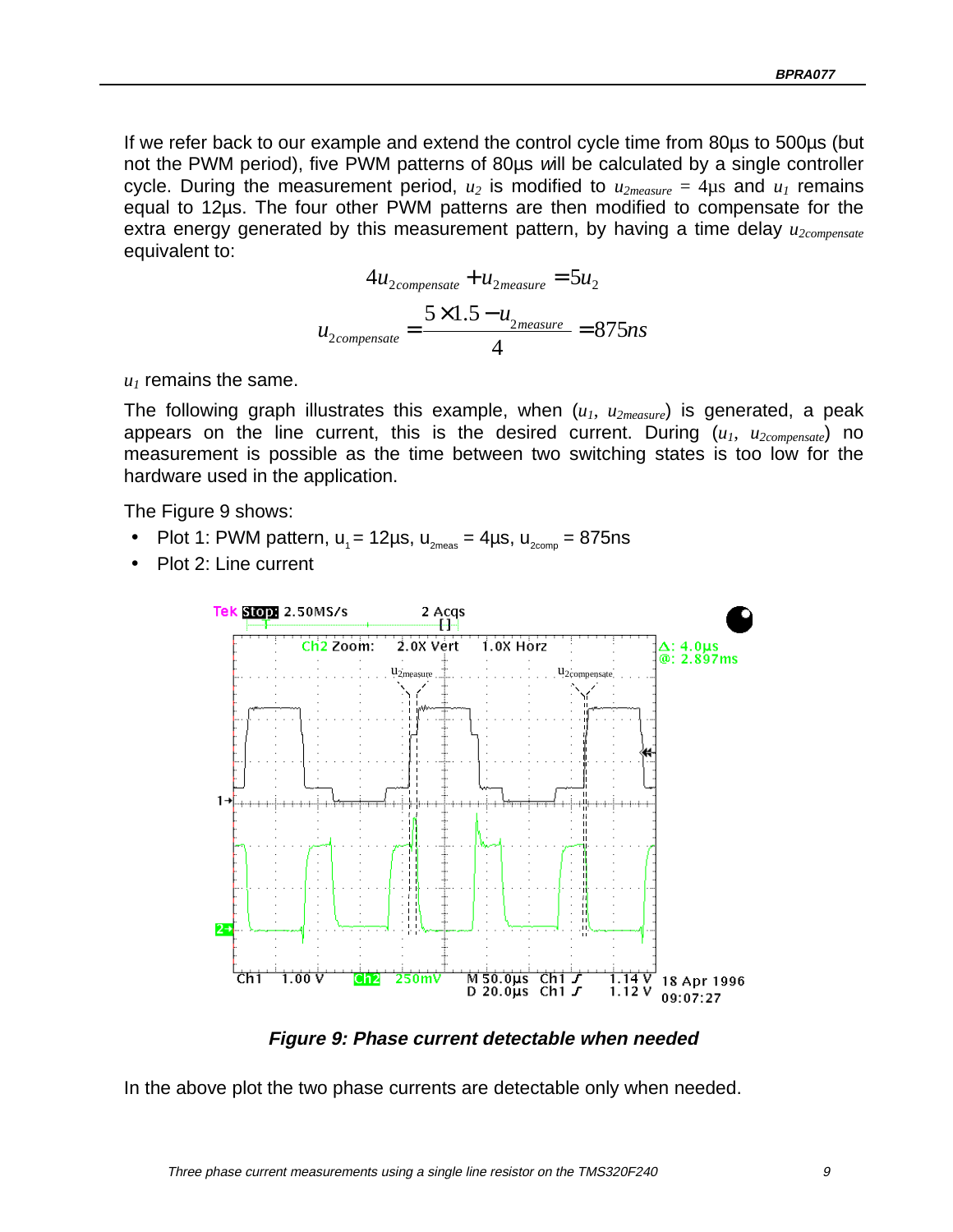# <span id="page-13-0"></span>**3. Hardware sensor**

#### **3.1 Schematic**

The inverter considered in the application note has three legs. The load is modelled by an AC motor with the assumption that  $Ia+Ib+Ic = 0$ . The shunt is placed in the circuit so that the current going into and out of the inverter flows across it. An Operational Amplifier scales the shunt terminal voltage to fit the input voltage of the 'F240 Analogue Digital converter which has a maximum range of 0-5V.



**Figure 10: Three bridges inverter with Idc measurement**

The additional circuitry required to sample the current from the DC line consists of:

- a shunt resistor whose value depends on two factors. A low dissipated power  $\mathsf{RI}^2$  and a voltage Vshunt high enough to get a reasonable ADC scaling gain. For instance, a phase current range of [-10,10] Amps with an AOP gain of 10 requires a shunt of 25 mΩ to get an AD input in the range of [0,5] Volts. This shunt will have to dissipate a maximum of 2.5 Watt.
- an operational amplifier with a bandwidth high enough to see the Idc current transitions. As an indication, the AOP bandwidth used in the example described previously to detect an Idc current lasting 4µs was 1MHz,
- An other requirement is to create an offset voltage of 2.5V for the A/D converter input in order to scale the AD input in the range 0-5V,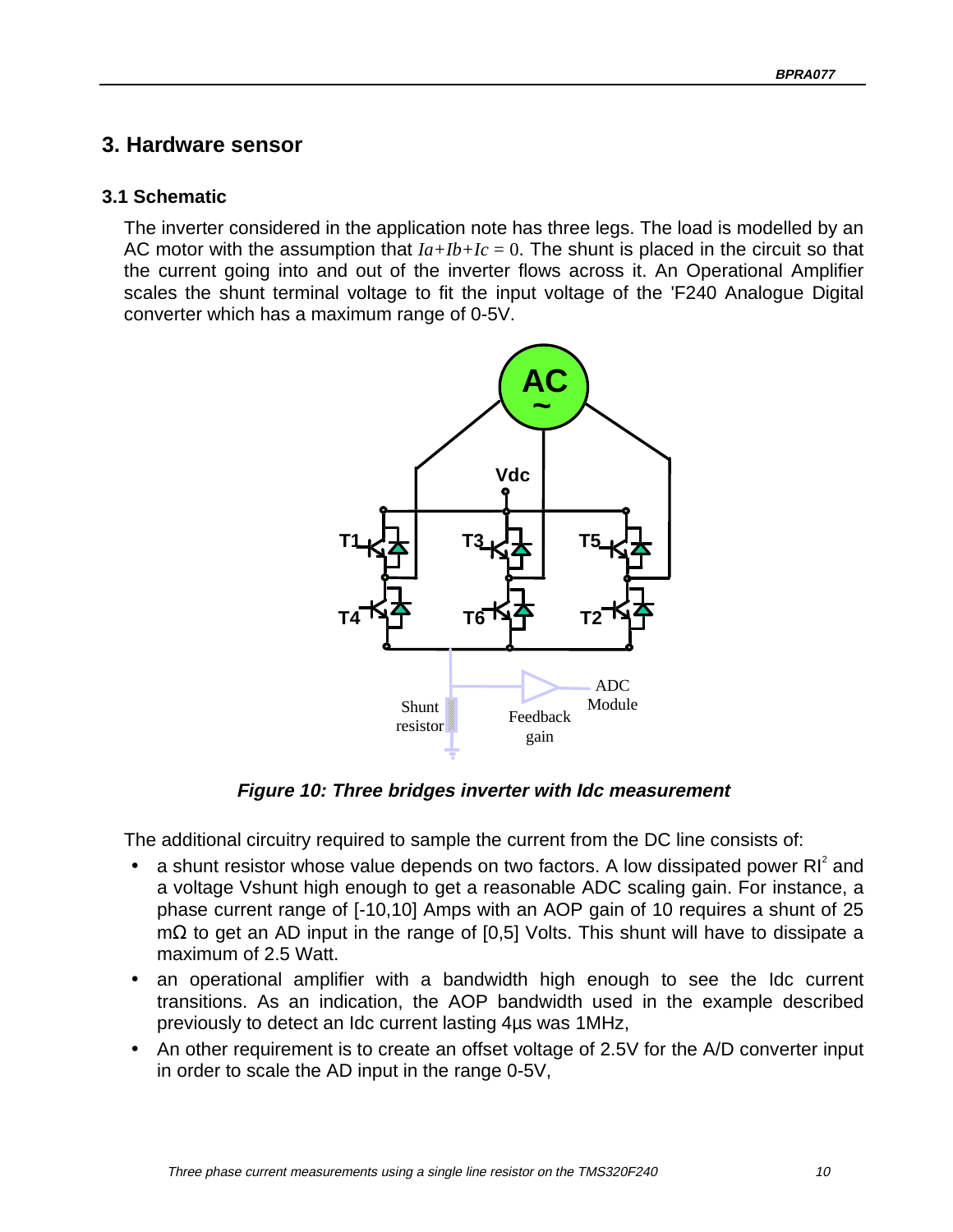<span id="page-14-0"></span>If the AOP supply is 15V, a clamp diode has to be added to limit AD input voltage to 5V.

The following schematic gives an example of a basic circuit to scale the current from the shunt resistor, where:



**Figure 11: Basic schematic for Idc current measurement**

The precision of the resistors will determine the accuracy of the conversion.

#### **3.2 Cost comparison**

Other solutions may be considered to measure the phase currents. The costs ratio of other solutions are compared below.

#### **3.2.1 Three shunts on each inverter leg**

This method consists of using three shunts to measure the currents flowing in each of the three inverter legs. The measurement is then possible at any time, except during free wheeling. This solution requires three circuits comparable to the solution described in the previous paragraph. The cost will be three times higher.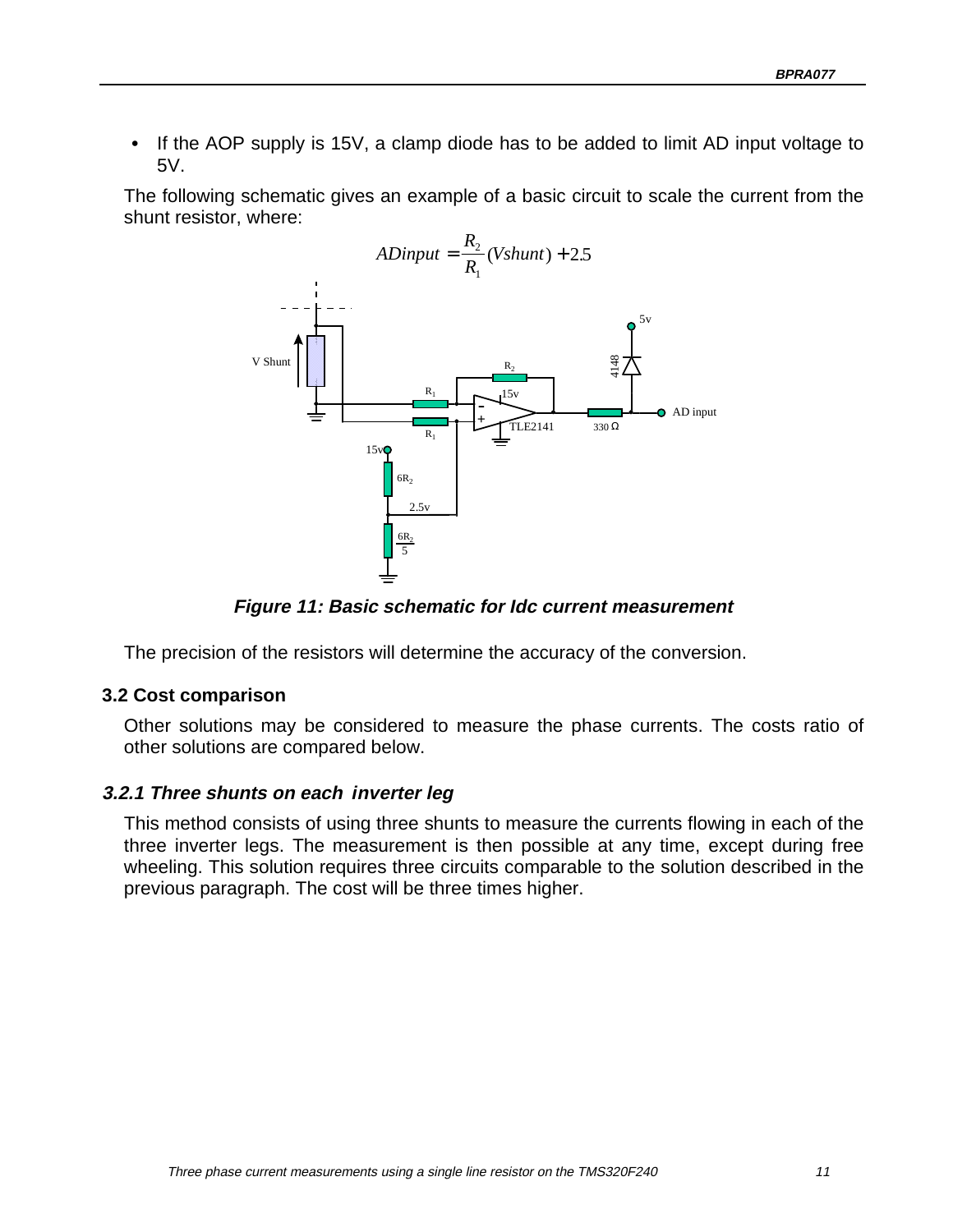<span id="page-15-0"></span>

**Figure 12: Current measurement using three shunts**

A solution with two shunts could also be used, the third current being deduced from the two current samples.

#### **3.2.2 Isolated phase sensors**

Another solution commonly found in industry today is to sense the phase currents directly.

- 1. two shunts are used on the phases. This requires two isolated AOPs and twice the scaling circuit for AD input,
- 2. two isolated Hall Effect sensors are placed on the motor phase currents. Again, the cost of two scaling circuits must be added on top of the cost of the isolated sensors.

The ratio between the prices of the two implementations is greater than four. This ratio grows as the power increases.

# **4. Software Implementation**

#### **4.1 Implementation of the first solution**

The software implemented on the TMS320F240 evaluation module may use any kind of control and load with the condition that  $ia+ib+ic = 0$ . For demonstration purposes, the effects of the algorithm are best seen when simply observing the phase currents on an open-loop system. Consequently if any disturbance occurs on the current due to the current measurement process it will not be corrected by the control. For this reason a voltage/frequency open-loop control is considered with an AC induction drive as a load. As a conclusion, an example of a closed-loop control using the sampled currents will be demonstrated.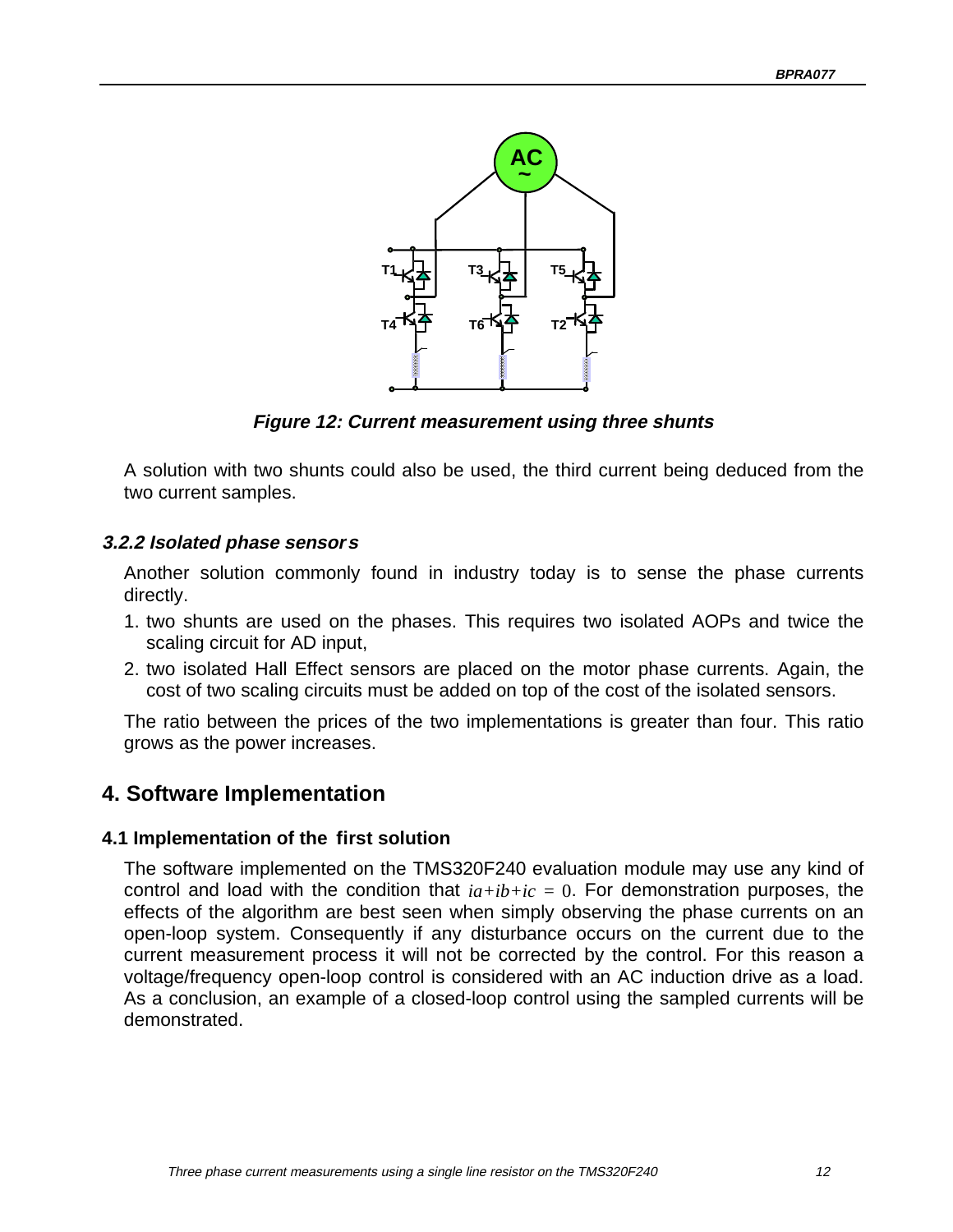<span id="page-16-0"></span>The software ensures that all the time gaps *u1* and *u2* reach a minimum time called Mingap. Two current conversions will be done during each PWM period in order to calculate the three currents flowing in the inverter phases.

The solution uses minimal CPU time. Most of the functions required to get the phase currents from a single shunt resistor are performed asynchronously from the DSP core, as a result of an optimum use of the 'F240 Event Manager.

The implemented solution uses

- 1 timer and 6 PWM from the full compare for the control.
- 1 A/D channel.
- 1 PWM from a second timer for the synchronisation of the ADC conversions which are done automatically on the timer compare match.
- 1 interrupt on the full compare period underflow event to synchronise the control.
- All registers are reloaded synchronously with the control cycle.

To generate the PWM, the timer T1 is used and counts successively in Up and Down modes (symmetric mode). An interrupt, called PR\_int, occurs at the end of every Down mode.



#### **Figure 13: PWM generation related to the time in the case of a symmetric PWM**

The register T1PER contains the period of the PWM.

The measurements are made using the Analogue to Digital converters. Only one channel is used in the software: Channel 2 (ADC1CHSEL = 001). It is connected to IDC channel.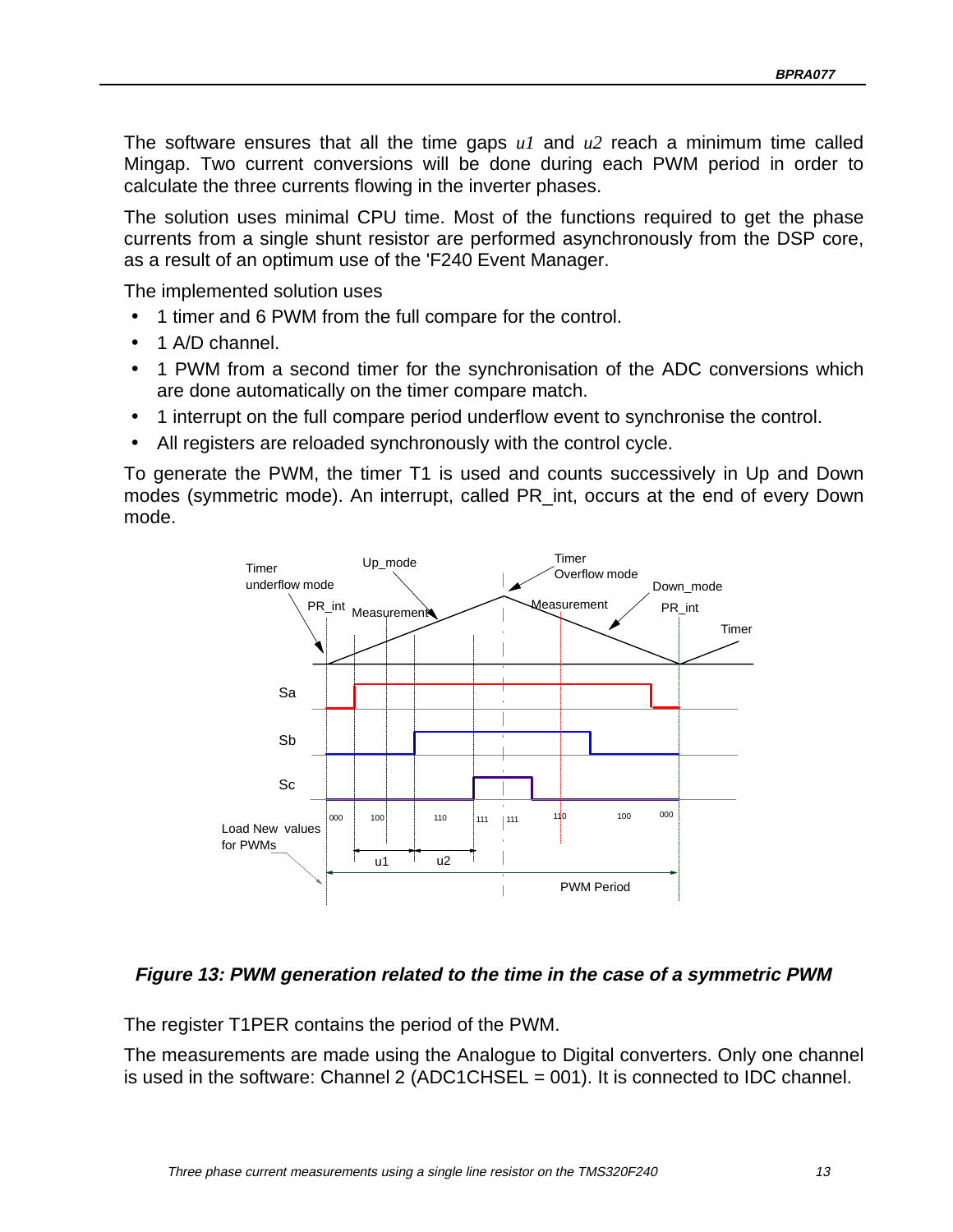The starts of conversions are synchronised with the PWMs, on the compare register match. It does not require any CPU load due to the TMS320C24x event manager.

For more flexibility the conversions are started on the PWM compare of Timer 3. Its period is the same as T1, but its time base is shifted by a time called 'delay' (T1CNT  $=$ T3CNT + delay). This adjustment is made to compensate for the response time between the PWM command and the moment Idc current actually switches. This software delay is implemented for ease of adaptation to any hardware and avoids the use of any glue logic. The 'delay' can be adjusted at start up through the user interface. The process for adapting it is to visualise T3PWM together with the DC current while modifying the variable. When they are synchronised the value of delay can be set as default value. This parameter is dependent on the hardware and once determined, it doesn't need to be changed.

N.B. 'Delay' is taken into account only during the software initialisation at start-up. Consequently, each time the variable 'delay' is modified through the user interface, the DSP must be reset while running so that the change can be operative.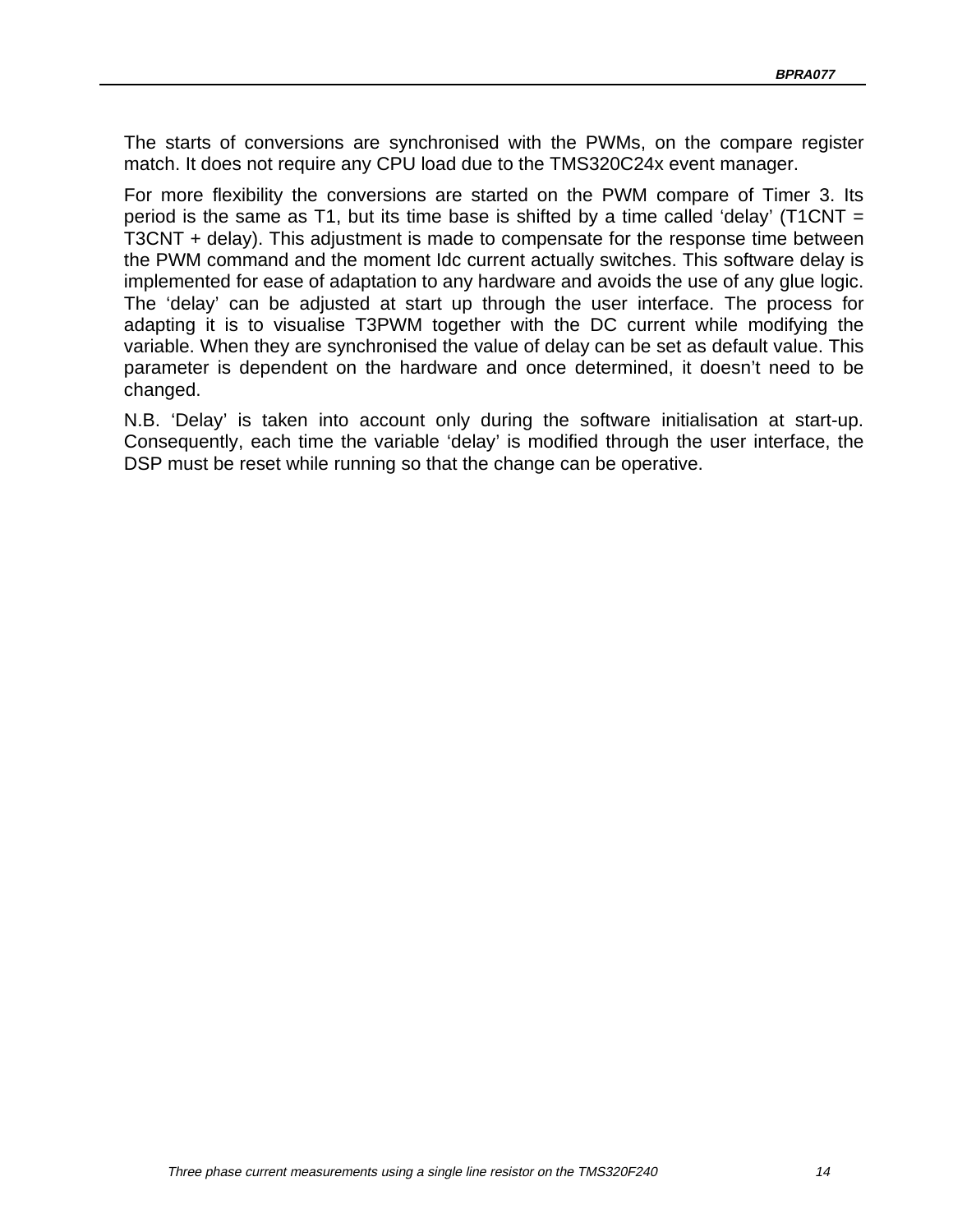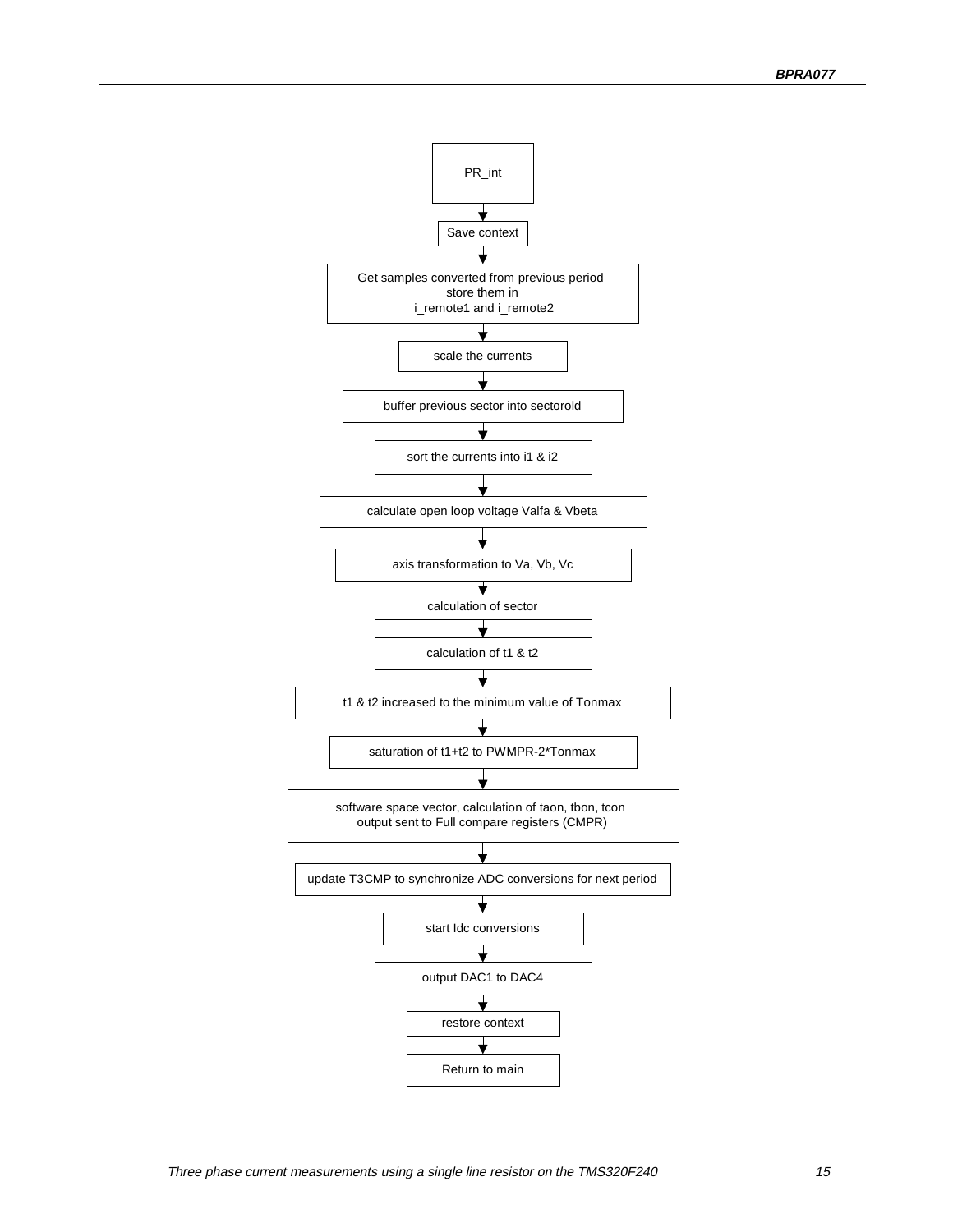#### **Figure 14: V/f control and Idc current measurement block diagram**

#### <span id="page-19-0"></span>**4.2 Implementation of the advanced method**

The control in this example is performed once every five PWM periods. Then only two Idc measurements are required to get the phase currents every five PWM periods. To enable the synchronisation of the control, PR\_int sets a flag every five PWM periods to implement the controller. At the end of the control cycle time, PR\_int calculates the measurement pattern defined by *u1measure* and *u2measure* (u1meas and u2meas in the flowcharts). The current measurement is taken during the period preceding the control.



**Figure 15: Synchronisation diagram of the control**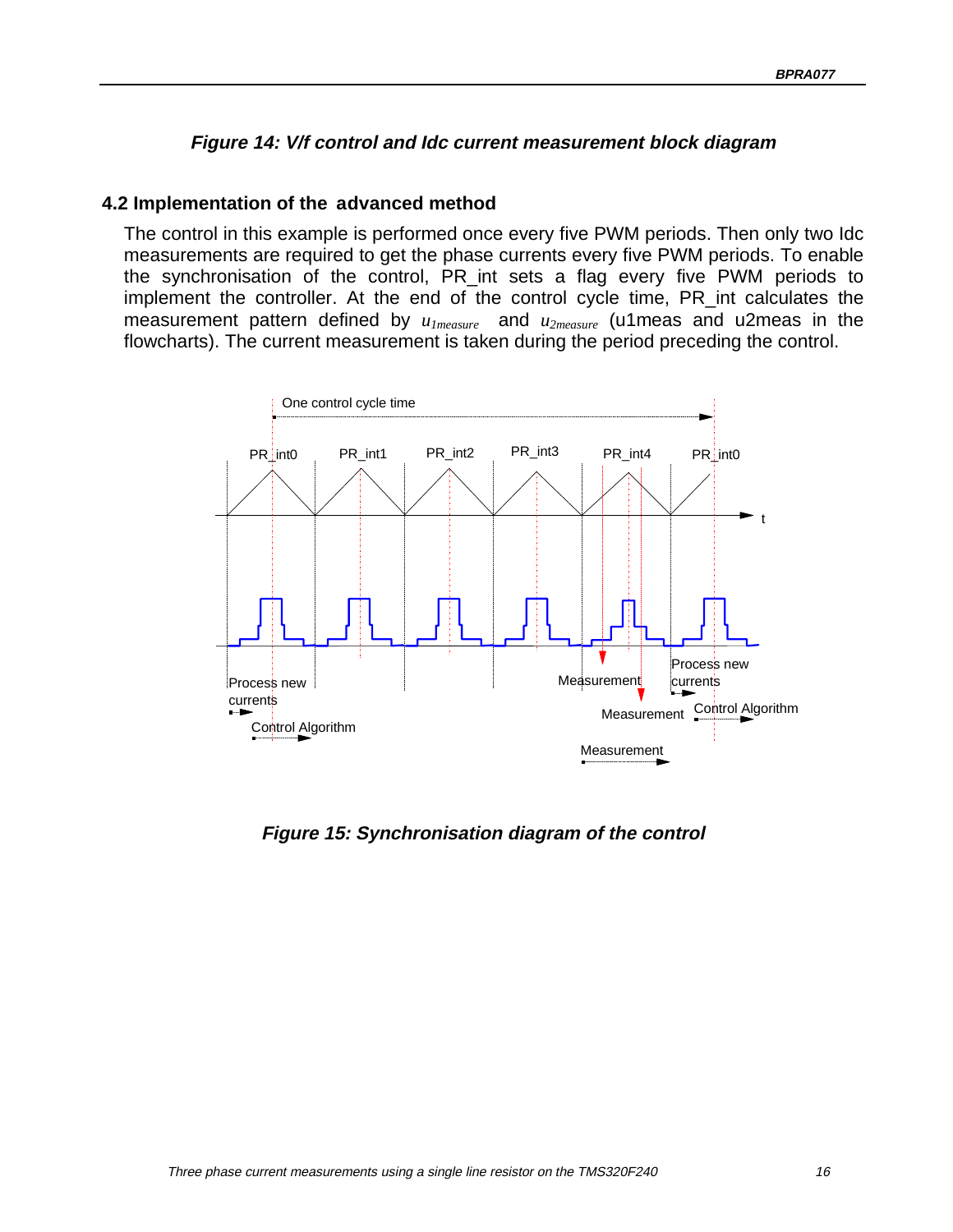<span id="page-20-0"></span>

**Figure 16: Flowchart of the Period interrupt: PR\_int**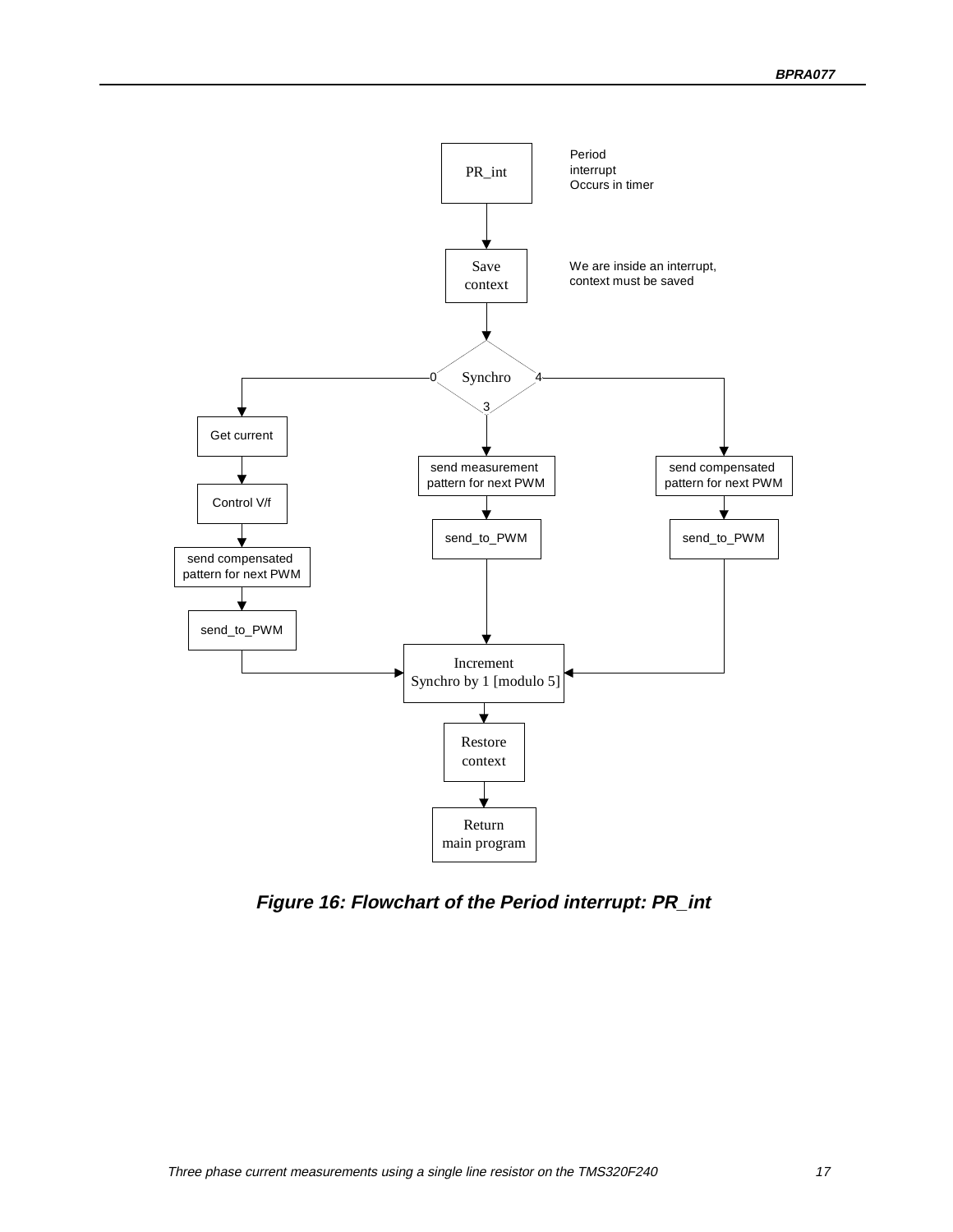<span id="page-21-0"></span>

**Figure 17: Meas\_pattern function flowchart**

# **5. Other solutions found in the literature**

#### **5.1 Principle**

Another method found in the literature consists of generating one pattern during one control cycle time (in the example: 250µs). The line current is then continuously sampled (every 15.6µs) and sorted according to the inverter state to update a stack containing the measured phase currents. With all the samples obtained, averages are taken to give each phase current.

As the sampling is performed at fixed-time, some small patterns (less than 30µs) may not be detected. To circumvent these undetectable signals, a zero duty cycle will be used for the first PWM and the theoretical PWM will be accumulated to the next period duty cycle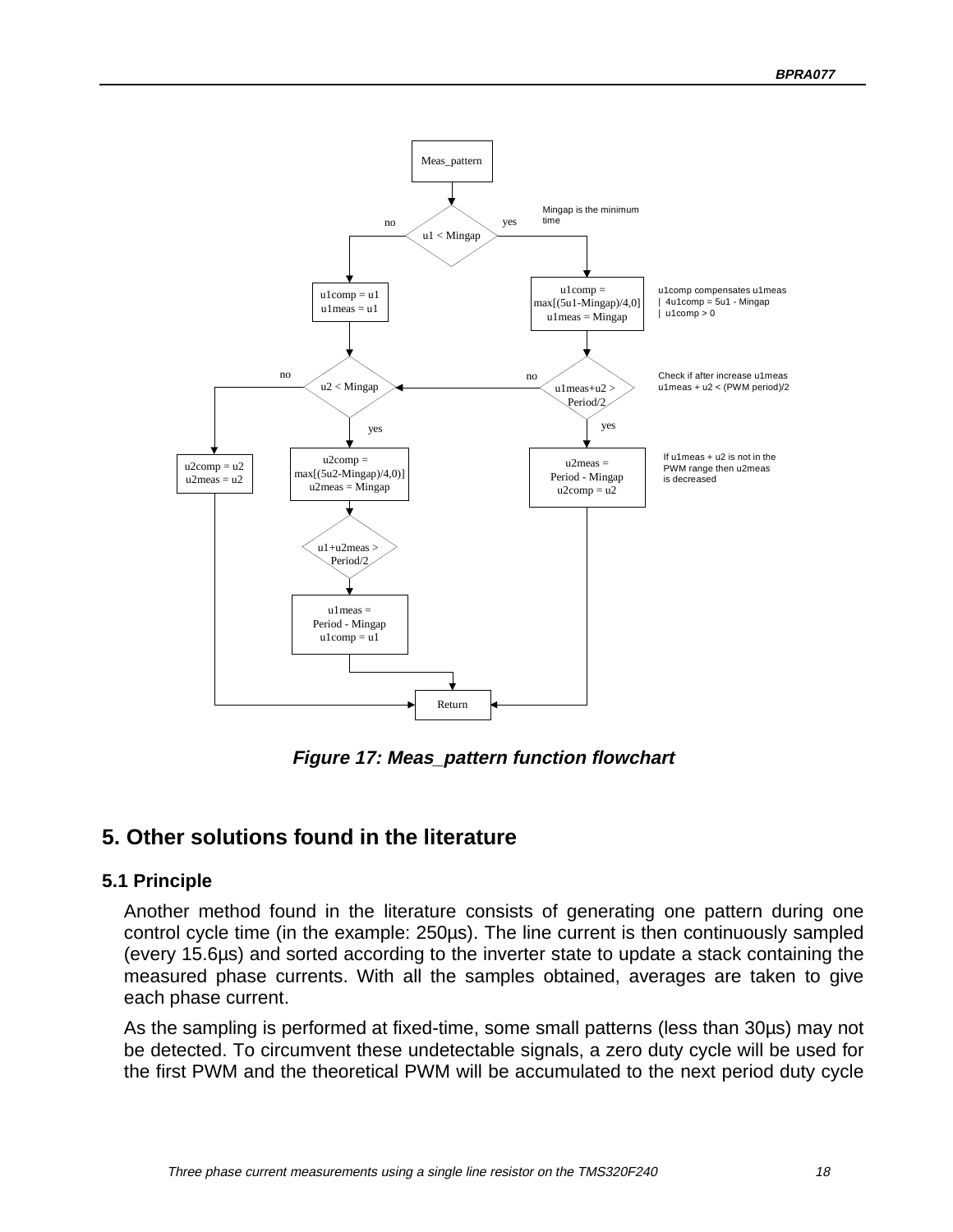<span id="page-22-0"></span>of the same vector. This process continues until the accumulated duty cycle exceeds 30µs.

As the samples are not synchronised to the inverter states, ensuring the line currents match the correct states requires a large minimum duty cycle (here: 30µs).

#### **5.2 Performance comparison**

Let us compare the performances of the above two methods for a 450W, two pair poles, asynchronous motor at a speed of 150rpm with an empty drum as a load and a voltage supply of 270V. This speed and load represent the worst case for our defined hardware.

The maximum ∆*PWM* (time gap between two switching states) we can detect, due to our hardware limitations is 2.8µs. Let us now consider that we have to generate an energy inside the motor corresponding to  $u_n$  with  $n \in [1,2]$ , equal to 2.8µs over 400µs. The second method described in this application report is called the 'compensated solution'. It will be possible to measure the current during every control cycle, by generating one pattern with  $u_n_{measure}$ =2.8µs and four others with  $u_n_{complete}$ =0. To keep the same ratio for both methods (they have different control cycle times), the energy corresponding to 2.8µs over 400µs is 1.75µs over 250µs. The sampling rates for these two methods for this low speed and low load condition are given below.

To acquire a sample, the standard method requires a minimum duty cycle of 30µs. To get the performance described above, the register has to accumulate  $(abs(30/1.75)+1=)$  18 times the energy over 250µs. The control will then acquire a sample every 18x250=4.5ms.

In the same conditions the 'compensated solution' will get a sample every 400µs.

The sampling rate is then 10 times higher in our solution.

The hardware used in this case has a dead-band of 1.2µs but already some higher speed range inverters are able to switch off in less than 150ns and have drivers able to generate a dead-band of few hundreds of nanoseconds. Therefore, it is possible that existing devices will reach a ∆*PWM* equals to less than 500ns. The performance of the 'compensated solution' over the classic solution is increased by the same ratio.

All these calculations have been performed for a specific application. The above figures and ratios may be very different for another application, but in every case the results of our measurement will remain more accurate than that of the classic solution.

#### **Advantages of the 'compensated' solution:**

- This is a **synchronous method**, therefore all the algorithms can be used with a constant time base and this is the basis for all control algorithms
- It provides a smooth control for low speed and low load and therefore a **better efficiency**
- As the exact current sampling time is known it is necessary to take only one sample. To obtain the final measured current it is not necessary **either to calculate an average of the samples or to make a filter** to reduce the effects of wrong state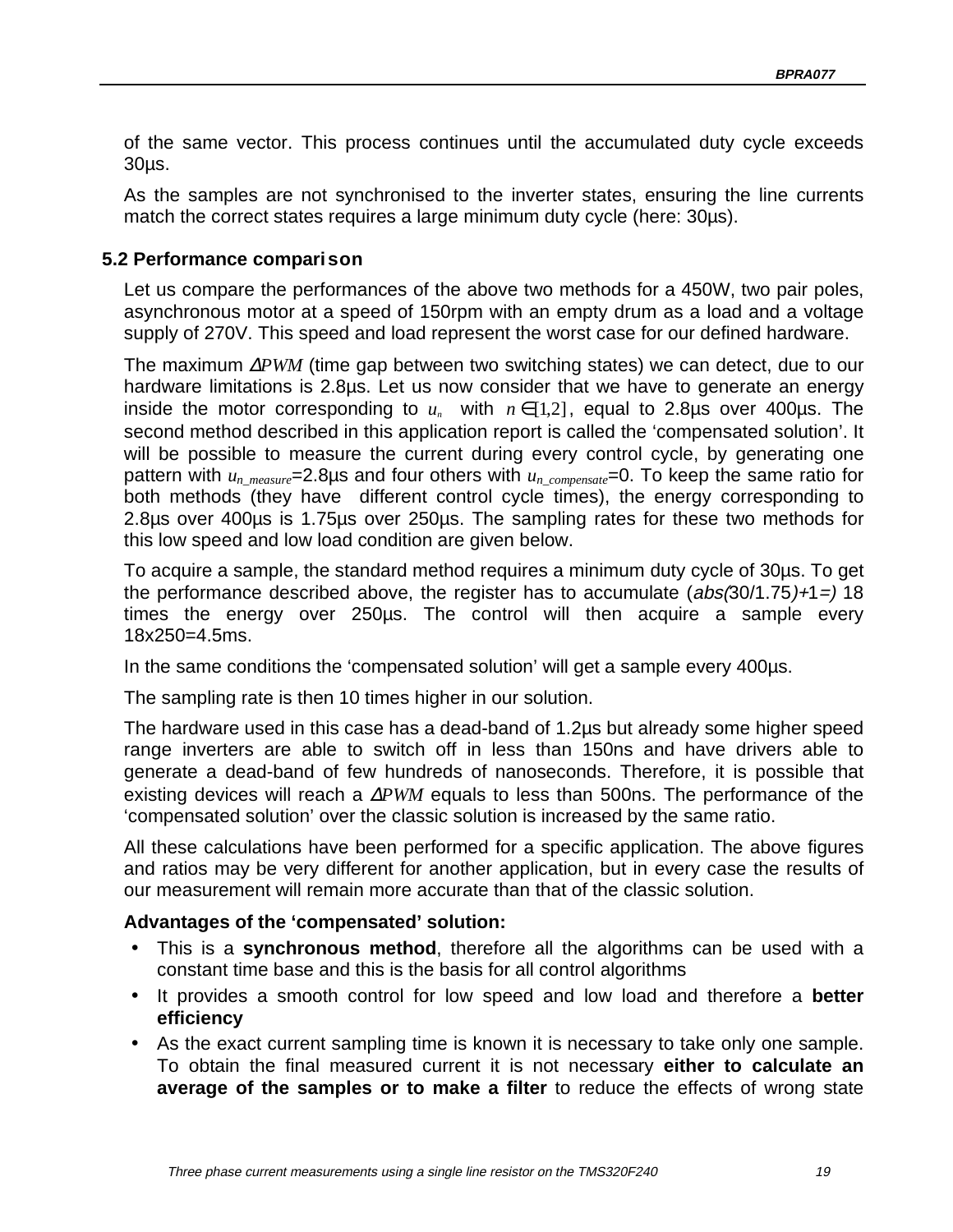<span id="page-23-0"></span>latching. Therefore, there is a saving of calculation time needed to measure the currents.

• It is possible to control a motor over a very wide range of speeds and loads with **performance 10 times higher** than usual methods.

# **6. Results**

#### **6.1 Hardware configuration**

The results are given on a board using an inverter from International Rectifier. The inverter is made of six IGBT IRGPC40F with

- max. continuous collector current of 27A
- turn-on delay time of 25ns
- rise time of 37ns
- max. turn-off delay time of 410ns
- max. fall timer of 420ns

The driver, an IR 2130, has a dead-band of 2µs.

The minimum time during which it's possible to make the measurement is 3.5µs.

#### **6.2 First method**

This method gives good results for most of the cases. The best results are achieved with currents close to their nominal values. In the application, the maximum value for sampling current is in the range of +/-10 Amps. The following results are obtained for a phase current equal to 11% of the detectable current, the next plot is made for a ratio of 17%. These plots are obtained without any software filter, only a smoothing filter from the oscilloscope has been used to suppress the measurement noise from the probe.

The Figure 18 shows:

- Plot 1: 11% phase current calculated with control
- Plot 2: measured phase current through Hall effect sensor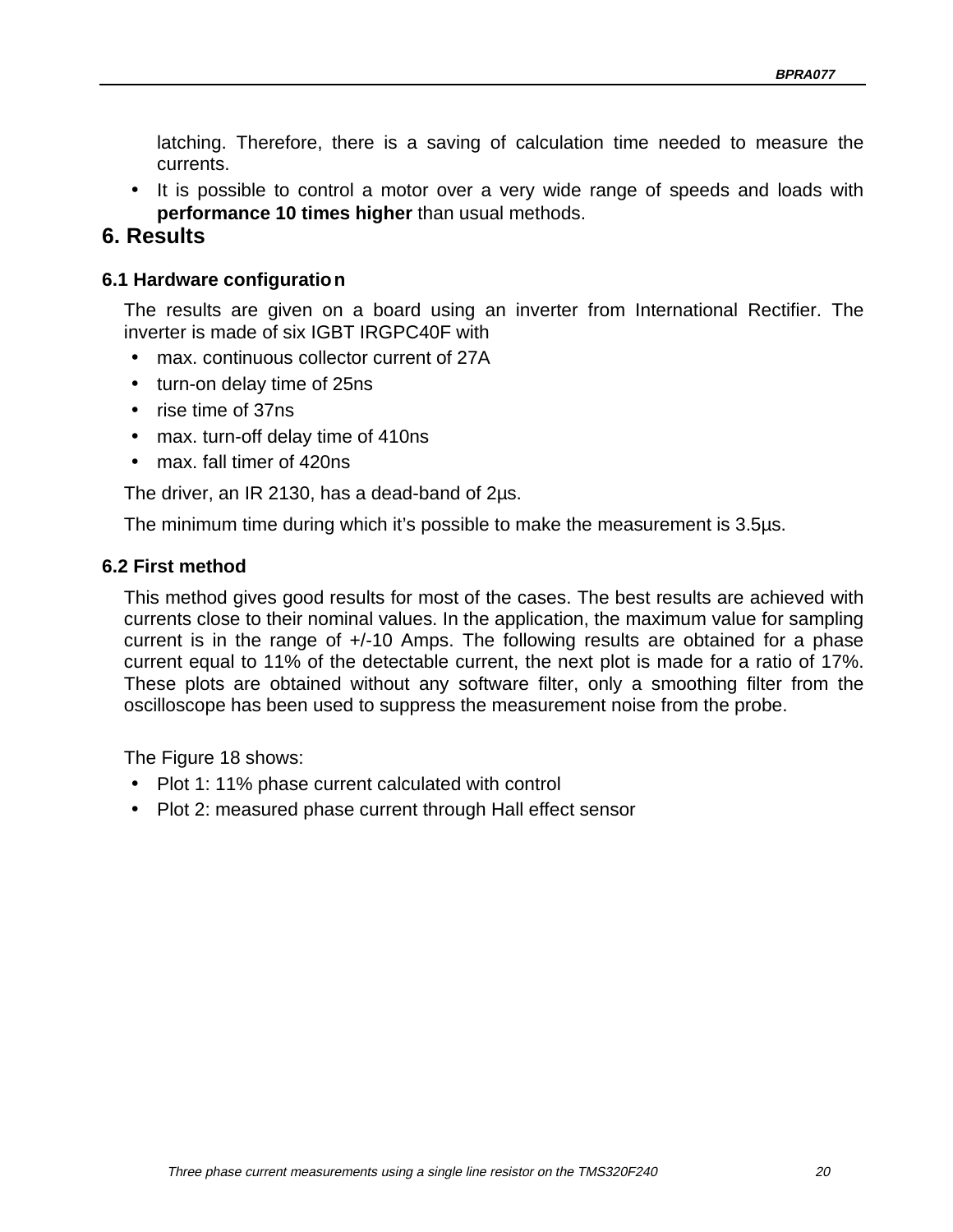<span id="page-24-0"></span>

**Figure 18: 11 % sensed an built current comparison**

Plot1 is output through a digital to analogue converter included in the EVMF240. Comparing its maximum re-scaled value to the real phase current from the Hall Effect sensor, they are both equal. Looking more into details, some non-linearities appear on the plots. Most of them are due to the measurement process that forces some PWM patterns to minimum values as explained in chapter "Solution to circumvent the hardware limitations". On the other hand, the spikes present on both the rebuilt current and the measured phase currents illustrate the dynamic of the process and the lack of filtering.

The Figure 19 shows:

- Plot 1: 15% phase current calculated with control 1
- Plot 2: measured phase current through Hall effect sensor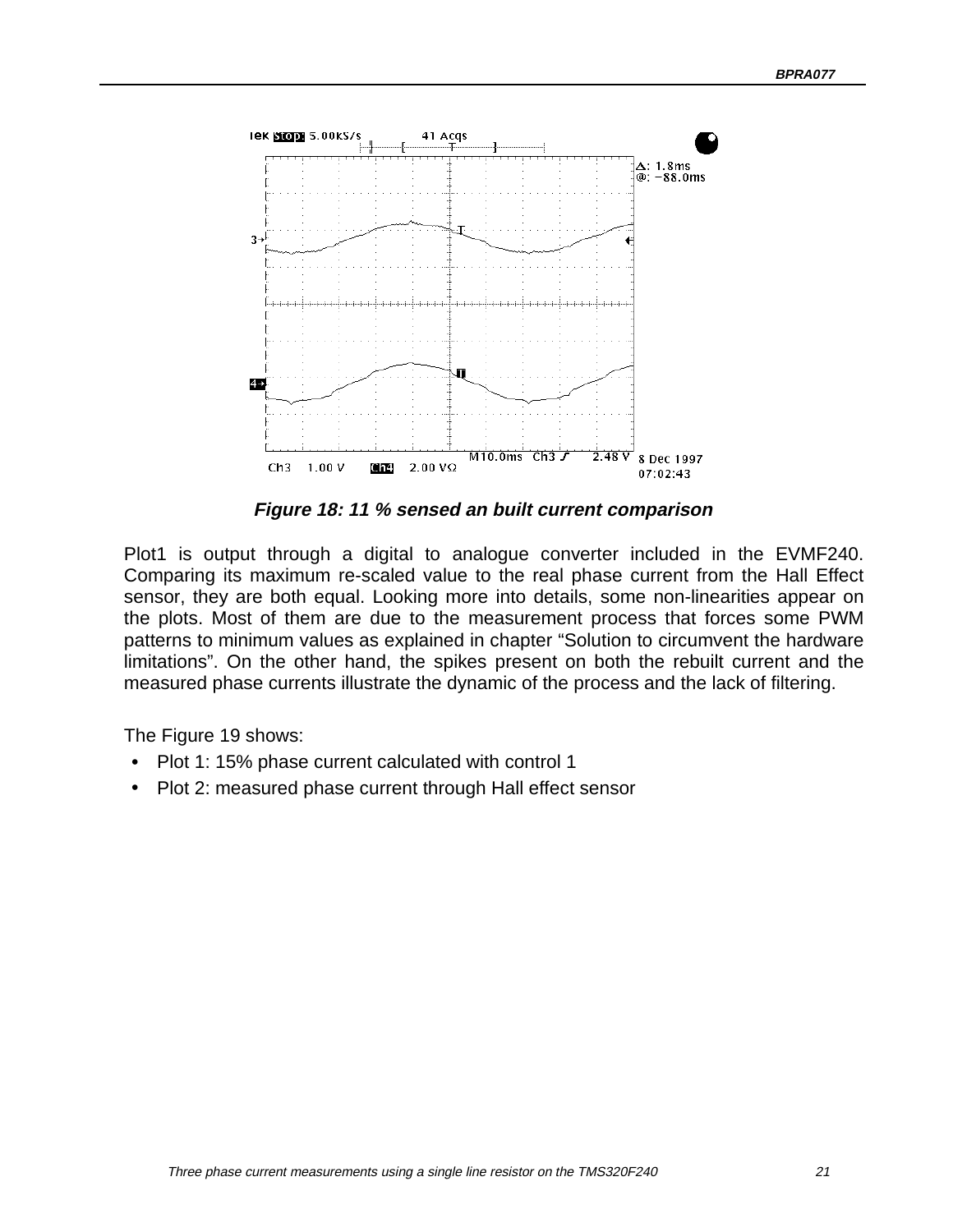<span id="page-25-0"></span>

**Figure 19: 15 % sensed an built current comparison**

It can be observed that for a higher current the measured phase current is more sinusoidal. The ratio of current for which the current may be considered as sinusoidal varies depending on the inverter used.

If lower ratios of current detected are needed, more advanced inverters may be considered.

#### **6.3 Second method tested**

The following plot illustrates the process described in the chapter "2.5 Enhanced algorithm". Its comparison with the previous plots from the first method shows that for the a current ratio of 14% non-linearities due to the minimum pattern imposed can hardly be detected.

The Figure 20 shows:

- Plot 1: 14% phase current calculated with control 2
- Plot 2: measured phase current through Hall effect sensor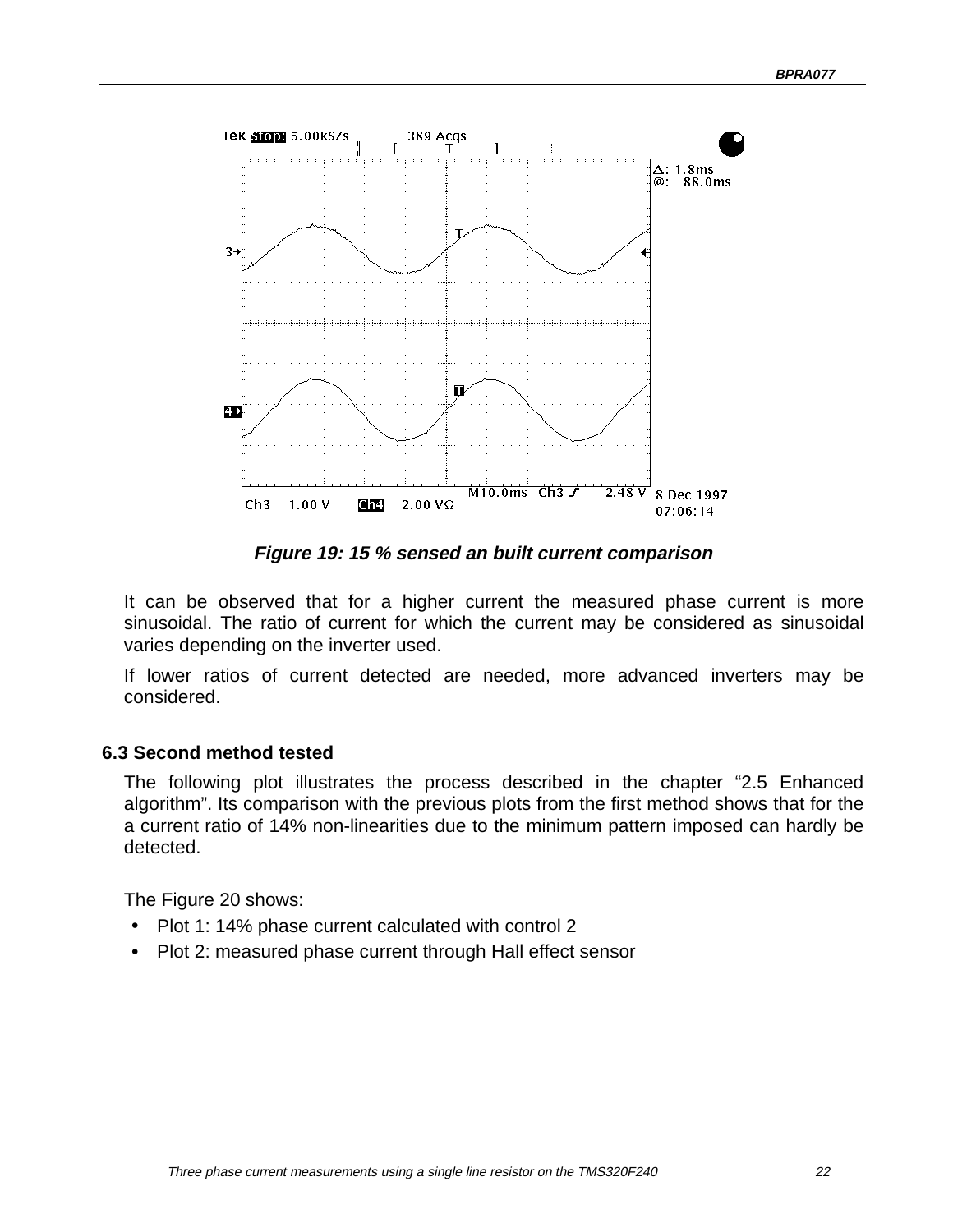<span id="page-26-0"></span>

**Figure 20: The perturbation of the measurement process decreased by five**

One measurement is performed every five PWM. The perturbation of the measurement process is then decreased by five.

#### **6.4 Closed loop control with the second method**

The previous plots were taken with a V/f control. As the voltage is maintained constant, the perturbations are observed on the current, and therefore on the torque. If a current control is applied, it is possible to get a perfect sinusoidal current together with the 'reduced current sensor' algorithm.

The next plot has been measured with the same hardware but the AC induction motor is controlled with a Field Orientated Control Algorithm.

The Figure 21 shows:

- Plot 1: measured phase current through Hall Effect sensor
- Plot 2: calculated phase current at 300rpm (nominal speed: 1500rpm)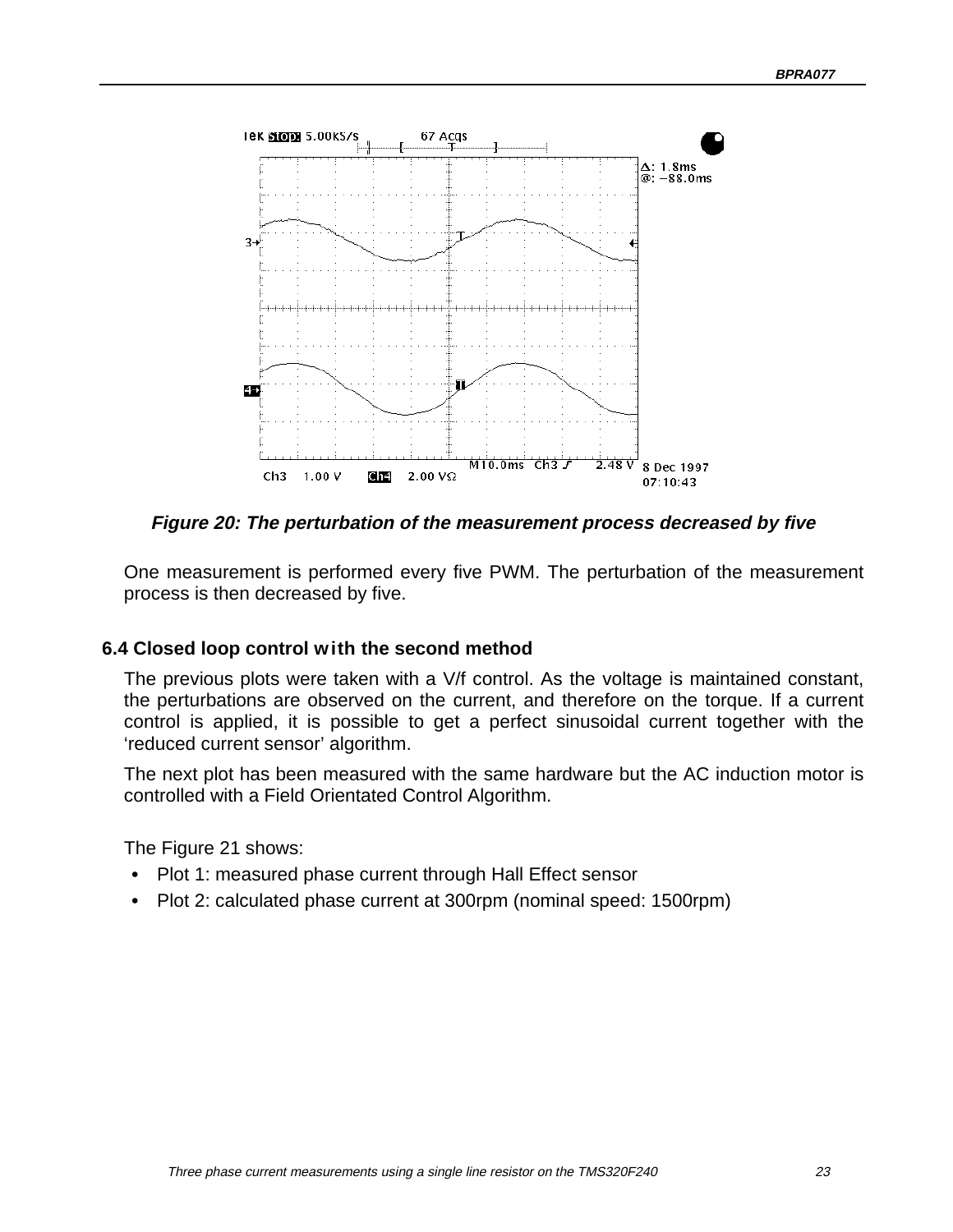<span id="page-27-0"></span>

**Figure 21: FOC with shunt measurement**

The measured current is obtained here without any filtering or interpolation.

#### **6.5 Speed limitation**

The measurement method presented in the application note doesn't impose any constraint of speed range. The only magnitude that limits the use of the idc current measurement is the ratio between the actual current and the nominal current.

The speed range is limited only by the controller capability.

The Figure 22 shows:

- Plot 1: calculated current / 4700rpm
- Plot 2: phase current sensed 10mA<=>1A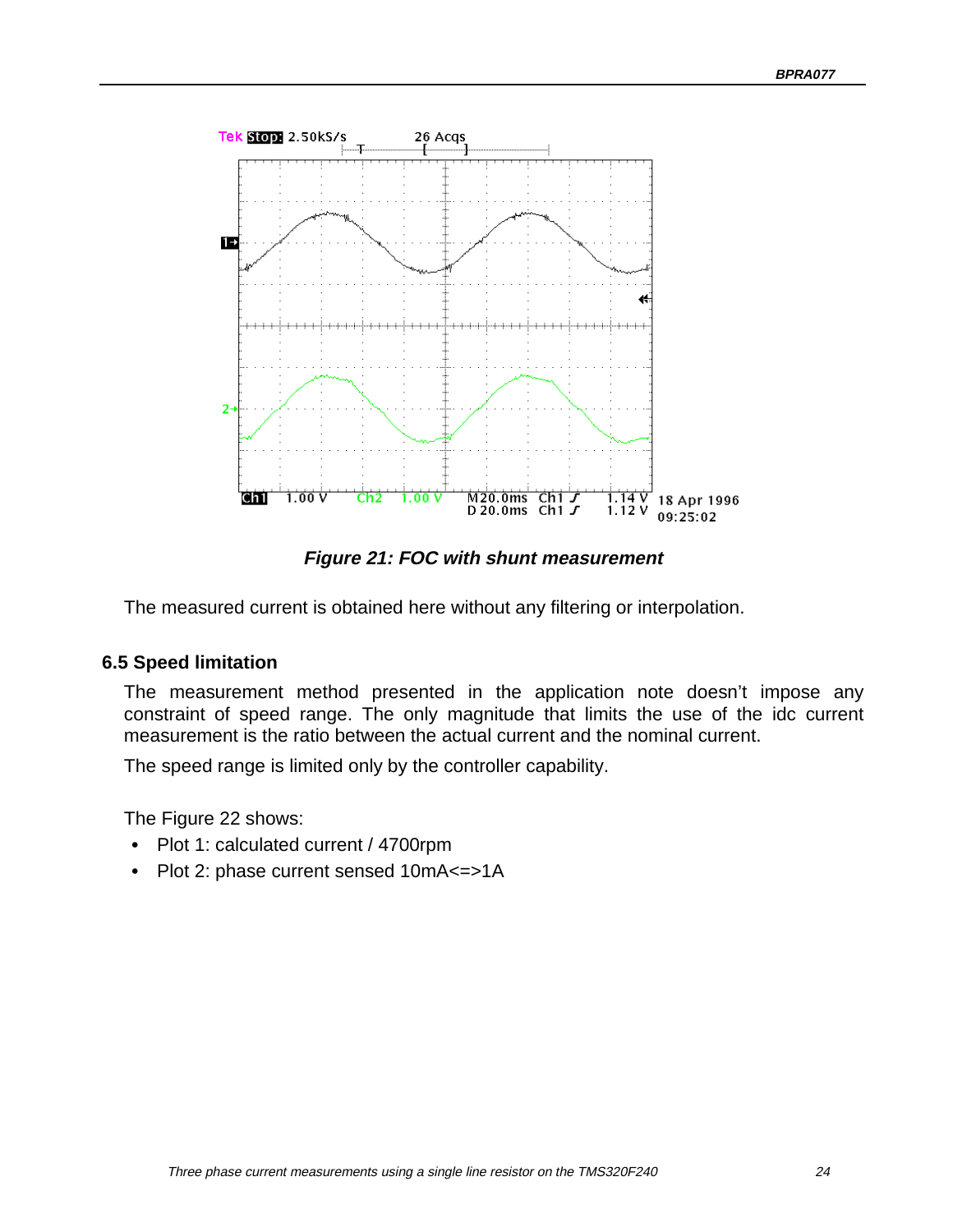<span id="page-28-0"></span>

**Figure 22: FOC with shunt measurement at high speed**

The above plot shows the effect of the controller cycle time on the current. The current samples perfectly match the real phase current.

The Figure 23 shows:

- Plot 1: calculated current / 2.2 rpm
- Plot 2: phase current sensed 10mA<=>1A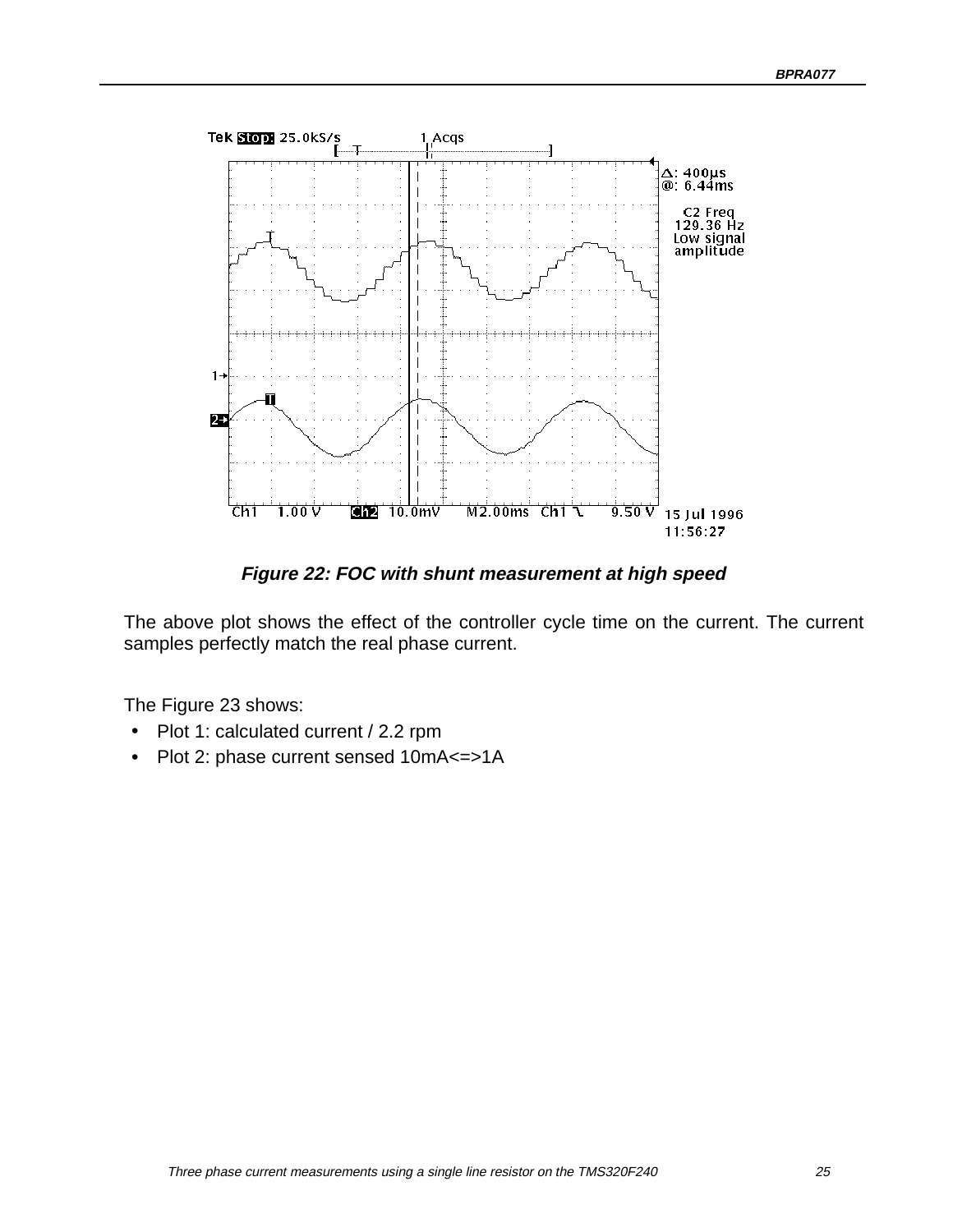<span id="page-29-0"></span>

**Figure 23: FOC with shunt measurement at very low speed**

Low speed is also not a limitation to the current measurement as soon as the current is high enough.

## **7. Conclusion**

The algorithm and its high performance have increased the utility of the DSP in motor control.

The performance can increase in terms of torque and speed control by using efficient control algorithms with current feedback at a similar price to that of existing lower performance solutions. This method is applicable to most synchronous and asynchronous motor drives, or, more generally, to three phase inverters. This technique is useful in the White Goods, inverter and machine tools market.

Texas Instruments has a U.S. patent pending on some of the topics described in this application note. Serial number: 08/903,110.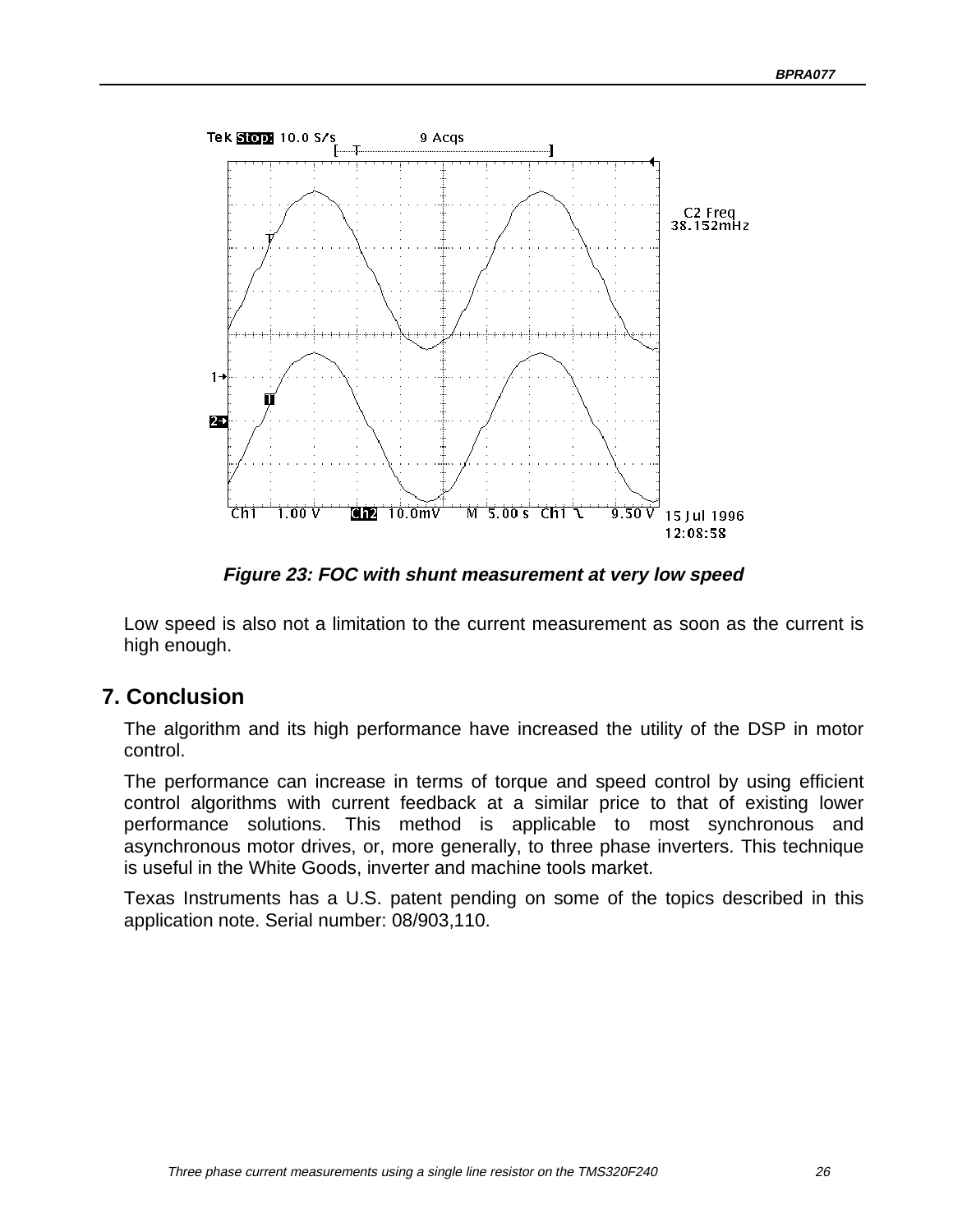#### <span id="page-30-0"></span>**References**

- 1. TMS320C24x DSP Controllers, Reference sets 1997 Texas Instruments ref. SPRU160A & SPRU161A
- 2. Current detection method for DC to three-phase converters using a single DC sensor, U.S. patent application 5,309,349, K.S. Kwan, 1992
- 3. Current estimator for a three phase inverter, U.S. Patent application 08/903,110, Texas Instruments, M. Platnic, 1997
- 4. A stator Flux-Oriented Voltage Source Variable-Speed Drive Based on dc Link Measurement, Xue, Xu, Habetler, Divan, 1991 IEEE
- 5. A Low Cost Stator Flux Oriented Voltage Source Variable Speed Drive, Xue, Xu, Habetler, Divan, University of Wisconsin-Madison, 1990 IEEE
- 6. DSP Solution for Permanent Magnet Synchronous Motor, Texas Instruments, Application report 1996 ref. BPRA044
- 7. DSP Solution for AC Induction Motor, Texas Instruments, Application report 1996, ref. BPRA043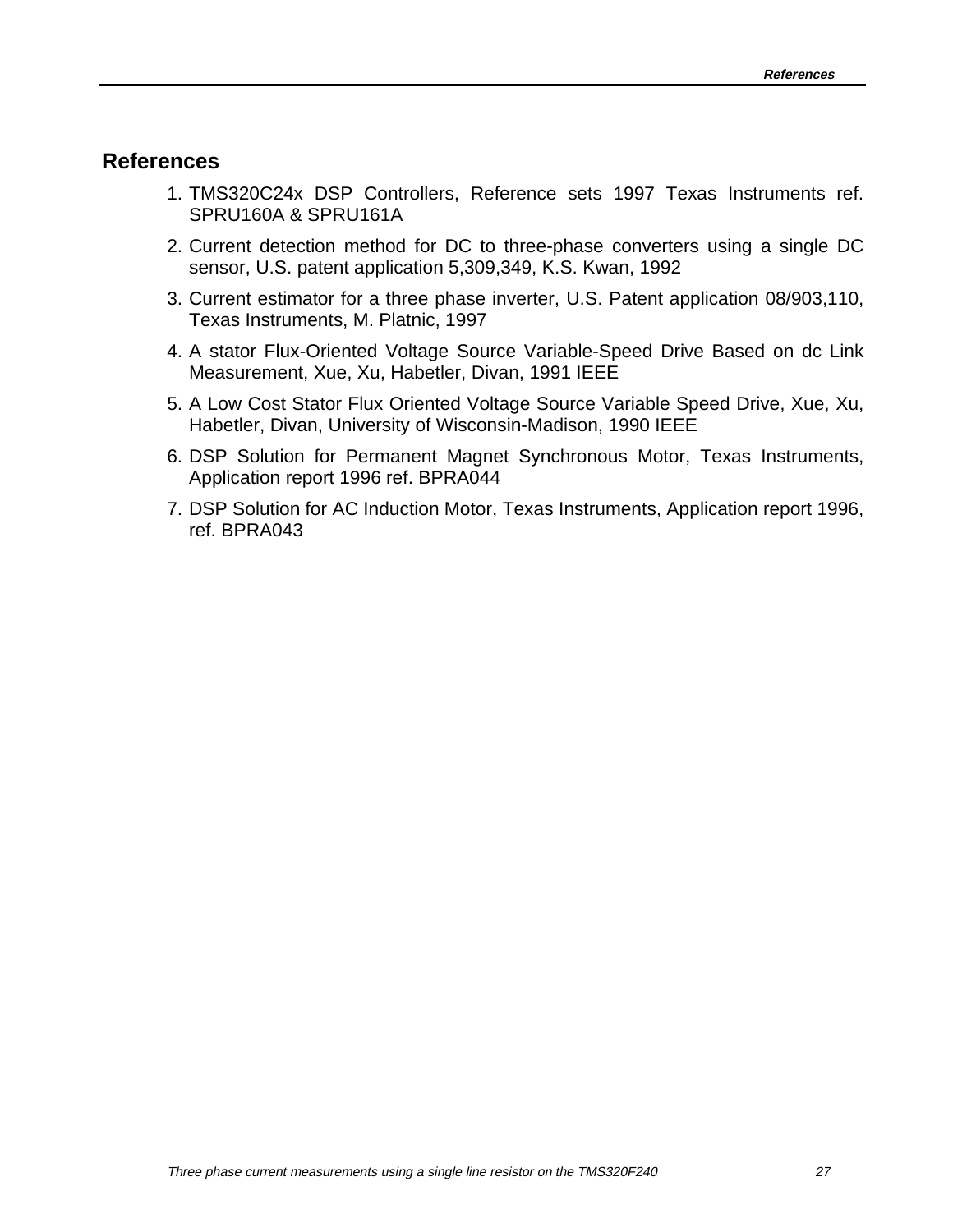# **Appendix A: Linker command file**

```
/******************************************************************/
\hspace{0.1cm} /* \hspace{1.5cm} \hspace{0.1cm} \hspace{0.1cm} \hspace{0.1cm} \hspace{0.1cm} \hspace{0.1cm} \hspace{0.1cm} \hspace{0.1cm} \hspace{0.1cm} \hspace{0.1cm} \hspace{0.1cm} \hspace{0.1cm} \hspace{0.1cm} \hspace{0.1cm} \hspace{0.1cm} \hspace{0.1cm} \hspace{0.1cm} \/******************************************************************/
/* File Name: link.cmd */
    Originator: Michel Platnic
\frac{1}{\sqrt{2}} , \frac{1}{\sqrt{2}} , \frac{1}{\sqrt{2}} , \frac{1}{\sqrt{2}} , \frac{1}{\sqrt{2}} , \frac{1}{\sqrt{2}} , \frac{1}{\sqrt{2}} , \frac{1}{\sqrt{2}} , \frac{1}{\sqrt{2}} , \frac{1}{\sqrt{2}} , \frac{1}{\sqrt{2}} , \frac{1}{\sqrt{2}} , \frac{1}{\sqrt{2}} , \frac{1}{\sqrt{2}} , \frac{1}{\sqrt{2}}/* Description:Link command file */
/* MEMORY SPECIFICATION FOR THE EVMF240 FROM TEXAS INSTRUMENTS */<br>/* Block B0 is configured as data memory (CNFD) and MP/MC- = 1 *//* Block B0 is configured as data memory (CNFD) and MP/MC- = 1/* (microprocessor mode). Note that data memory locations 6h--5Fh*/<br>/* and 80h--1FFh are not configured. */
/* and 80h--1FFh are not configured. \! /*
\frac{1}{\sqrt{2}} *
/* Target: TMS320F240, EVMF240 */
     status: Working
\frac{1}{\sqrt{2}} , \frac{1}{\sqrt{2}} , \frac{1}{\sqrt{2}} , \frac{1}{\sqrt{2}} , \frac{1}{\sqrt{2}} , \frac{1}{\sqrt{2}} , \frac{1}{\sqrt{2}} , \frac{1}{\sqrt{2}} , \frac{1}{\sqrt{2}} , \frac{1}{\sqrt{2}} , \frac{1}{\sqrt{2}} , \frac{1}{\sqrt{2}} , \frac{1}{\sqrt{2}} , \frac{1}{\sqrt{2}} , \frac{1}{\sqrt{2}}/* History: Completed on 28 November 97 */
/******************************************************************/
MEMORY
{
     PAGE 0:
     FLASH_VEC : origin = 0h, length = 40h
     FLASH : origin = 040h, length = 03FC0h
     PAGE 1:
     REGS : origin = 0h, length = 60h
     BLK_B22 : origin = 60h, length = 20h
 BLK_B0 : origin = 200h, length = 100h
 BLK_B1 : origin = 300h, length = 100h
     EXT_DATA : origin = 8000h, length = 1000h
}
/*---------------------------------------------------------------*/
/* SECTIONS ALLOCATION */
/*---------------------------------------------------------------*/
SECTIONS
{
     vectors : { } > FLASH_VEC PAGE 0 /* INTERRUPT VECTOR TABLE */
.text : \{\} > FLASH PAGE 0 \quad /* CODE */
 blockb2 : { } > BLK_B22 PAGE 1 /* CONTEXT SAVE */
 .bss : { } > EXT_DATA PAGE 1 /* GLOBAL VARS, STACK, HEAP*/
.data : \{\} > EXT_DATA PAGE 1 \quad /* VARIABLES */
 table : { } > EXT_DATA PAGE 1 /* SINE TABLE */
}
```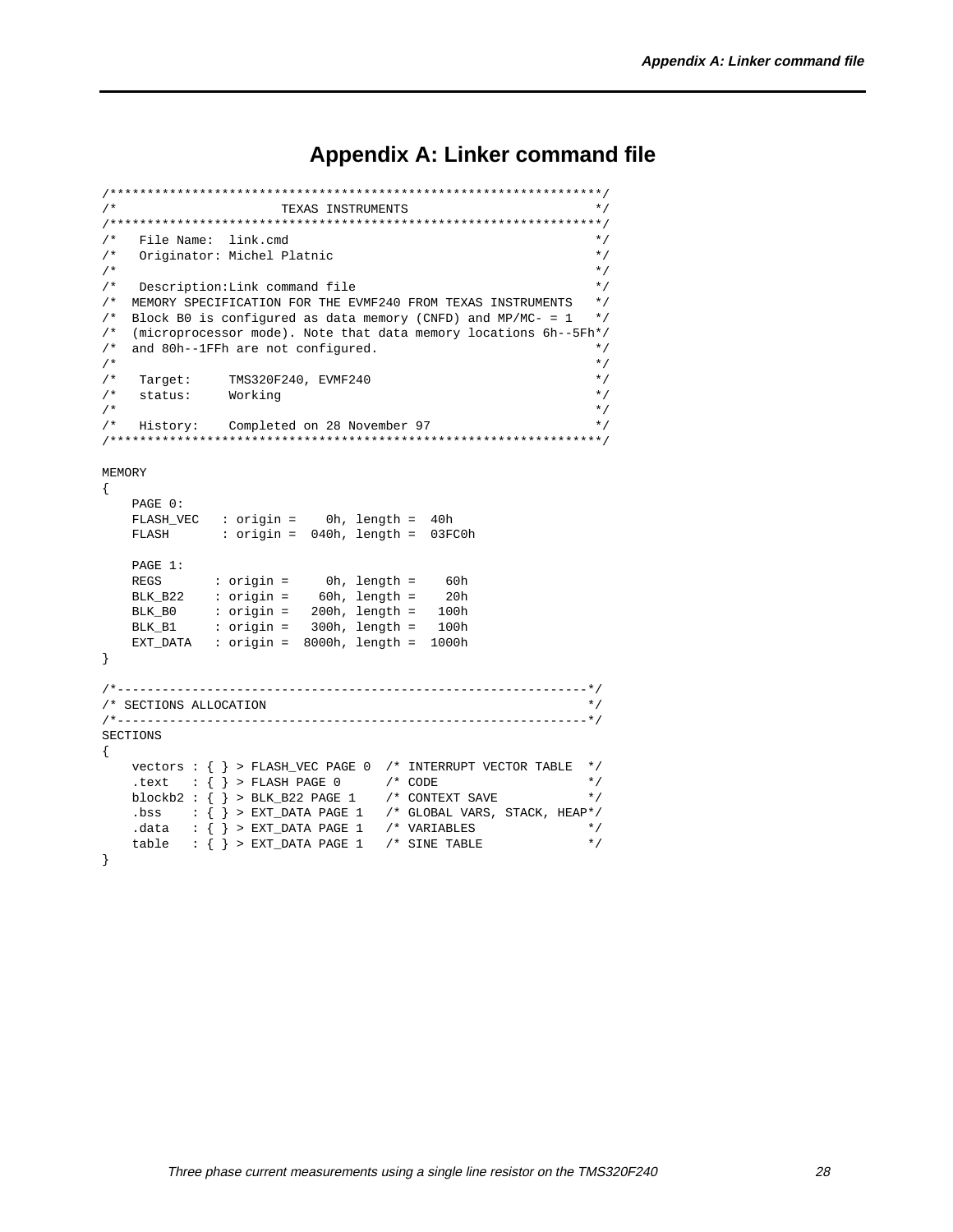## **Appendix B: User interface Quick Basic program**

```
REM ****************************************************************
REM * TEXAS INSTRUMENTS *
REM ****************************************************************
REM * File Name: open_spe.bas
REM * Originator: Michel Platnic
REM * Description: User Interface on Quick Basic
REM * *
REM * Function list: No function, linear software<br>REM * Target: TMS320F240, EVMF240 with 4 DAC
               TMS320F240, EVMF240 with 4 DAC use
REM * \starREM * History: Completed on 28 November 97
REM ****************************************************************
OPEN "COM1: 9600,N,8,1,CD0,CS0,DS0,OP0,RS,TB1,RB1" FOR OUTPUT AS #1
PRINT #1, "1"; CHR$(0); CHR$(0); : REM speed reference initialization to 0
PRINT #1, "2"; CHR$(0); CHR$(1); CHR$(2); CHR$(3); : REM DAC initialization
delay = 10Mingap = 80
est = 0speedref = 0
init = 0VDC = 310dal = 0: da2 = 1da3 = 18: da4 = 24
speedpu = 1500: REM base speed
DIM daout$(200)
daout$(0) = "i1"daout$(1) = "i2"
daout(2) = "i3"daout$(3) = "i_remotel"
daout(4) = "i_remote2"daout$(5) = "i_remote3"
daout$(6) = "u1"daout$(7) = "u2"
daout$(8) = "seno1"
daout$(9) = "coseno"
daout$(10) = "Va"daout(11) = "Vb"daout(12) = "Vc"daout$(13) = "VDC"daout$(14) = "tan"daout$(15) = "tbon"daout$(16) = "tion"daout$(17) = "teta"daout$(18) = "Valfar"daout$(19) = "Vbetar"daout$(20) = "speedr"daout$(21) = "X"
daout$(22) = "Y"
daout$(23) = "Z"
daout$(24) = "sector"daout$(25) = "sectorold/synchro"
nDA = 8
```

```
1 CLS
```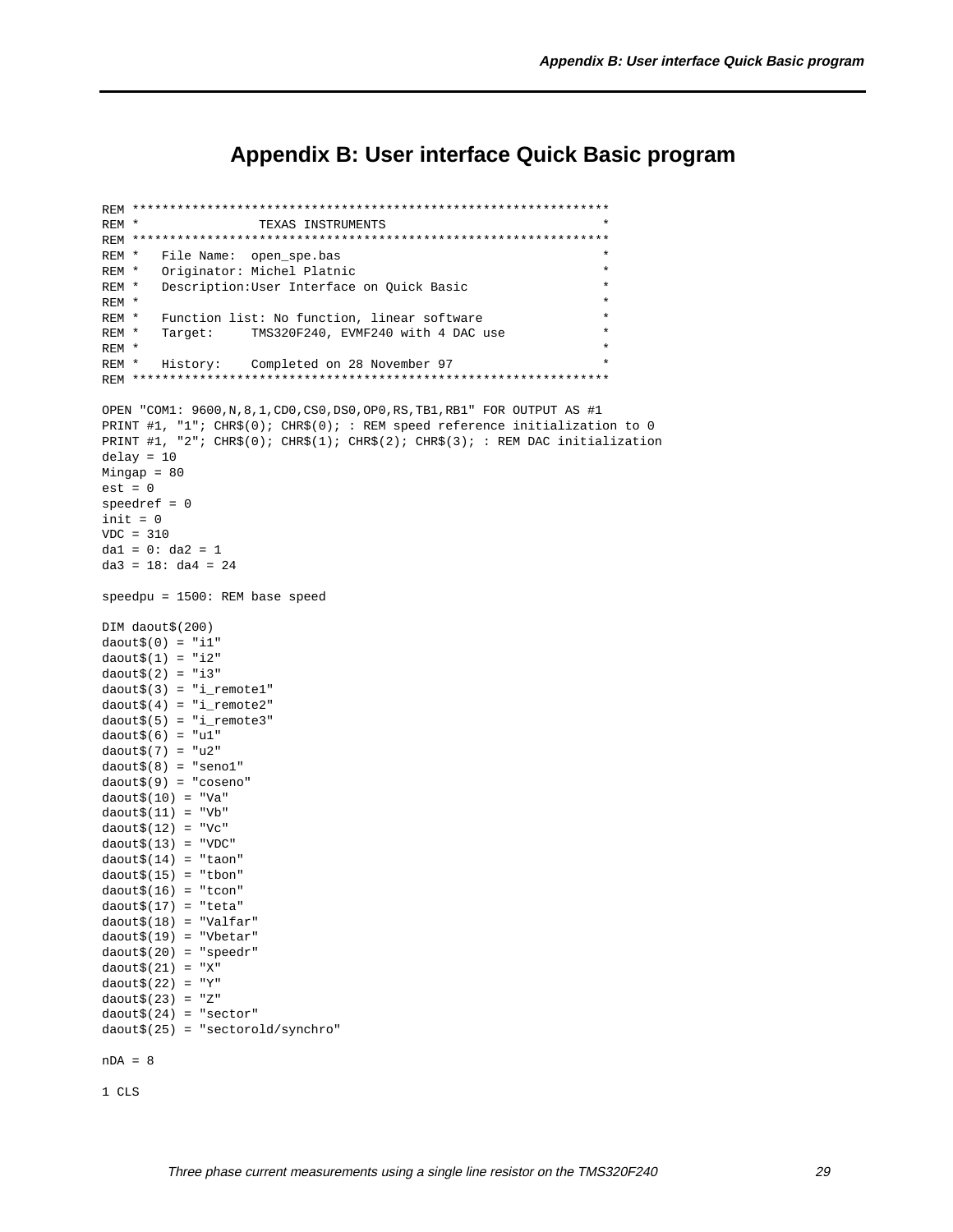```
FOR i = 0 TO nDACOLOR 11
LOCATE (15 + i), 2: PRINT "("; : PRINT USING "##"; i; : PRINT ") "; daout$(i)
LOCATE (15 + i), 29: PRINT "("; : PRINT USING "##"; i + nDA + 1; : PRINT ") "; daout$(i + nDA + 1)LOCATE (15 + i), 56: PRINT "("; : PRINT USING "##"; i + 2 * nDA + 2; : PRINT ") "; daout$(i + 2 * nDA+ 2)
NEXT i
LOCATE 2, 11
COLOR 12: PRINT " Digital Control of an AC Induction Motor using V/f"
LOCATE 3, 7
COLOR 12: PRINT "Demo for 3 phase currents measurement with one shunt resistor"
PRINT
PRINT
COLOR 10: PRINT " <1>"; : COLOR 2: PRINT " Speed_reference ("; speedref; "rpm )"
COLOR 10: PRINT " <2>"; : COLOR 2: PRINT " DAC_Outputs DAC1: ("; daout$(da1); ")"
LOCATE 7, 48: PRINT "DAC2: ("; daout$(da2); ")"
PRINT " DAC3: ("; daout$(da3); ")"
LOCATE 8, 48: PRINT "DAC4: ("; daout$(da4); ")"
COLOR 10: PRINT " <3>"; : COLOR 2: PRINT " Delay (*50ns) ("; delay; ")"
COLOR 10: PRINT " <4>"; : COLOR 2: PRINT " Mingap (*50ns) ("; Mingap; ")"
COLOR 10: LOCATE 12, 14: PRINT "Choice : ";
DO
a$ = INKEY$LOOP UNTIL ((a$ <= "4") AND (a$ >= "1")) OR (a$ = "r") OR (a$ = "R")
SELECT CASE a$
CASE "1"
    REM 4.12 format
    PRINT a$; ") ";
    PRINT "Speed_Reference ("; speedref; "rpm ) : ";
     INPUT speedref$
     IF speedref$ = "" THEN 1
     speedrpu = VAL(speedref$) / speedpu
     IF (ABS(speedrpu) > 1.2) THEN speedrpu = 1.2 * SGN(speedrpu)
     IF (speedrpu >= 7.999755859#) THEN speedrpu = 7.999755859#
    IF (speedrpu \le -8) THEN speedrpu = -8 speedrefpu = CLNG(speedrpu * 4096)
     IF (speedref < 0) THEN speedrefpu = 65536 + speedrefpu
     PRINT #1, "1"; CHR$(speedrefpu AND 255); CHR$((speedrefpu AND 65280) / 256)
     speedref = speedrpu * speedpu
    GOTO 1
CASE "2"
    REM standard decimal format
     PRINT a$; ") ";
    PRINT "DAC1, DAC2, DAC3 or DAC4 ? ";
2 dach$ = INKEY$
    IF dach\frac{1}{2} = "" THEN 2
    IF dach\zeta = CHR\zeta(13) THEN 1
    IF dach$ = "1" THEN
       PRINT "DAC1 Output ("; da1; ") : ";
        INPUT da$
       IF da\ = "" THEN 1
       da1 = VAL(da$) END IF
    IF dach\beta = "2" THEN
       PRINT "DAC2 Output ("; da2; ") : ";
        INPUT da$
       IF da$ = "" THEN 1
       da2 = VAL(da$) END IF
```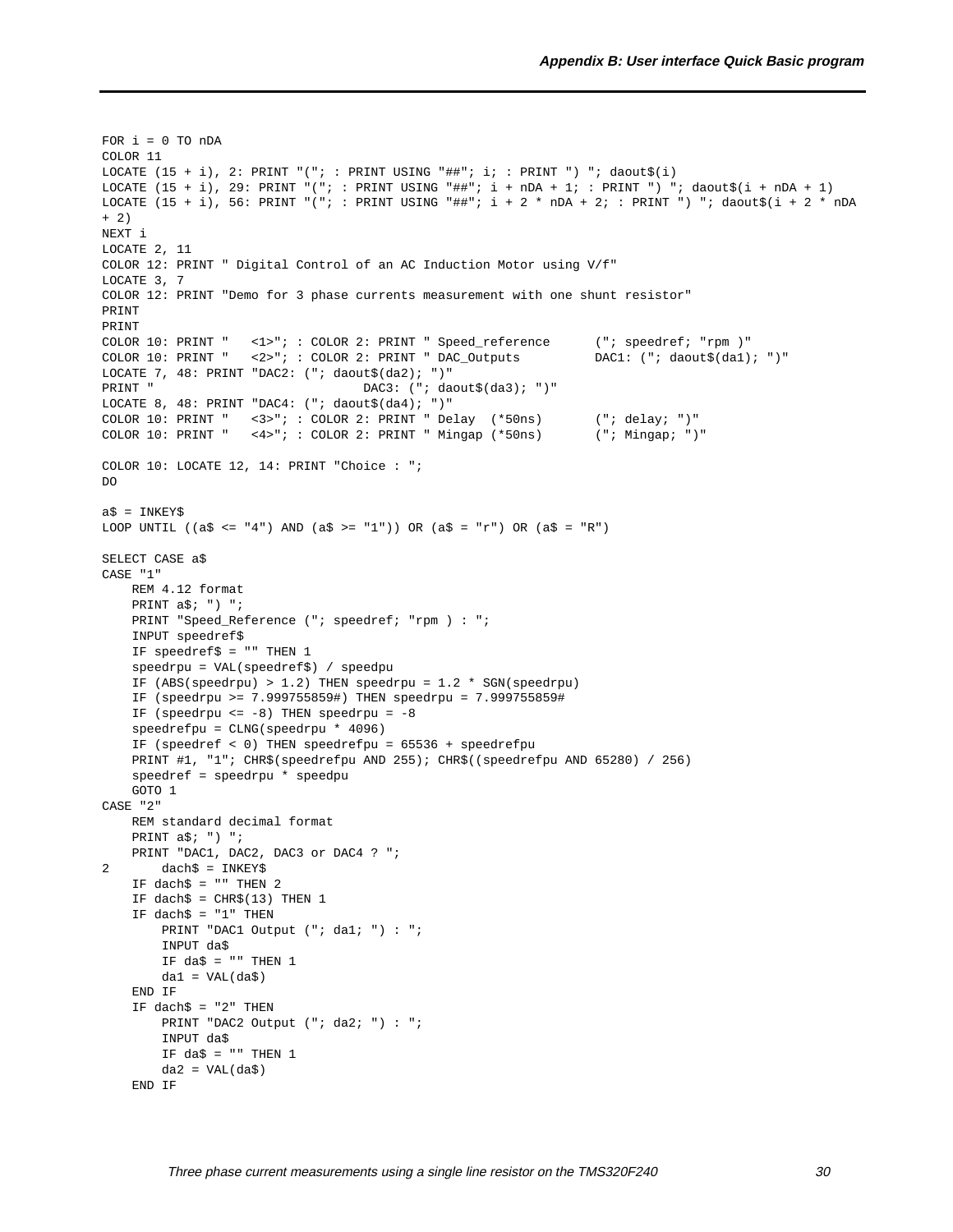```
IF dach\text{S} = "3" THEN
        PRINT "DAC3 Output ("; da3; ") : ";
         INPUT da$
       IF da\ = "" THEN 1
        da3 = VAL(da$) END IF
    IF dach\frac{1}{2} = "4" THEN
       PRINT "DAC4 Output ("; da4; ") : ";
        INPUT da$
        IF da$ = "" THEN 1
        da4 = VAL(da$) END IF
     PRINT #1, "2"; CHR$(da1 AND 255); CHR$(da2 AND 255); CHR$(da3 AND 255); CHR$(da4 AND 255)
    GOTO 1
CASE "3"
    REM 4.12 format
     PRINT a$; ") ";
    PRINT "delay ("; delay; ") : ";
     INPUT delay$
     IF delay$ = "" THEN 1
     delay = VAL(delay$)
    PRINT #1, "3"; CHR$(delay AND 255); CHR$((delay AND 65280) / 256)
    GOTO 1
CASE "4"
    REM 4.12 format
     PRINT a$; ") ";
     PRINT "Mingap ("; Mingap; ") : ";
     INPUT Mingap$
     IF Mingap$ = "" THEN 1
     Mingap = VAL(Mingap$)
     PRINT #1, "4"; CHR$(Mingap AND 255); CHR$((Mingap AND 65280) / 256)
    GOTO 1
CASE ELSE
    PRINT #1, "1"; CHR$(speedrefpu AND 255); CHR$((speedrefpu AND 65280) / 256)
     PRINT #1, "2"; CHR$(da1 AND 255); CHR$(da2 AND 255); CHR$(da3 AND 255); CHR$(da4 AND 255)
     PRINT #1, "3"; CHR$(delay AND 255); CHR$((delay AND 65280) / 256)
     PRINT #1, "4"; CHR$(Mingap AND 255); CHR$((Mingap AND 65280) / 256)
     GOTO 1
END SELECT
CLOSE #1
```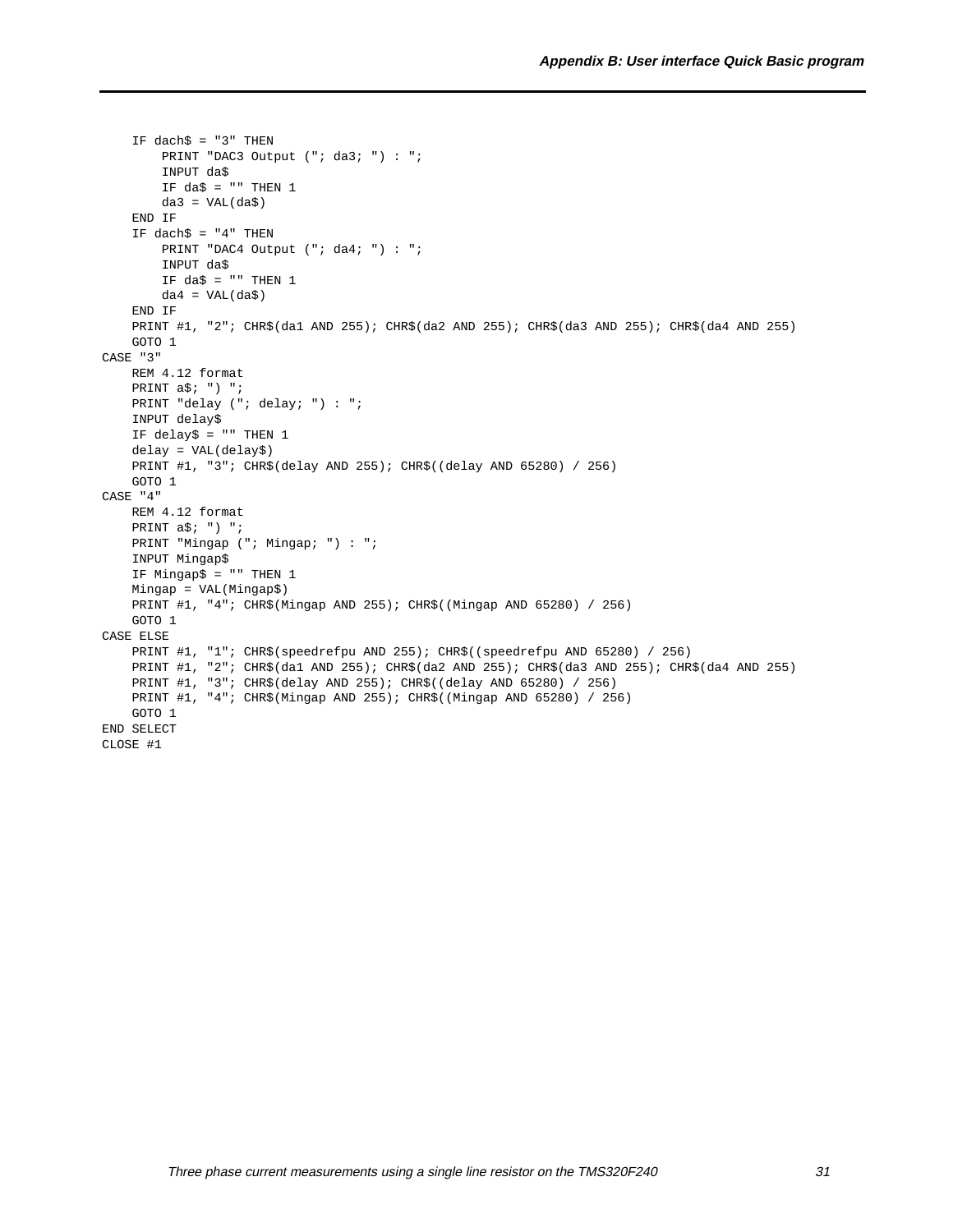## **Appendix C: Software program describing the first method**

```
****************************************************************
                TEXAS INSTRUMENTS
****************************************************************
* File Name: open_spe.asm *
  Originator: Michel Platnic
  Description: The software includes
                  -Induction motor open loop control
                  -current measurement with shunt resistor
                  -V/f control
                  -User Interface
\star \starFunction list: No function, linear software
   Target: TMS320F240, EVMF240 if DAC use
\star \starHistory: Completed on 28 November 97
****************************************************************
            .include ".\c240app.h"
            .mmregs
****************************************************************
* Start *
****************************************************************
            .globl _c_int0 ;set _c_int0 as global symbol
            .sect "vectors"
b _c_int0 ;reset interrupt handler<br>
_c_int1 b _c_int1 ;RTI,SPI,SCI,Xint interru<br>
b __PR_int ;PWM interrupt handler
_c_int1 b _c_int1 ;RTI,SPI,SCI,Xint interrupt handler
b _PR_int ;PWM interrupt handler
\begin{array}{ccc} \text{c}_\text{int3} & \text{b} & \text{c}_\text{int3} \\ \text{c}_\text{int4} & \text{b} & \text{c}_\text{int4} \end{array}\mathsf{c}\_int4 b \mathsf{c}\_int4 ;
\text{c}_\text{int5} b \text{c}_\text{int5};
                   _cint6 ;capture/ encoder Interrupts
           .space 16*6 ;reserve 6 words in interrupt table
****************************************************************
* Auxiliary Register used *
* ar4 pointer for context save stack
* ar5 used in the interruption PR_int for control calculation*
* ar6 for main program *
****************************************************************
stack .usect "blockb2",15 ; space for Status Register context save in Page 0
*** Motor ERCOLE MARELLI, Nr D 50525/s MW ***
*** Numeric formats: all 4.12 fixed point format twos complement for negative values (4 integer &
sign + 12 fractional) except otherwise specified
* - Currents: 1000h (4.12)= 1A
* - Voltages: 1000h (4.12)= 311 V
* - Angles : [0;ffffh] = [0;360] degrees
* - Speed : [0;1000h] (4.12= = [0;1500] rpm
*** END Numeric formats
****************************************************************
* Look-up tables .includes *
* N.B. all tables include 256 elements *
```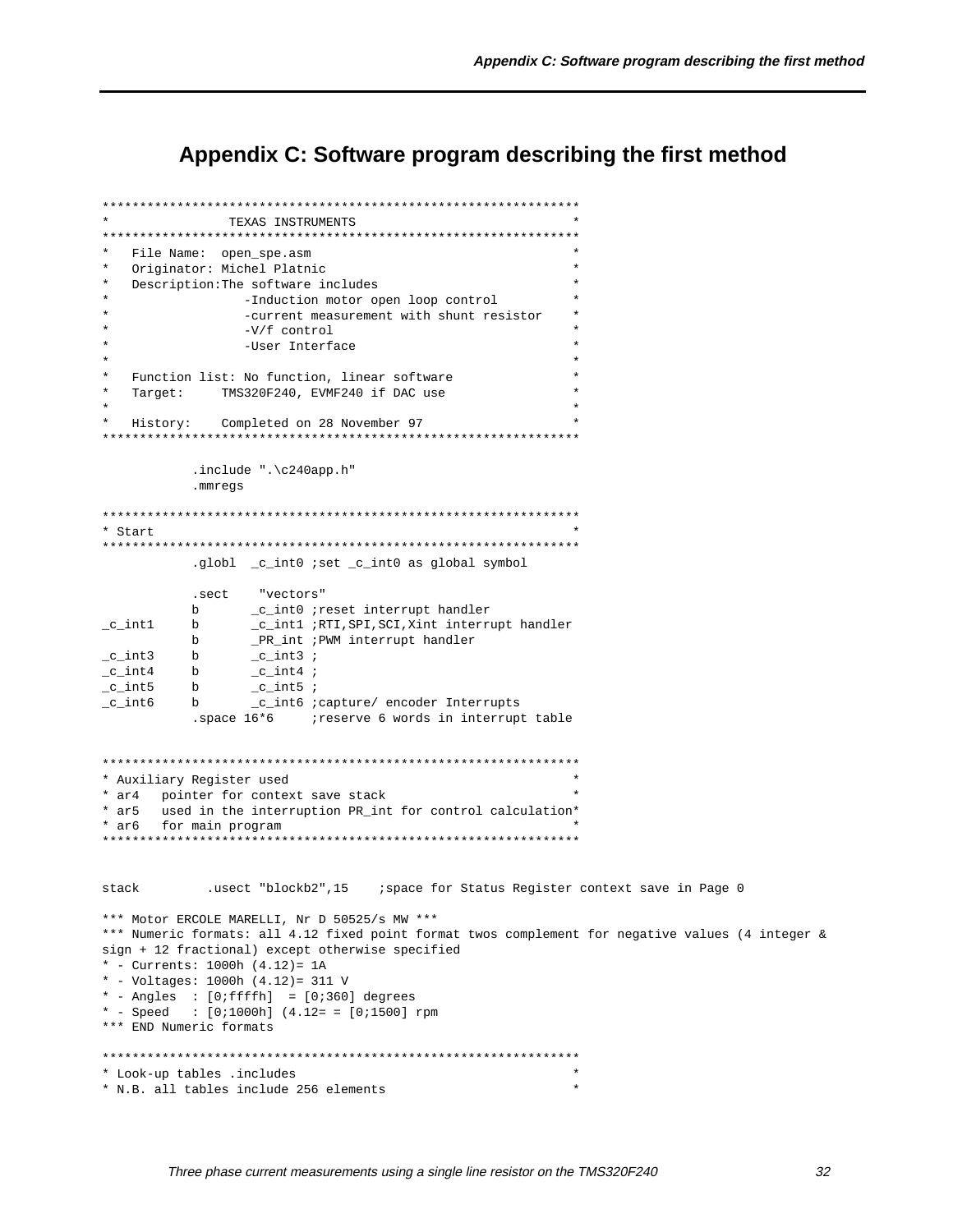.sect "table" sintab .include sine.tab isine wave look-up table for sine and cosine waves generation ; generated by the BASIC program "SINTAB. BAS"  $74.12$  format \*\*\* END look-up table .includes \* Variables and constants initialisations .data \*\*\* current sampling constants normalisation constant \*\*\* axis transformation constants  $SQRT3inv$  .word 093dh  $i1/SQRT(3)$  4.12 format  $SQRT32$  .word 0ddbh  $iSQRT(3)/2$  4.12 format \*\*\* PWM modulation constants .set  $0896$  ; PWM Period=2\*896 -> Tc=2\*896\*50ns=89.6us (50ns resolution) PWMPRD .word 80 ;minimum PWM duty cycle Mingap ithe MAXDUTY is calculated as PWMPRD-2\*Mingap it is the maximum utilisation of the inverter .word 10 delav idelay for Idc measurement .word 0h zero MAX .set 736 itemporary variable (to use in ISR only !!!) .bss  $tmp, 1$ option, 1 virtual menu option number . bss iaddress of the variable to send to the DACs bss daout.1 ivalue to send to the DACs bss daouttmp, 1 .bss tetaad, 1 iteta openloop variable \*\*\* DAC displaying table starts here DAC displaying table starts here<br>
.bss i1,1 ; phase current i1<br>
.bss i2,1 ; phase current i2<br>
.bss i\_remote1,1 ; first of the 2 idc currents<br>
.bss i\_remote2,1 ; second of the 2 idc currents<br>
.bss i\_remote3,1 ; sum of the 2 Solution of the set of the set of the set of the set of the set of the set of the set of the set of the set of the set of the set of the set of the set of the set of the set of the set of the set of the set of the set of t  $i4.12$  format =  $[0i360]$  degrees bs valfar,1<br>
bs valfar,1<br>
ialfa-axis reference voltage<br>
bs vbetar,1<br>
ibeta-axis reference voltage<br>
bs speedr,1<br>
ispeed reference ;SVPWM variable  $.bss$   $X,1$ SVPWM variable  $.bss$   $Y,1$ ;SVPWM variable  $.bss$   $Z,1$ .bss sectordisp,1 : SVPWM sector for display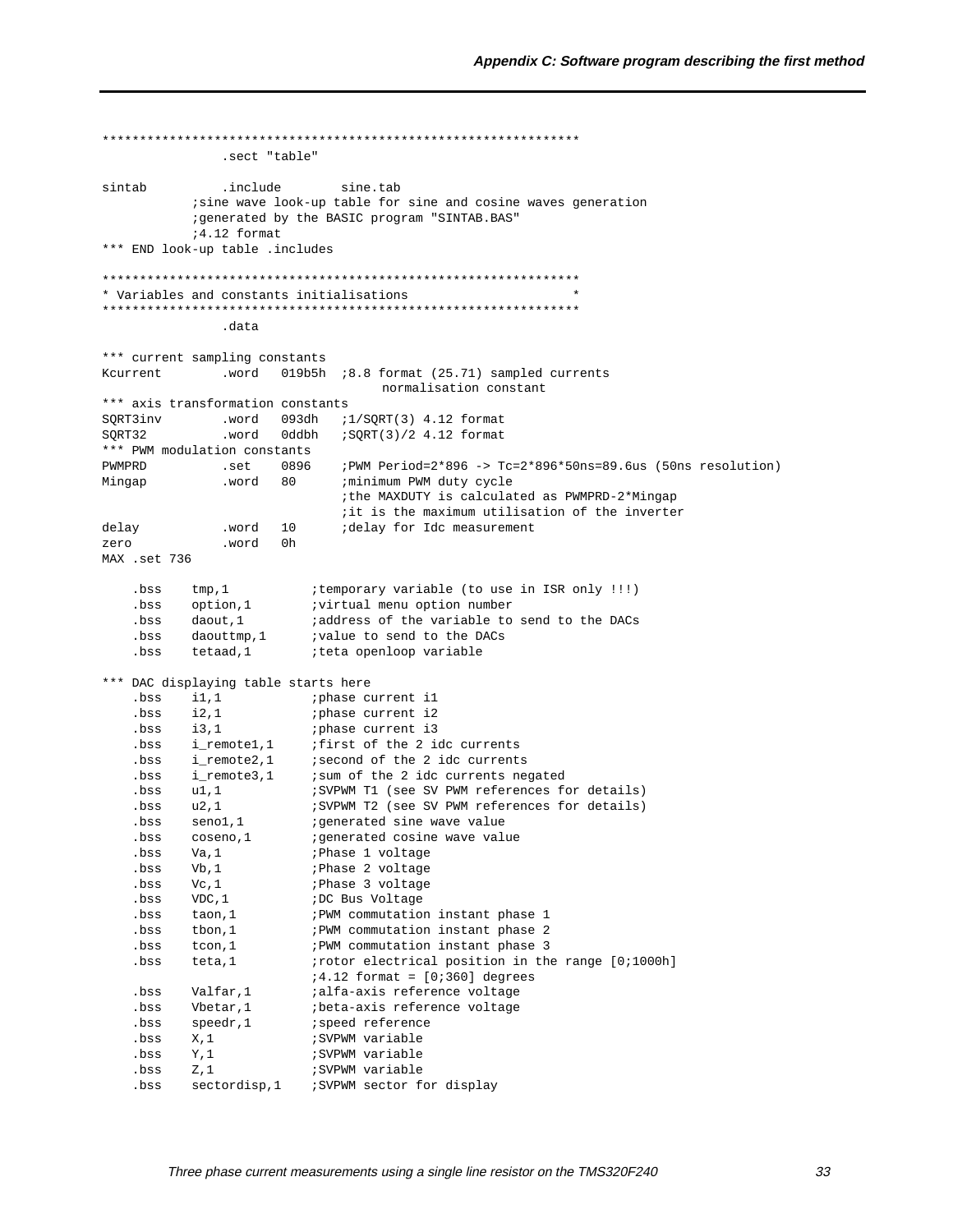```
sectorold.1
                           SVPWM sector buffer for current measurement
    .bss
*** END DAC displaying table
    .bss
           sector, 1
                            ; SVPWM sector
          hssbertaining, the communication compount variable.<br>
bs dal,1 iDAC displaying table offset for DAC1<br>
bs dal,1 iDAC displaying table offset for DAC2<br>
bs dal,1 iDAC displaying table offset for DAC3
          \begin{array}{ccc}\n&\text{and } \text{displaying } \text{tab}\n\hline\n\text{S} & \text{S} & \text{S} \\
\text{S} & \text{S} & \text{S} & \text{S} \\
\text{VDCinv} & \text{S} & \text{S} & \text{S} & \text{S} \\
\text{VDCinv} & \text{S} & \text{S} & \text{S} & \text{S} \\
\text{VDCinv} & \text{S} & \text{S} & \text{S} & \text{S} \\
\text{S} & \text{S} & \text{S} & \text{S} & \text{S} & \text{S} \\
\text{S} & \text{S} & \text{S; DAC displaying table offset for DAC4
    .bss da4,1
    .bss VDCinv, 1
    .bss
                            ;VDCinv*(Tc/2) (used in SVPWM)
    .bss
                            :V/f open loop tetaincr (1pu speed)
           .bss
         Vampirium.<br>
indicel,1 (pointer used to access -<br>
*mnl.1 (tmp word to convert to C24)
                           ; pointer used to access sine look-up table
    .bss
    .bss tmp1,1#2 words to replace ACCB in C24
   ,bss \, accb,2:2 words to allow swapping of ACC in C24
   .bss acc_tmp, 2.bss tetaref, 1
*** END Variables and constants initializations
                             ; link in "text section
    .text
* _PR_int ISR
* synchronisation of the control algorithm with the PWM
* underflow interrupt
_R-PR_int:
   larp
          ar<sub>4</sub>; context save
   max* -#1, * –
                           istatus register 1
   sst
           \#0 , ^{\star} –
                           istatus register 0
   sst
           \star_-sach
                           ; Accu. low saved for context save
            \stariAccu. high saved
   sacl
           #IFRA>>7
   ldp
          #07FFh, IFRA : Clear all flags, may be change with only T1 underflow int.
   splk
            ^*, ar 5
                            iused later for DACs output
   max* Current Remote measurement - AD conversions
* N.B. we will have to take only 10 bit (LSB)
circ SXMldp
           #DP_PF1
          ADC_FIFO2
   lacc
                            ;empty stack
          ADC_FIFO2
   lacc
                             \cdot :
   lacc ADC_FIFO1,10 :10.6 format
           #i_remote1
   ldp
   sach i_remote1
                            ; sampled current, f 4.12
           #DP_PF1
   ldp
           ADC_FIFO1,10 ;10.6 format
   lacc
   1dp#i remotel
            sach
   setc
           SXM
           #tbon
   1dpbldd tbon, #T1CMP
   bldd tbon, #T3CMP
            #DP PF1
   ldp
   splk
            #1803h, ADC_CNTL1; Channel 2 ADC2 selected for idc
```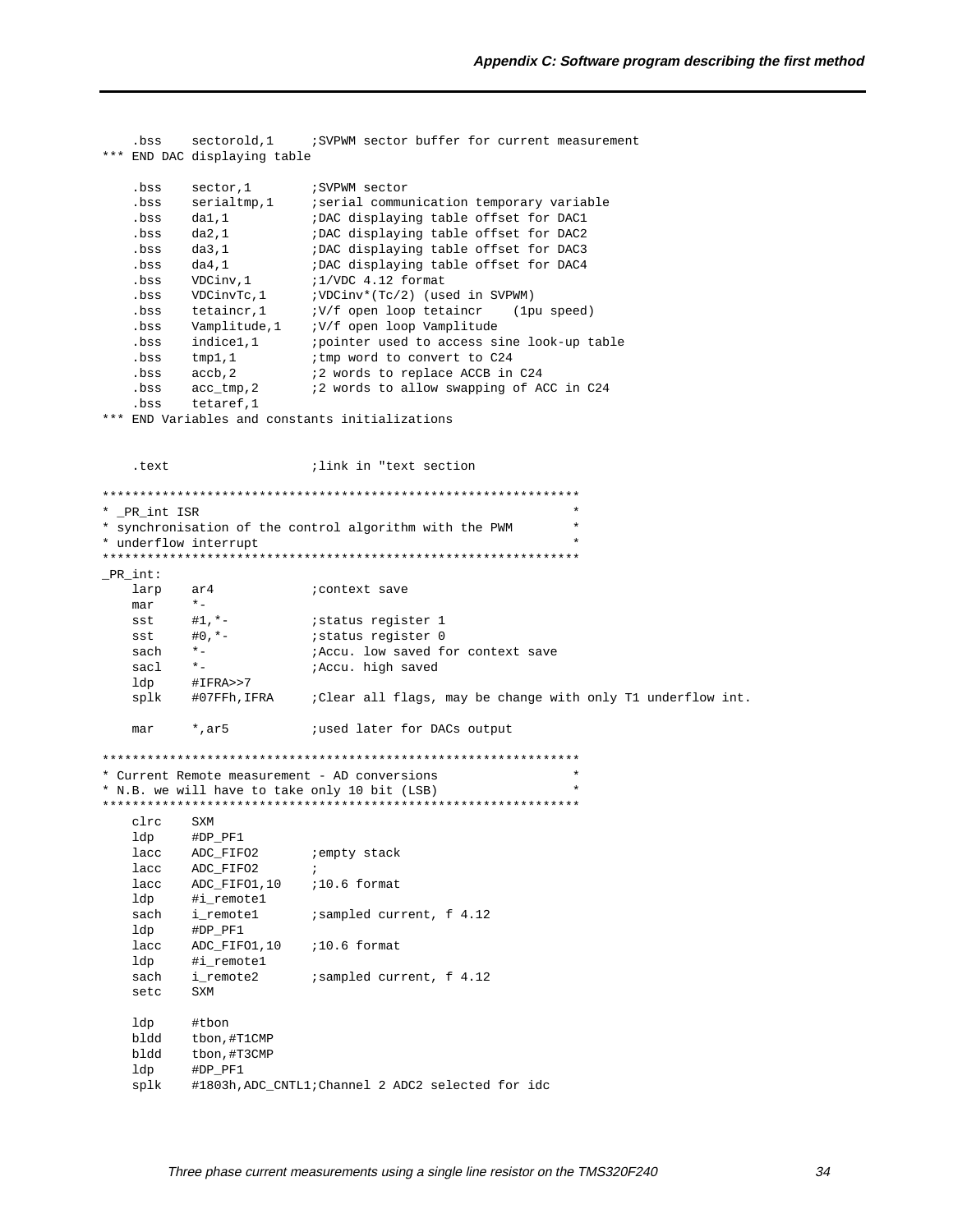|                 |                                     | ;ADC2 disable                                                                                               |
|-----------------|-------------------------------------|-------------------------------------------------------------------------------------------------------------|
|                 |                                     | istart                                                                                                      |
| spm             | 3                                   |                                                                                                             |
| ldp             | $\#$ il                             |                                                                                                             |
| lacl            | i_remotel                           |                                                                                                             |
| and             | #3ffh                               |                                                                                                             |
| sub             | #512                                | ithen we have to subtract the offset (2.5V) to have<br>positive and negative values of the sampled current  |
| sacl            | tmp                                 |                                                                                                             |
| lt              | tmp                                 |                                                                                                             |
| mpy             | Kcurrent                            |                                                                                                             |
| pac             |                                     |                                                                                                             |
| sfr<br>sfr      |                                     |                                                                                                             |
| sub             | #00h                                | ithen we subtract a DC offset (that should be zero, but it isn't                                            |
| sacl            | i_remotel                           | isampled current f 4.12                                                                                     |
|                 |                                     |                                                                                                             |
| lacl            | i_remote2                           |                                                                                                             |
| and             | #3ffh                               |                                                                                                             |
| sub             | #512                                | ithen we have to subtract the offset (2.5V) to have<br>ipositive and negative values of the sampled current |
| sacl            | tmp                                 |                                                                                                             |
| lt.             | tmp                                 |                                                                                                             |
| mpy             | Kcurrent                            |                                                                                                             |
| pac             |                                     |                                                                                                             |
| sfr             |                                     |                                                                                                             |
| sfr             |                                     |                                                                                                             |
| sub             | #00h                                | ithen we subtract a DC offset (that should be zero, but it isn't                                            |
| neg             |                                     | isecond current always negative with the convention                                                         |
| sacl            | i_remote2<br>$\Omega$               | isampled current f 4.12                                                                                     |
| spm<br>add      |                                     |                                                                                                             |
| neg             | i_remotel                           |                                                                                                             |
| sacl            | i_remote3                           | ithird current calculated                                                                                   |
|                 |                                     |                                                                                                             |
|                 |                                     |                                                                                                             |
|                 | * Current Remote measurement -      | $\star$                                                                                                     |
|                 | * determination of current measured | depending on sector                                                                                         |
| lacc            | sectorold                           |                                                                                                             |
| sub             | #3                                  |                                                                                                             |
| bcnd            | sector123, LEQ                      |                                                                                                             |
| sub             | #3                                  | isector 4,5 or 6                                                                                            |
| bcnd            | sector45, NEQ                       |                                                                                                             |
| bldd            | i_remote3,#i1                       | isector 6                                                                                                   |
| bldd            | i_remote2,#i2                       |                                                                                                             |
| b               | end_remote                          |                                                                                                             |
| sector45        |                                     |                                                                                                             |
| bldd            | i_remote2,#i1                       | isector 4 or 5                                                                                              |
| add             | #1                                  |                                                                                                             |
| bcnd            | sector4, NEQ                        |                                                                                                             |
| bldd            | i_remote1,#i2                       | isector 5                                                                                                   |
| b               | end_remote                          |                                                                                                             |
| sector4<br>bldd | i_remote3,#i2                       | isector 4                                                                                                   |
| b               | end_remote                          |                                                                                                             |
|                 |                                     |                                                                                                             |
| sector123       |                                     |                                                                                                             |
| add             | #2                                  | $i$ sector $1,2$ or $3$                                                                                     |
| bcnd            | sector23, NEQ                       |                                                                                                             |
| bldd            | i_remote1,#i2                       | <i>i</i> sector 1                                                                                           |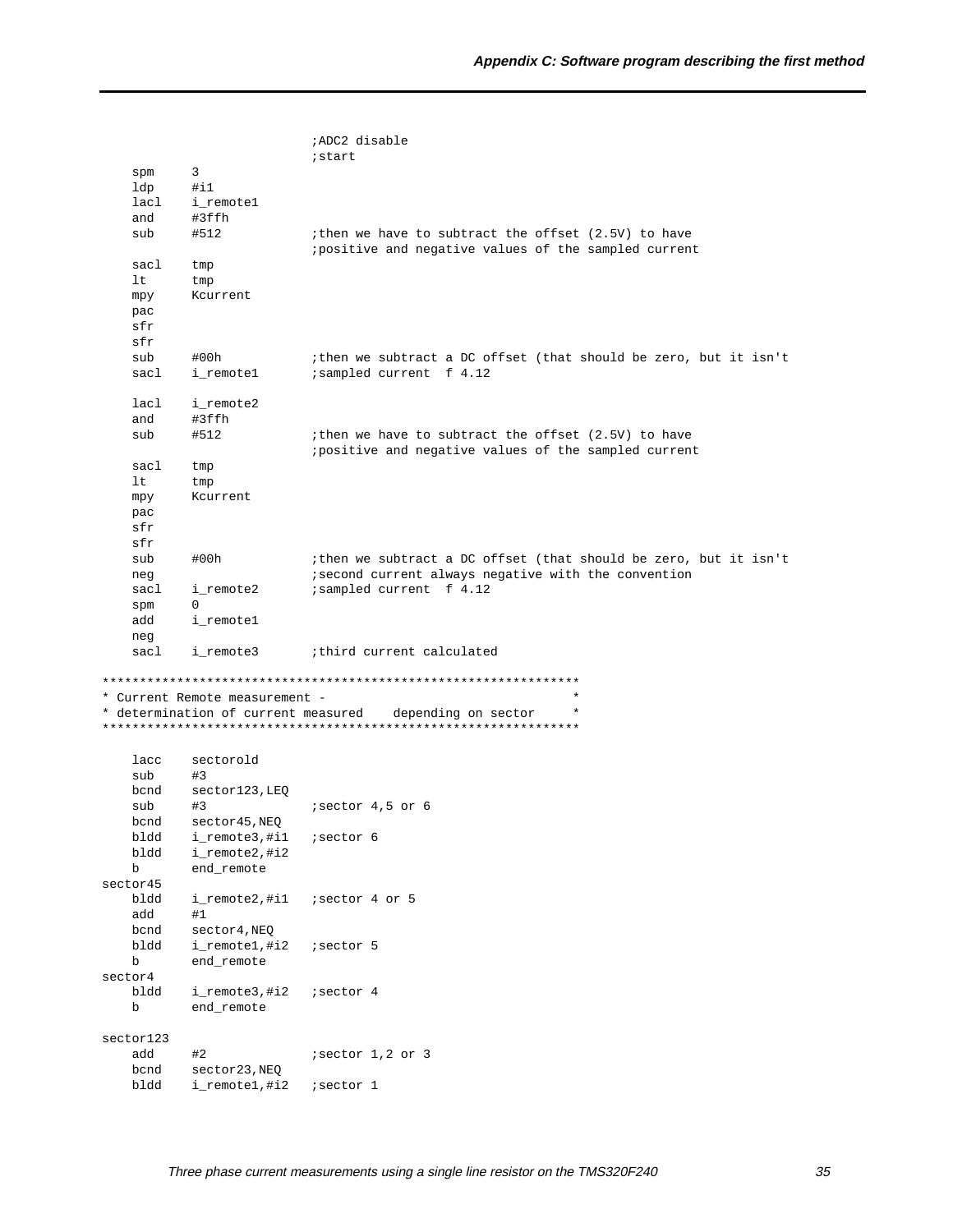| bldd       | i_remote3,#i1 |                                                                       |
|------------|---------------|-----------------------------------------------------------------------|
| b          | end_remote    |                                                                       |
| sector23   |               |                                                                       |
| bldd       | i_remote1,#i1 | isector 2 or 3                                                        |
| sub        | #1            |                                                                       |
| bcnd       | sector3, NEQ  |                                                                       |
| bldd       | i_remote2,#i2 | isector 2                                                             |
| b          | end remote    |                                                                       |
|            |               |                                                                       |
| sector3    |               |                                                                       |
| bldd       | i_remote3,#i2 | ;sector 3                                                             |
|            |               |                                                                       |
| end_remote |               |                                                                       |
| lacc       | sector        |                                                                       |
| sacl       | sectorold     |                                                                       |
|            |               |                                                                       |
|            |               | $\star$<br>* creating reference voltage for induction motor           |
|            |               |                                                                       |
| mar        | $*$ , AR5     |                                                                       |
| ldp        | #tetaref      |                                                                       |
| lacc       | speedr        |                                                                       |
| abs        |               |                                                                       |
| sacl       | Vamplitude    |                                                                       |
| lt         | speedr        |                                                                       |
| mpy        | #126h         |                                                                       |
| pac        |               |                                                                       |
| sach       | tetaincr, 4   |                                                                       |
| lacc       | tetaref       |                                                                       |
| add        | tetaincr      |                                                                       |
| sacl       | tetaref       |                                                                       |
|            |               |                                                                       |
| rpt<br>sfr | #3            |                                                                       |
| sacl       | teta          |                                                                       |
| rpt        | #3            |                                                                       |
| sfr        |               |                                                                       |
| and        | #0ffh         | inow ACC contains the pointer to access the table                     |
| sacl       | indice1       | $\ddot{i}$                                                            |
| add        | #sintab       | $\ddot{i}$                                                            |
| sacl       | tmp           | $\ddot{i}$                                                            |
| lar        |               |                                                                       |
|            |               |                                                                       |
|            | ar5, tmp      |                                                                       |
| nop        |               |                                                                       |
| nop        |               | $\ddot{i}$                                                            |
| mar        | *,ar5         |                                                                       |
| lacl       | $^\star$      | $\ddot{i}$                                                            |
| nop        |               |                                                                       |
| sacl       | seno1         | inow we have sine value                                               |
|            |               |                                                                       |
| lacl       | indicel       | <i>i</i> the same thing for cosine $cos(teta) = sin(teta+90^{\circ})$ |
| add        | #040h         | :90 degrees = 40h elements of the table                               |
| and        | #0ffh         | $\ddot{i}$                                                            |
| sacl       | indicel       | iwe use the same pointer (we don't care)                              |
| add        | #sintab       | $\ddot{i}$                                                            |
| sacl       | tmp           | $\ddot{i}$                                                            |
| lar        | ar5, tmp      | $\ddot{i}$                                                            |
| lacc       | $\star$       | $\ddot{i}$                                                            |
| sacl       | coseno        | ; now we have cosine value                                            |
|            |               |                                                                       |
| lt.        | coseno        |                                                                       |
| mpy        | Vamplitude    |                                                                       |
| pac        |               |                                                                       |
|            |               |                                                                       |
| sach       | Valfar, 4     | ;format 4.12                                                          |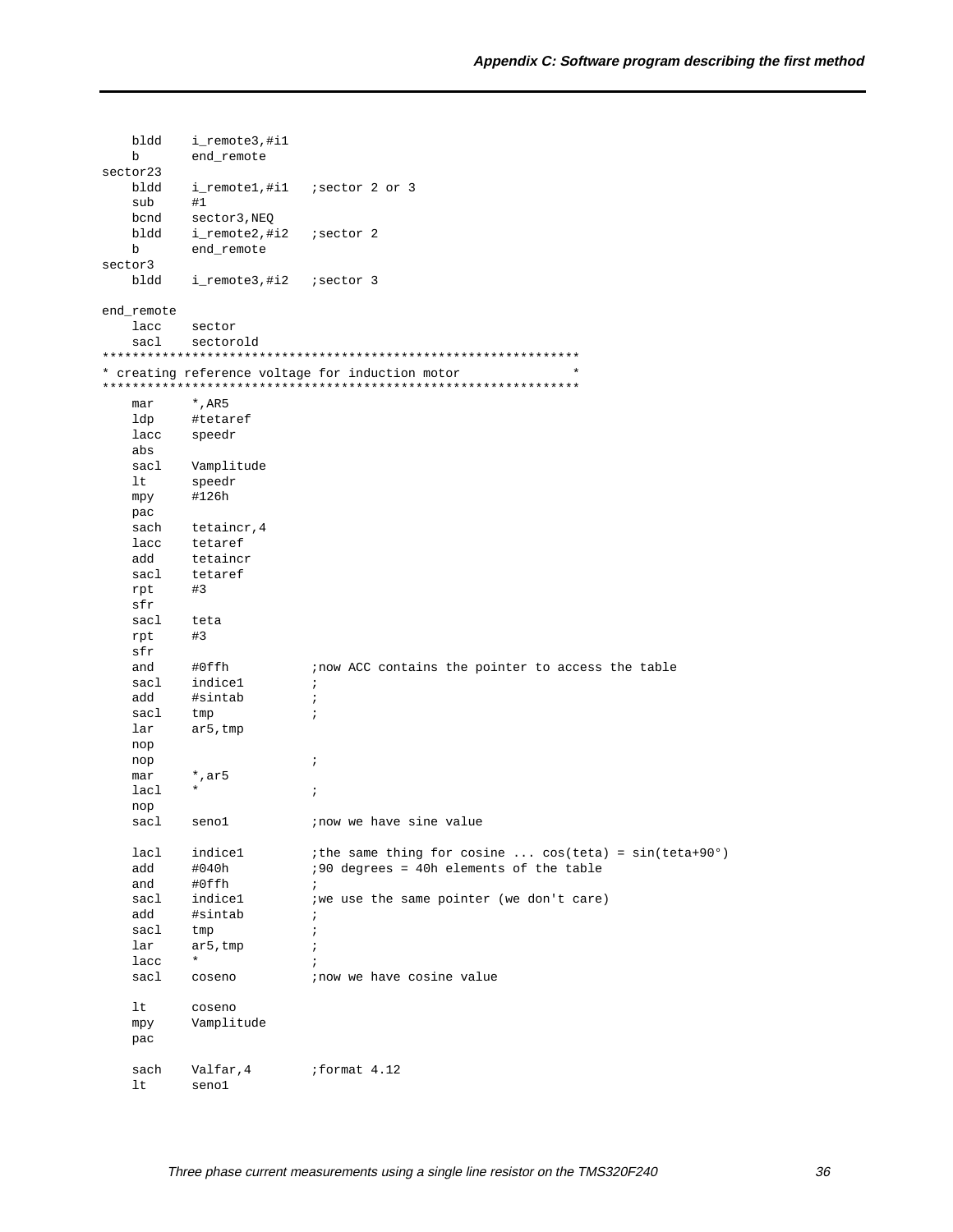```
Vamplitude
   mpy
   pac
         Vbetar, 4
   sach
* Phase 1 (=a) 2 (=b) 3 (=c) Voltage calculation
* (alfa, beta) -> (a,b,c) axis transformation
                                                  \star* modified exchanging alfa axis with beta axis
* for a correct sector calculation in SVPWM
* Va = Vbetar
* Vb = (-Vbetar + sqrt(3) * Valfar) / 2* Vc = (-\text{Vbetar} - \text{sqrt}(3) * \text{Valfar}) / 2lt;TREG0=Valfar
        Valfar
                  ; PREG=Valfar*(SQRT(3)/2)
  mpy SQRT32
  pac
                     ; ACC=PREG
        \verb|Vbetar, 11| | i ACC=Vbetar*2^11|sub
                    ishift by 12 to reformat
   sach Vb, 4
                     ; ACC=PREG
   pac
                      ; ACC=-ACC
   neg
        Vbetar, 11 <br>Vc, 4 <br>ishift by 12 to reformat
   sub
       Vc, 4
   sach
                  ACC=Vbetar
        Vbetar
  lacl
  sacl
        Va
                     ; Va=ACCL
*** END Phase 1(=a) 2(=b) 3(=c) Voltage calculation
* SPACE VECTOR Pulse Width Modulation
* (see SVPWM references)
ltVDCinvTc
      SQRT32
                     ;change to dma
   mpy
   pac
                     iimplement bsar 12 and sacl
   sach tmp, 4
   lttmp
        Vbetar
   mpy
   pac
   sach
        X, 4lacc
        X<br>accb ;<br>accb+1
         X;ACC = Vbetar*K1
       accb
   sach
   sacl
                     ;ACCB = Vbetar*K1
   sacl
       X, 1;X=2*Vbetar*K1
   ltVDCinvTc
   splk #1800h, tmp
                     implement mpy #01800h
   mpy
        tmp
   pac
   sachtmp, 4ishift by 12 to reformat
   lttmp
   mpy
         Valfar
   pac
       tmp, 4sach
   lacc tmp
                     ; reload ACC with Valfar*K2
   hha
        accb+1
   add
        accb.16sacl
         YiY = K1 * Vbetar + K2 * Valfarsub
         tmp, 1iZ = K1 * Vbetar - K2 * Valfar\mathtt{sacl}Z*** 60 degrees sector determination
   lac1 #0
   sacl
        sector
   lacc
        Va
       Va_neg, LEQ : If Va<0 do not set bit 1 of sector
   hand
   lacc sector
                     \cdot \cdot
```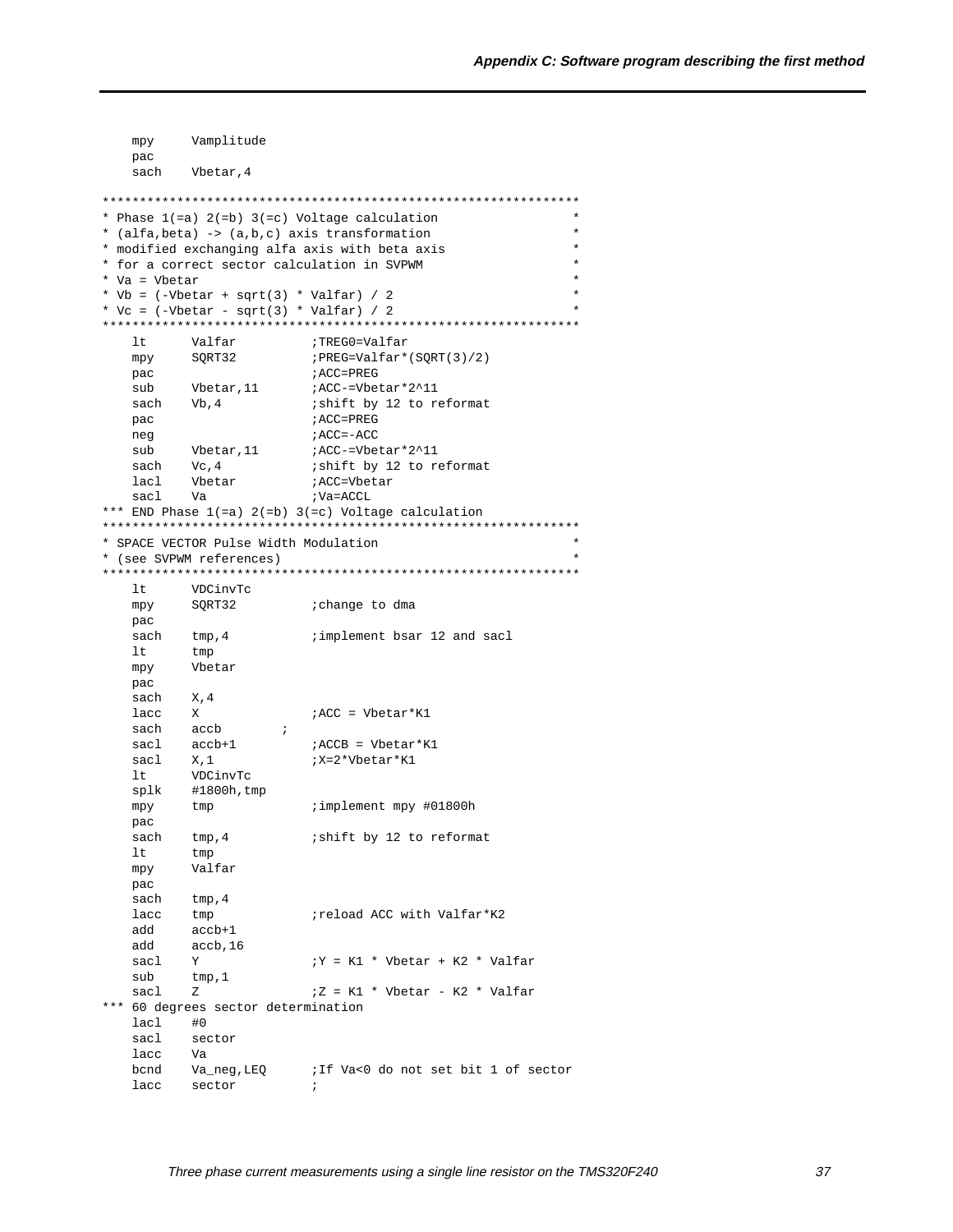|            | or              | #1                        |                                                                        |
|------------|-----------------|---------------------------|------------------------------------------------------------------------|
|            | sacl            | sector                    | ; implement opl #1, sector                                             |
| Va_neg     |                 |                           |                                                                        |
|            | lacc            | Vb<br>$\mathcal{L}$       |                                                                        |
|            | bcnd            | Vb_neg,LEQ                | ;If Vb<0 do not set bit 2 of sector                                    |
|            | lacc            | sector                    | $\ddot{i}$                                                             |
|            | or              | #2                        |                                                                        |
|            | sacl            |                           | ; implement opl #2, sector                                             |
|            |                 | sector                    |                                                                        |
| $Vb_{neg}$ |                 |                           |                                                                        |
|            | lacc            | Vc                        |                                                                        |
|            |                 | bcnd Vc_neg, LEQ          | i If Vc<0 do not set bit 3 of sector                                   |
|            | lacc            | sector                    | $\ddot{i}$                                                             |
|            | or              | #4                        |                                                                        |
|            | sacl            | sector                    | ; implement opl #4, sector                                             |
| Vc_neg     |                 |                           |                                                                        |
|            |                 | *** END 60 degrees sector | determination                                                          |
|            |                 |                           | *** T1 and T2 (= u1 and u2) calculation depending on the sector number |
|            | lacl            | sector                    | ; (see SPACE VECTOR Modulation references for details)                 |
|            | sub             | #1                        |                                                                        |
|            | bcnd            | nol,NEQ                   |                                                                        |
|            | lacc            |                           |                                                                        |
|            |                 | Z                         |                                                                        |
|            | sacl            | u1<br>$\mathbf{Y}$        |                                                                        |
|            | lacc            |                           |                                                                        |
|            | sacl u2         |                           |                                                                        |
|            | b               | u1u2out                   |                                                                        |
|            | nol lacl        | sector                    |                                                                        |
|            | sub             | #2                        |                                                                        |
|            | bcnd            | no2,NEQ                   |                                                                        |
|            | lacc            | Y                         |                                                                        |
|            | sacl            | u1                        |                                                                        |
|            | lacc            | X                         |                                                                        |
|            | neg             |                           |                                                                        |
|            | sacl            | u2                        |                                                                        |
|            | b               | ulu2out                   |                                                                        |
|            | no2 lacl        | sector                    |                                                                        |
|            | sub             | #3                        |                                                                        |
|            | bcnd            | no3,NEQ                   |                                                                        |
|            | lacc            | Ζ                         |                                                                        |
|            |                 |                           |                                                                        |
|            | neg             |                           |                                                                        |
|            | sacl            | u1                        |                                                                        |
|            | lacc            | X                         |                                                                        |
|            | sacl            | u2                        |                                                                        |
|            | b               | ulu2out                   |                                                                        |
|            | no3 lacl        | sector                    |                                                                        |
|            | sub             | #4                        |                                                                        |
|            | bcnd            | no4,NEQ                   |                                                                        |
|            | lacc            | Χ                         |                                                                        |
|            | neg             |                           |                                                                        |
|            | sacl            | u1                        |                                                                        |
|            | lacc            | Ζ                         |                                                                        |
|            | sacl            | u2                        |                                                                        |
|            | b               | ulu2out                   |                                                                        |
|            | no4 lacl        | sector                    |                                                                        |
|            | sub             | #5                        |                                                                        |
|            | $_{\rm {bend}}$ | no5, NEQ                  |                                                                        |
|            | lacc            | Χ                         |                                                                        |
|            | sacl            | u1                        |                                                                        |
|            |                 |                           |                                                                        |
|            | lacc            | Υ                         |                                                                        |
|            | neg             |                           |                                                                        |
|            | sacl            | u2                        |                                                                        |
|            | b               | ulu2out                   |                                                                        |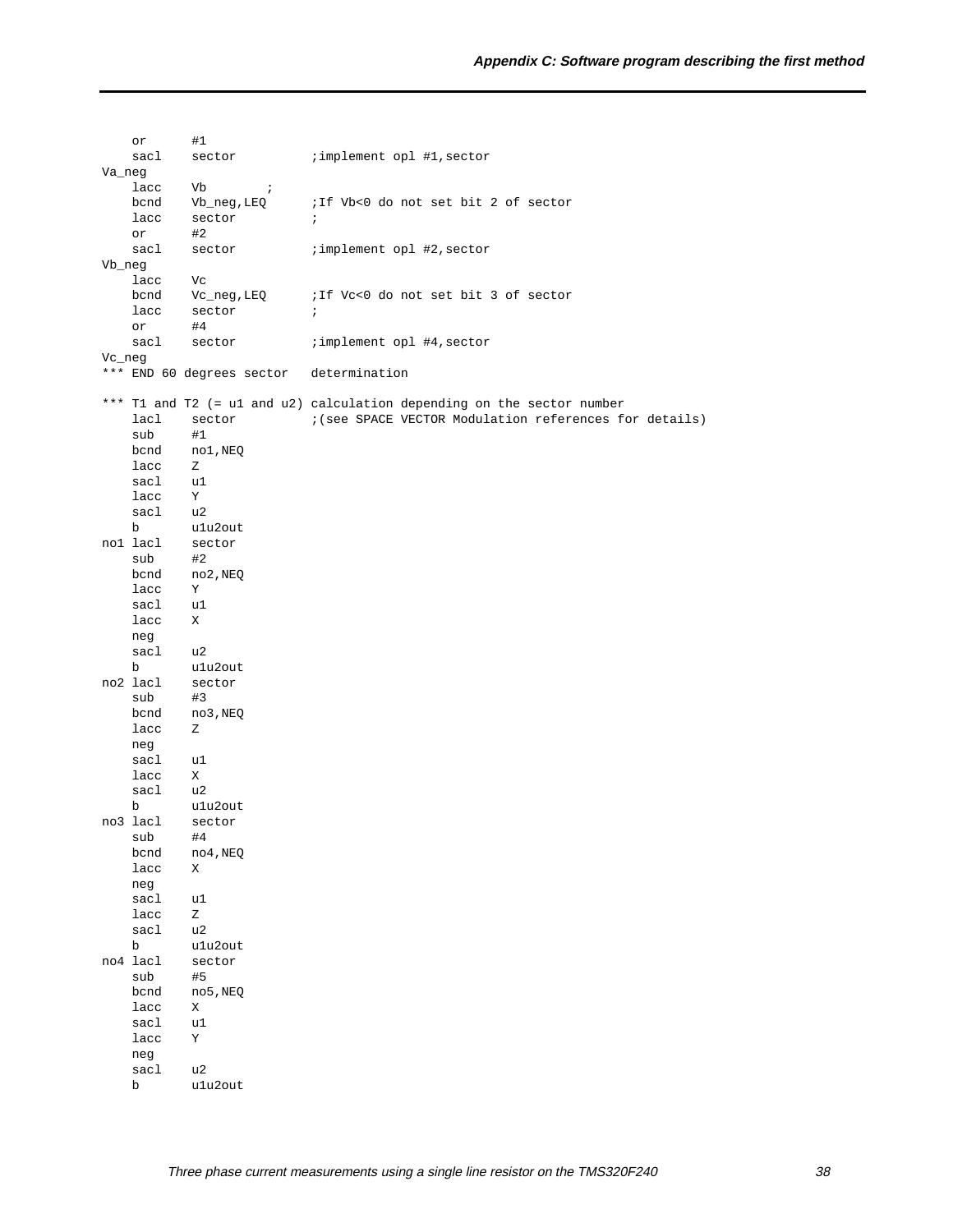no5 lacc Y neg sacl u1 lacc Z neg sacl u2 u1u2out lacc u1  $i$ u1 and u2 minimum values must be Mingap sub Mingap bcnd u1\_ok, GEQ *iif u1*>Mingap then u1\_ok lacl Mingap sacl u1 u1\_ok  $l$ acc  $u$ 2 sub Mingap bcnd u2\_ok, GEQ *iif u2>Mingap then u2\_ok*  lacl Mingap sacl u2 u2\_ok \*\*\* END u1 and u2 calculation lacc u1  $\int$  if u1+u2>2\*Mingap we have to saturate u1 and u2 add u2 ; sacl tmp ; add Mingap, 1 ; sub #PWMPRD bcnd nosaturation,LT,EQ \*\*\* u1 and u2 saturation, lacc #PWMPRD,14 ;divide PERIOD-2MINGAP by (u1+u2) sub Mingap,15 sfl rpt #15 ;  $\begin{tabular}{lllllll} \multicolumn{2}{c}{\text{subc}} & $\text{tmp}$ & $\quad$ & $i$ \\ \text{sad} & $\text{tmp}$ & $\quad$ & $i$ \\ \end{tabular}$ sacl tmp lt tmp ;calculate saturate values of u1 and u2 mpy u1  $i$ u1 (saturated)=u1\*(PERIOD-2MINGAP/(u1+u2))  $pac$  $s$ ach u1,1 ; mpy u2  $iu2$  (saturated)=u2\*(PERIOD-2MINGAP/(u1+u2)) pac ; sach  $u2,1$  ; \*\*\* END u1 and u2 saturation nosaturation \*\*\* taon,tbon and tcon calculation lacc #PWMPRD ;calculate the commutation instants taon, tbon and tcon sub u1  $\qquad \qquad$  ; of the 3 PWM channels sub u2 ;taon=(PWMPRD-u1-u2)/2  $sfr$ sacl taon ; add u1  $\qquad \qquad$  ; tbon=taon+u1 sacl tbon ; add u2 *i*tcon=tbon+u2 sacl tcon ; \*\*\* END taon,tbon and tcon calculation \*\*\* sector switching lacl sector : idepending on the sector number we have sub #1  $\qquad$  ; to switch the calculated taon, tbon and tcon bcnd nosect1, NEQ ; to the correct PWM channel ;(see SPACE VECTOR Modulation references for details)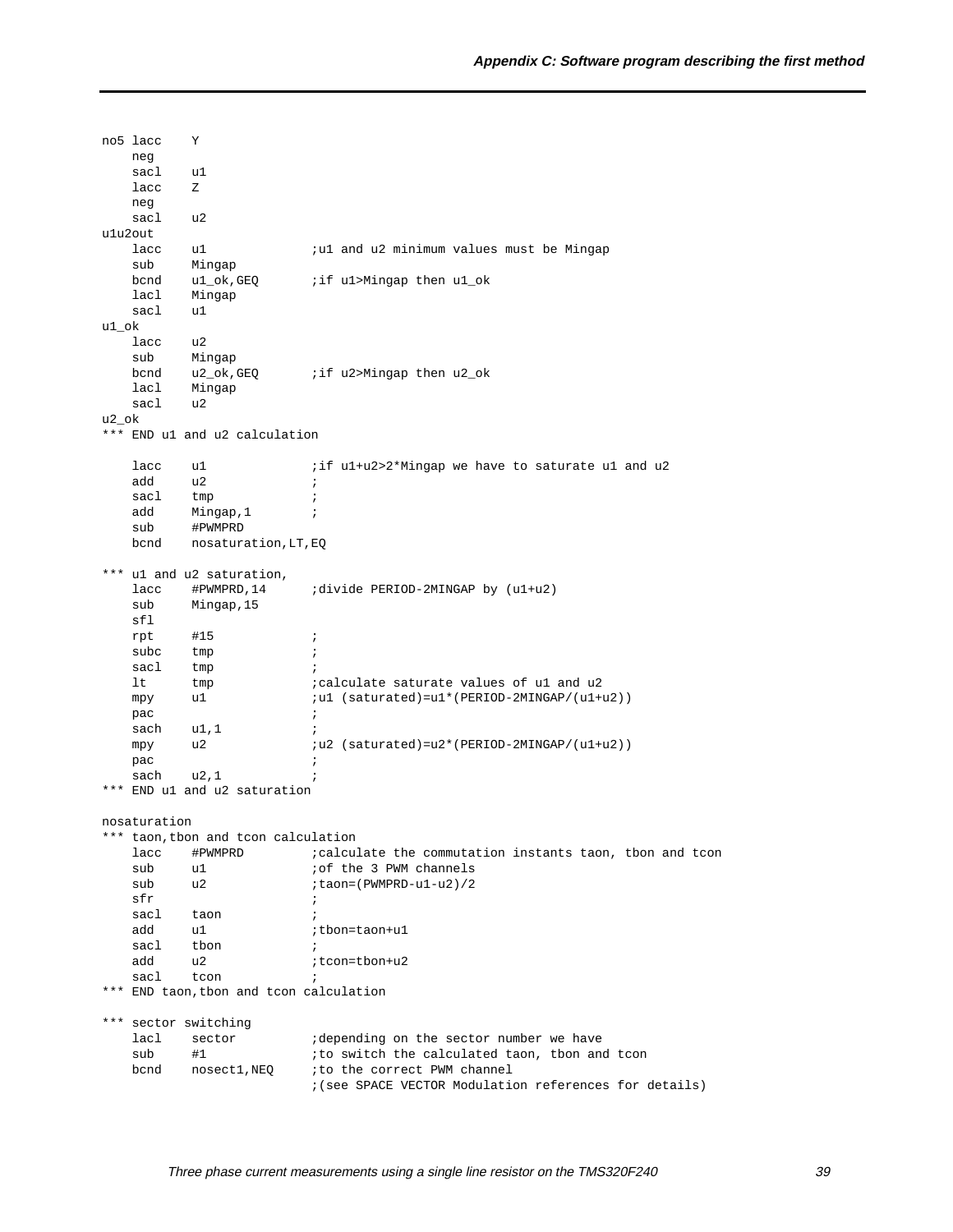|        | bldd<br>bldd<br>bldd      | tbon, #CMPR1<br>taon, #CMPR2<br>tcon, #CMPR3 | <i>i</i> sector 1                                                        |
|--------|---------------------------|----------------------------------------------|--------------------------------------------------------------------------|
|        | b                         | dacout                                       |                                                                          |
|        | nosect1<br>lacl           |                                              |                                                                          |
|        | sub                       | sector<br>#2                                 |                                                                          |
|        | bcnd                      | nosect2, NEQ                                 |                                                                          |
|        | bldd                      | taon, #CMPR1                                 | ; sector 2                                                               |
|        | bldd                      | tcon, #CMPR2                                 | $\ddot{i}$                                                               |
|        | bldd                      | tbon, #CMPR3                                 | $\ddot{i}$                                                               |
|        | b                         | dacout                                       |                                                                          |
|        | nosect2                   |                                              |                                                                          |
|        | lacl                      | sector                                       |                                                                          |
|        | sub                       | #3                                           |                                                                          |
|        | bcnd                      | nosect3, NEQ                                 |                                                                          |
|        | bldd                      | taon,#CMPR1                                  | isector 3                                                                |
|        | bldd                      | tbon, #CMPR2                                 | $\ddot{i}$                                                               |
|        | bldd                      | tcon, #CMPR3                                 | $\ddot{i}$                                                               |
|        | b                         | dacout                                       |                                                                          |
|        | nosect3                   |                                              |                                                                          |
|        | lacl                      | sector                                       |                                                                          |
|        | sub                       | #4                                           |                                                                          |
|        | bcnd<br>bldd              | nosect4, NEQ<br>tcon, #CMPR1                 | isector 4                                                                |
|        | bldd                      | tbon, #CMPR2                                 | $\ddot{i}$                                                               |
|        | bldd                      | taon, #CMPR3                                 | $\ddot{i}$                                                               |
|        | b                         | dacout                                       |                                                                          |
|        | nosect4                   |                                              |                                                                          |
|        | lacl                      | sector                                       |                                                                          |
|        | sub                       | #5                                           |                                                                          |
|        | bcnd                      | nosect5, NEQ                                 |                                                                          |
|        | bldd                      | tcon, #CMPR1                                 | isector 5                                                                |
|        | bldd                      | taon, #CMPR2                                 | $\ddot{i}$                                                               |
|        | bldd                      | tbon, #CMPR3                                 | $\ddot{i}$                                                               |
|        | b                         | dacout                                       |                                                                          |
|        | nosect5                   |                                              |                                                                          |
|        | bldd                      | tbon, #CMPR1                                 | isector 6                                                                |
|        | bldd                      | tcon, #CMPR2                                 | $\ddot{i}$                                                               |
|        | bldd                      | taon, #CMPR3                                 | $\ddot{i}$                                                               |
|        |                           | *** END sector switching                     |                                                                          |
|        |                           |                                              | *** END * SPACE VECTOR Pulse Width Modulation                            |
| dacout |                           |                                              |                                                                          |
|        |                           |                                              |                                                                          |
|        |                           | * DAC output of channels 'dal' and 'da2'     | $^\star$                                                                 |
|        |                           |                                              | * Output on 12 bit Digital analog Converter<br>$\star$                   |
|        |                           | * 5V equivalent to FFFh                      |                                                                          |
|        |                           |                                              |                                                                          |
|        | lacc                      | sector,7                                     | iscale sector by 2^7 to have good displaying                             |
|        | sacl                      | sectordisp                                   | ;only for display purposes                                               |
|        |                           |                                              |                                                                          |
|        |                           | *** DAC out channel 'dal'                    |                                                                          |
|        | lacc                      | $\sharp$ il                                  | iget the address of the first elements                                   |
|        | add                       | da1                                          | iadd the selected output variable offset 'dal' sent by the terminal      |
|        | sacl                      | daout                                        | inow daout contains the address of the variable to send to DAC1          |
|        | lar                       | ar5, daout                                   | istore it in AR5                                                         |
|        |                           |                                              |                                                                          |
|        | lacc                      | *                                            | ; indirect addressing, load the value to send out                        |
|        |                           |                                              | the following 3 instructions are required to adapt the numeric format to |
|        | the DAC resolution<br>sfr |                                              |                                                                          |
|        |                           |                                              | ion a 12 bit DAC, the number 2000h = 5 Volt                              |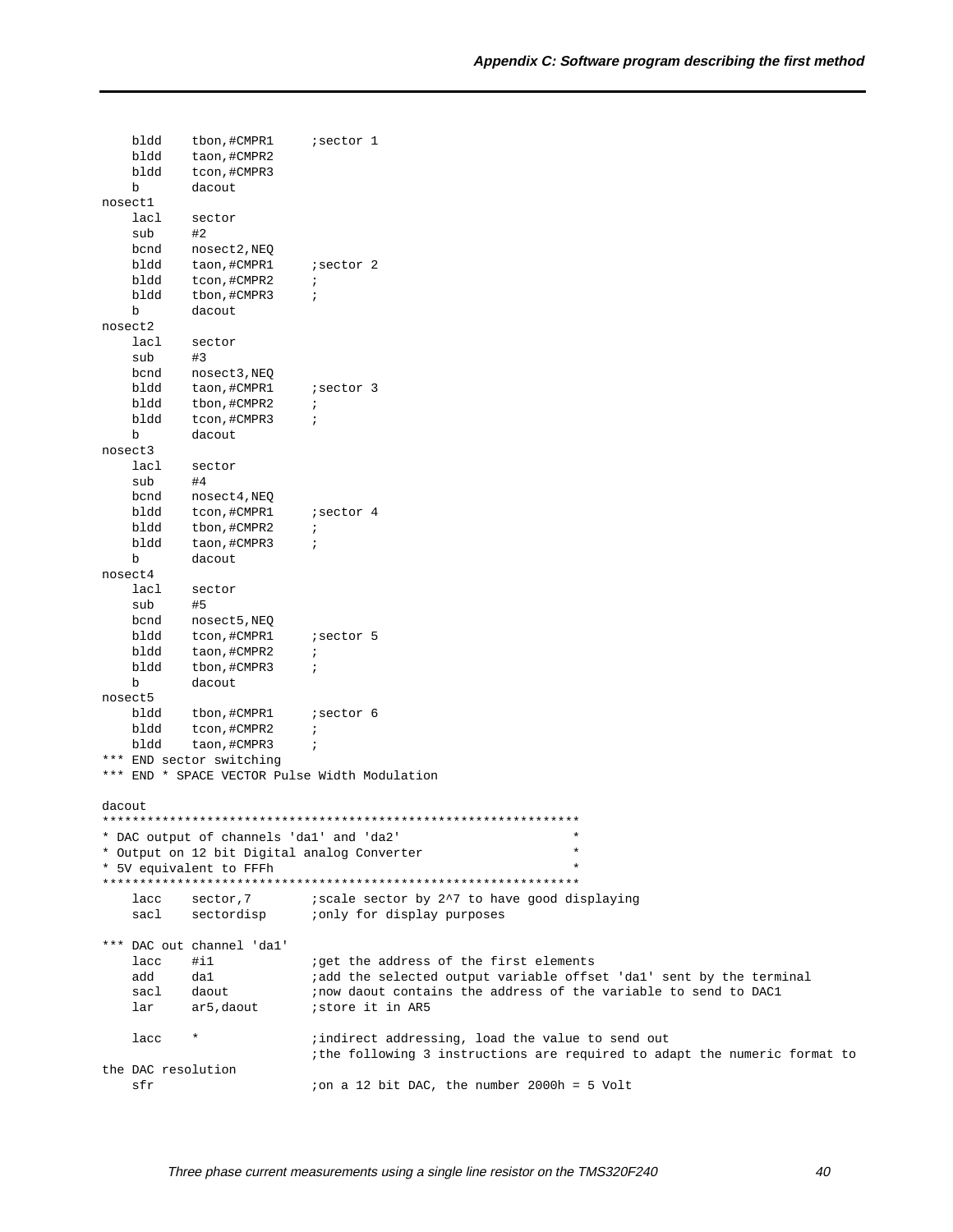```
 sfr ;-2000h is 0 Volt
   add #800h ;0 is 2.5 Volt.
   sacl daouttmp : to prepare the triggering of DAC1 buffer
    out daouttmp,DAC0_VAL
*** END DAC out channel 'da1'
*** DAC out channel 'da2'
   lacc #il iget the address of the first elements
   add da2 iadd the selected output variable offset 'dal' sent by the terminal<br>sacl daout inow daout contains the address of the variable to send to DACl
   sacl daout ;now daout contains the address of the variable to send to DAC1
   lar ar5, daout istore it in AR5
   lacc * * ;indirect addressing, load the value to send out
                          ;the following 3 instructions are required to adapt the numeric format to
the DAC resolution
   sfr ;we \text{ have } 10 \text{ bit } DAC, we want to have the number 2000h = 5 Volt
    sfr
    add #800h ;
   sacl daouttmp : to prepare the triggering of DAC1 buffer
    out daouttmp,DAC1_VAL
*** END DAC out channel 'da2'
*** DAC out channel 'da3'
   lacc #i1 \qquad ;get the address of the first elements
   add da3 iadd the selected output variable offset 'dal' sent by the terminal
   sacl daout ;now daout contains the address of the variable to send to DAC1<br>lar ar5.daout ;store it in AR5
   lar ar5,daout istore it in AR5
   lacc * * ;indirect addressing, load the value to send out
                          ;the following 3 instructions are required to adapt the numeric format to
the DAC resolution
   sfr in the start of the start of the start of the start is the number 2000h = 5 Volt
    sfr
    add #800h
   sacl daouttmp : to prepare the triggering of DAC1 buffer
    out daouttmp,DAC2_VAL
*** END DAC out channel 'da3'
*** DAC out channel 'da4'
   lacc #il iget the address of the first elements
   add da4 iadd the selected output variable offset 'dal' sent by the terminal
   sacl daout :now daout contains the address of the variable to send to DAC1
   lar ar5,daout istore it in AR5
   lacc * * ;indirect addressing, load the value to send out
                          ;the following 3 instructions are required to adapt the numeric format to
the DAC resolution
   sfr ;we \text{ have 10 bit DAC}, we want to have the number 2000h = 5 Volt sfr
    add #800h
   sacl daouttmp : to prepare the triggering of DAC1 buffer
    out daouttmp,DAC3_VAL
*** END DAC out channel 'da4'
   OUT tmp, DAC_VAL ; start conversion
*** Context restore
    larp ar4
   mar *+<br>lacl *+
   lacl *+ ;Accu. restored for context restore
    add *+,16
```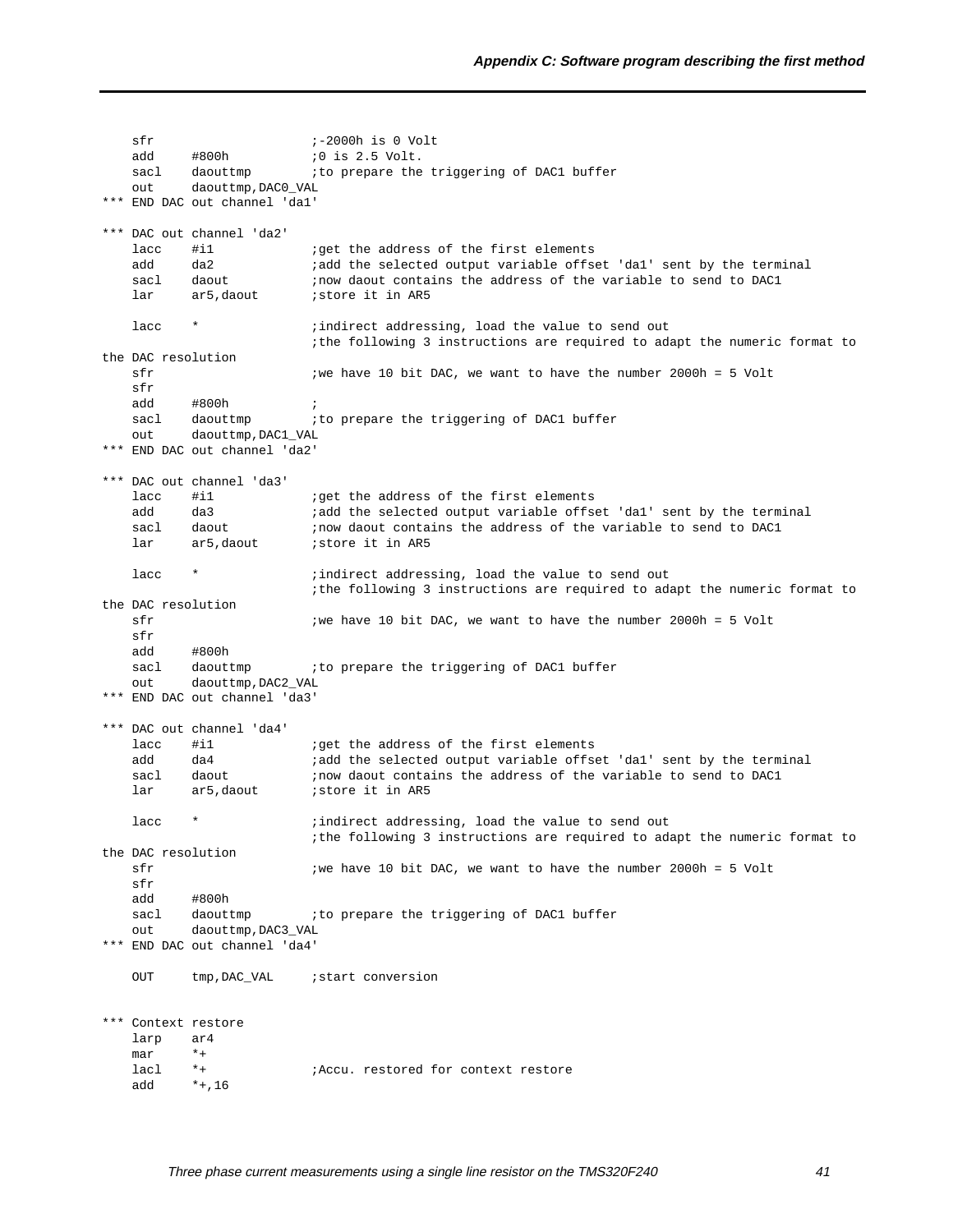```
#0, **lst.
  lst
       #1, ***** End Context restore
  circTNTM
  r \in \mathbb{R}*** END _PR_int ISR
_c_int0:
* Board general settings
c1rcCNF
  setc
      SXM
  clrc
      XF
* Function to disable the watchdog timer
#DP_PF1
  ldp
      #006Fh, WD_CNTL
  splk
  splk#05555h, WD_KEY
  splk#0AAAAh, WD_KEY
  splk
      #006Fh, WD_CNTL
* Function to initialise the Event Manager
                                             \star* GPTimer 1 \Rightarrow Full PWM
* Enable Timer 1==0 interrupt on INT2 and CAP1 on INT4
* Capture 1 reads tacho input
* All other pins are IO
; Set up SYSCLK and PLL for C24 EVM with 10MHz External Clk
  ldp #DP_PF1
       #00000010b, CKCR0
                     ; PLL disabled
  splk
                      ; LPMO
                      ; ACLK enabled
                      ; SYSCLK 5MHz
                      ; 10MHz clk in for ACLK
  splk
      #10110001b, CKCR1
                      ; Do not divide PLL
                      ; PLL ratio x2
      #10000011b, CKCR0
  splk
                      ; PLL enabled
                      ; LPMO
                      ; ACLK enabled
                      ; SYSCLK 10MHz PLL x2
  ; Set up CLKOUT to be SYSCLK
  splk #40COh, SYSCR
  ; Clear all reset variables
  lacc SYSSR
        #69FFh
  and
  sacl
       SYSSR
  ; Set up zero wait states for external memory
  lacc
       #0004h
  sacl
        \star*, WSGR
  out
  ; Clear All EV Registers
  zac
```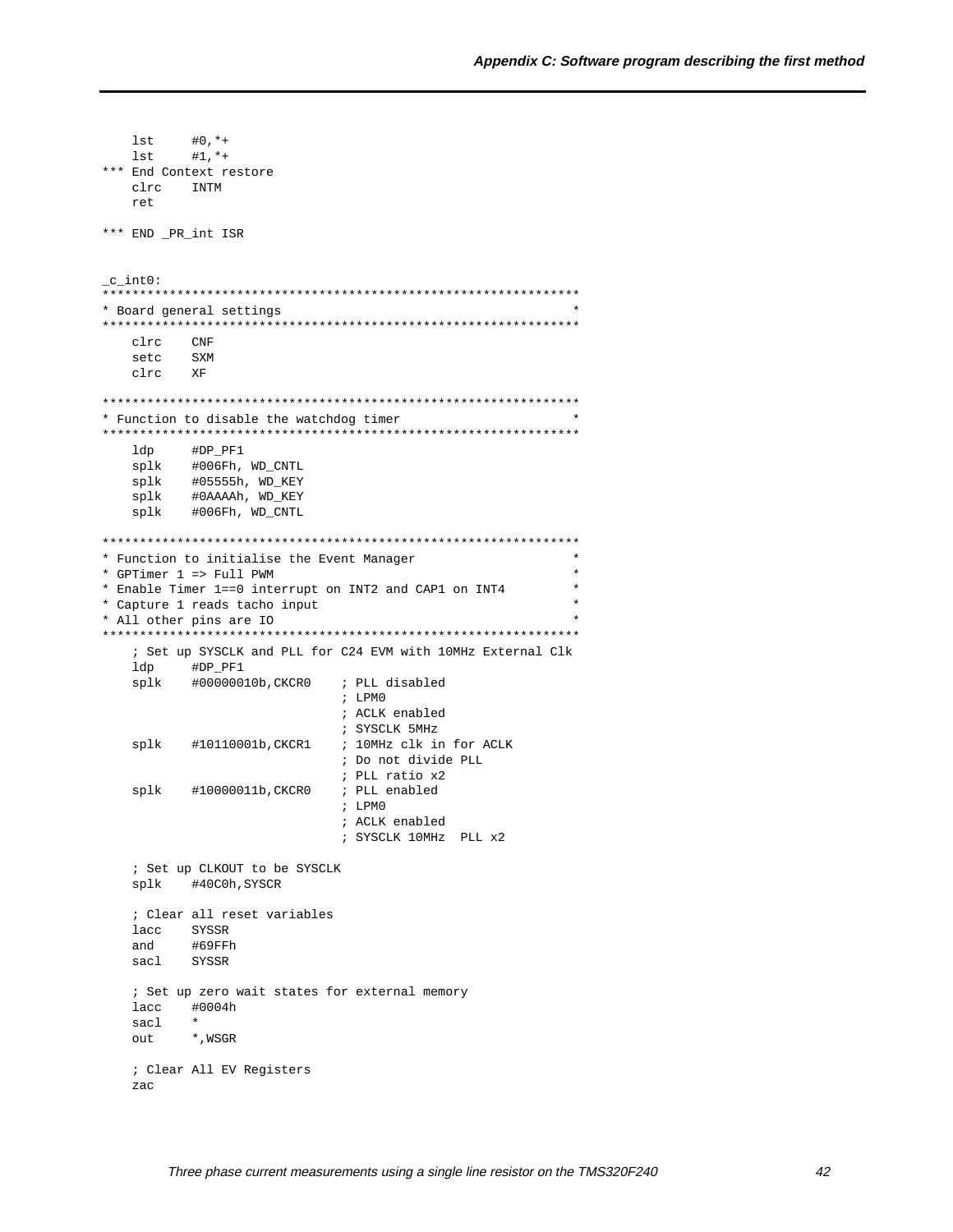|            | ldp          | #DP_EV                                                             |
|------------|--------------|--------------------------------------------------------------------|
|            | sacl         | GPTCON                                                             |
|            | sacl         | T1CNT                                                              |
|            | sacl         | T1CMP                                                              |
|            | sacl         | T1PER                                                              |
|            | sacl         | T1CON                                                              |
|            | sacl         | T2CNT                                                              |
|            | sacl         | T2CMP                                                              |
|            | sacl         | T2PER                                                              |
|            | sacl         | T <sub>2</sub> CON                                                 |
|            | sacl         | T3CNT                                                              |
|            | sacl         | T3CMP                                                              |
|            | sacl         | T3PER                                                              |
|            | sacl         | T3CON                                                              |
|            | sacl         | COMCON                                                             |
|            | sacl         | <b>ACTR</b>                                                        |
|            | sacl         | SACTR                                                              |
|            | sacl         | DBTCON                                                             |
|            | sacl         | CMPR1                                                              |
|            | sacl         | CMPR2                                                              |
|            | sacl         | CMPR3                                                              |
|            | sacl         | SCMPR1                                                             |
|            | sacl         | SCMPR2                                                             |
|            | sacl         | SCMPR3                                                             |
|            | sacl         | CAPCON                                                             |
|            | sacl         | CAPFIFO                                                            |
|            | sacl         | FIFO1                                                              |
|            | sacl<br>sacl | FIFO2                                                              |
|            | sacl         | FIFO3<br>FIFO4                                                     |
|            |              |                                                                    |
| ***<br>*** |              | T1 is time base for PWMs<br>T3 starts conversions, T3 + delay = T1 |
|            |              | ; No software dead-band<br>;Initialise PWM                         |
|            | splk         | #666h, ACTR<br>; Bits 15-12 not used, no space vector              |
|            |              | ; PWM compare actions                                              |
|            |              | ; PWM6/PWM5 - Active Low/Active High                               |
|            |              | ; PWM4/PWM3 - Active Low/Active High                               |
|            |              | ; PWM2/PWM1 - Active Low/Active High                               |
|            | splk         | #100,CMPR1                                                         |
|            | splk         | #200, CMPR2                                                        |
|            | splk         | #300, CMPR3                                                        |
|            | splk         | #0207h,COMCON; FIRST enable PWM operation                          |
|            |              | ; Reload Full Compare when T1CNT=0                                 |
|            |              | ; Disable Space Vector                                             |
|            |              | ; Reload Full Compare Action when T1CNT=0                          |
|            |              | ; Enable Full Compare Outputs                                      |
|            |              | ; Disable Simple Compare Outputs                                   |
|            |              | ; Full Compare Units in PWM Mode                                   |
|            | splk         | #8207h, COMCON; THEN enable Compare operation                      |
|            |              |                                                                    |
|            | splk         | #PWMPRD,T1PER; Set T1 period                                       |
|            | splk         | #PWMPRD/2, T1CMP; Set T1 compare                                   |
|            | ldp          | #delay                                                             |
|            | bldd<br>LDP  | delay,#T1CNT; configure counter register<br>#DP_EV                 |
|            | splk         |                                                                    |
|            |              | #0A802h, T1CON; Ignore Emulation suspend<br>; Cont Up/Down Mode    |
|            |              | ; x/1 prescalar                                                    |
|            |              | ; Use own TENABLE                                                  |
|            |              | ; Disable Timer, enable later                                      |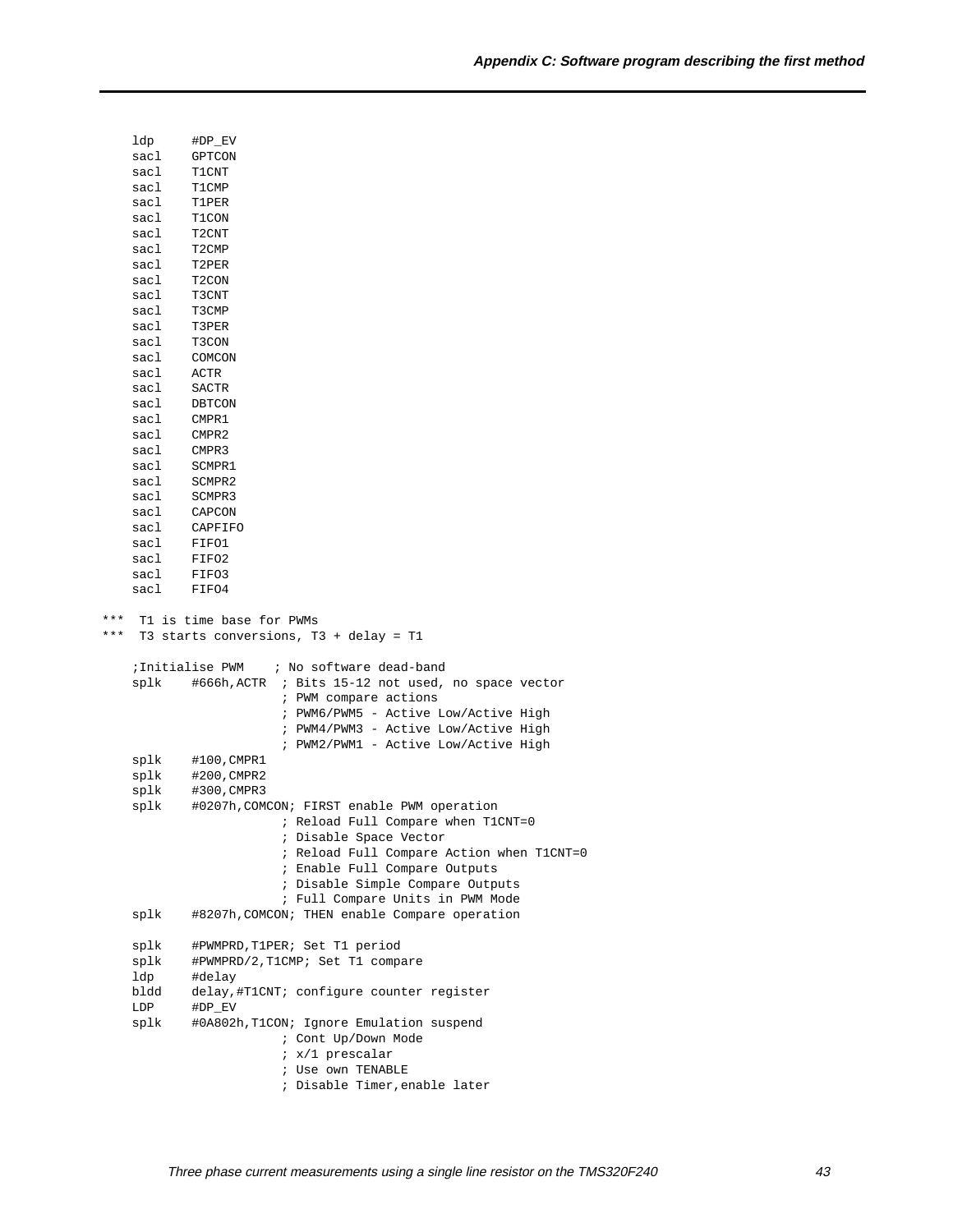```
; Internal Clock Source
                ; Reload Compare Register Immediately
                ; Enable Timer Compare operation
\ddot{\phantom{0}}* current remote measurement
* T3 starts the AD conversions
ldp
       #DP_EV
  splk
       #PWMPRD, T3PER
                   ; configure period register
       #PWMPRD/2, T3CMP ; Set T3 compare
  splk
  splk
       #0000,T3CNT
  splk #0A88Ah, T3CON
                  ; configure
                   ; use TENABLE of T1CON
  splk #1822h, GPTCON ; bit 11-12: Start conversion on T3 compare match
  splk #1862h, GPTCON ; bit 11-12: Start conversion on T3 compare match
                  ; Enable compare outputs
                   ; T1 and T3 are Active high
  ; Enable Timer 1 and Timer 3
  lacc T1CON
  or
       #40h
  sacl T1CON
        #1802h, ADC CNTL1; Channel 2, ADC1 selected for idc
  splk
* Part dedicated to the Hardware board used
* PWM Channel enable for Driver
                                           \ddot{\phantom{0}}* 74HC541 chip enable connected to IOPC3 of Digital i/o
; Configure IO\function MUXing of pins
  splk #280Fh, OPCRA : Ports A/B all IO except ADCs, T1PWM and T3PWM<br>splk #00F9h, OPCRB : Port C as non IO function except IOPC2&3<br>splk #0FF08h, PCDATDIR : bit IOPC3
*** END: PWM enable
\star* Initialize ar4 as the stack for context save
* space reserved: DARAM B2 60h-80h (page 0)
lar
       ar4,#79h
* A/D initialization
ldp
        #DP_PF1
  splk #0403h, ADC_CNTL2 ; prescaler set for a 10MHz oscillator
                    ; enable conversion start by EV
*** END A/D initialization
* Variables initialization
ldp #speedr
  lacc #500h
  sacl speedr
```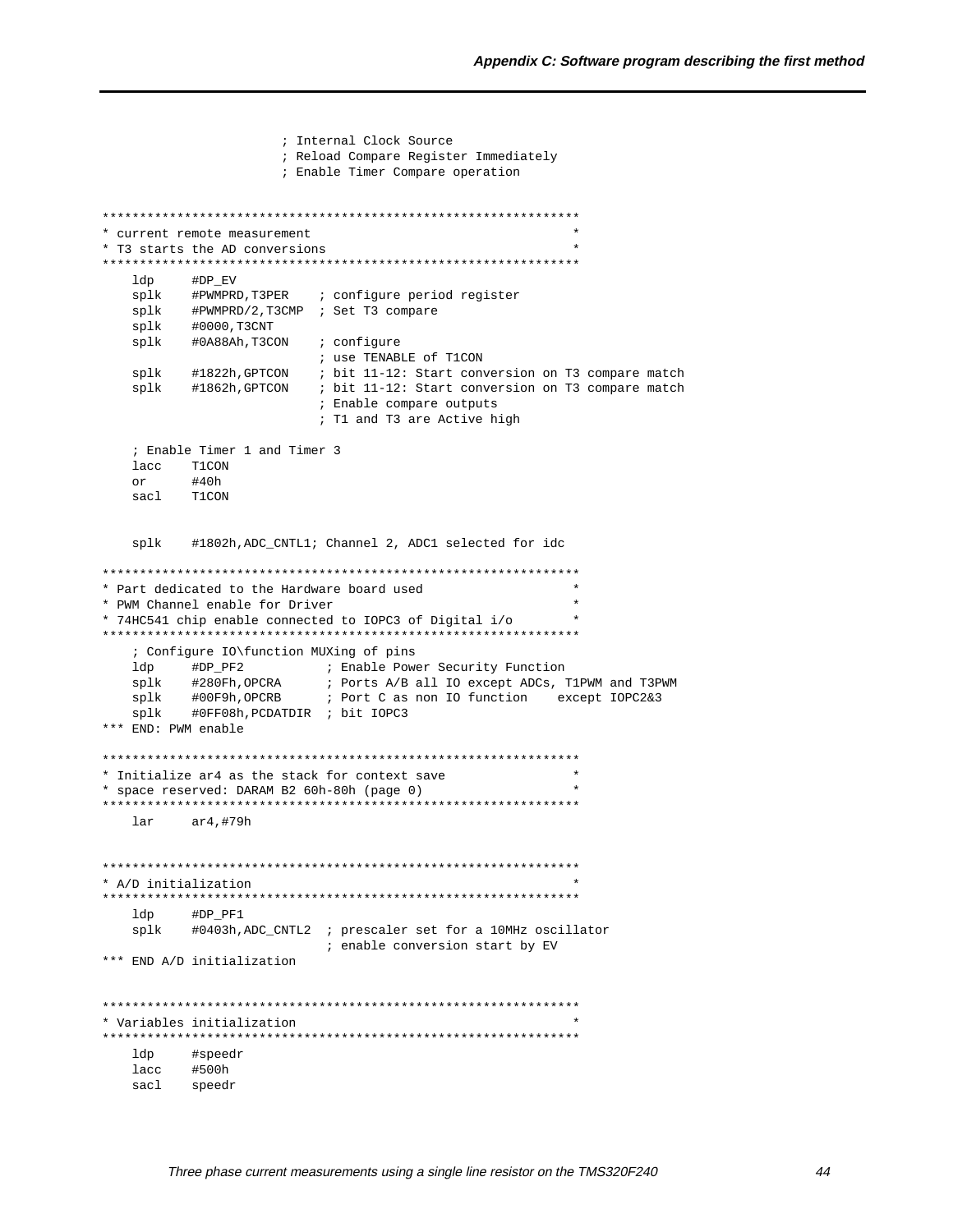```
sacl
        tetaref
  sac1indicel
  sacl
        Va
  sacl
        V<sub>b</sub>sacl
        V_{\rm C}default il;<br>default i2;
       #0,da1
  splk
  splk
       #1, da2default Valfar
       #18,da1
  splk
       #24,da1
                     default sector
  splk
  spm
        \overline{0}ino shift after multiplication
  setc
        OVM
        SXM
                      isign extension
  setc
*** END Variables initialization
* VDC initialization
\verb|splk| + 1000h, \verb|VDC| |; \verb|The DC voltage is 310V; Vdc in 4.12 with a Vbase=310V
       #1000h, VDCinv \qquad ; 1/\text{Vdc}splk
       #380h, VDCinvTc : Tc/Vdc/2 or PWMPRD/VDC rescaled by 4.12
  splk
* Serial communication initialization
ldp
        #DP_PF1
       "- -<br>#00010111b,SCICCR ;one stop bit, no parity, 8bits<br>#0013h,SCICTL1 :enable RX, TX, clk
  splk
  splk
       #0000h, SCICTL2 idisable SCI interrupts
  splk
       #0000h, SCIHBAUD ; MSB
  splk
  splk #0082h, SCILBAUD ; LSB | 9600 Baud for sysclk 10MHz
       splk
  splk
* Enable Interrupts
; Clear EV IFR and IMR regs
  ldp #DP_EV
  splk
       #07FFh, IFRA
  splk #00FFh, IFRB
  splk #000Fh, IFRC
   ; Enable T1 Underflow Int
  splk #0200h, IMRA
  splk
        #0000h, IMRB
  splk #0000h, IMRC
  :Set IMR for INT2 and INT4 and clear any Flags
  ; INT2 (PWM interrupt) is used for motor control synchronization
     ; INT4 () is used for capture 3
  ldp
        #0hlacc
        #0FFh
  sacl
        TFR
  lacc
        #0000010b
  sacl
        IMR
  ldp
       \#i1iset the right control variable page
  clrc INTM
                      ; enable all interrupts, now we may serve
                      interrupts
```
zac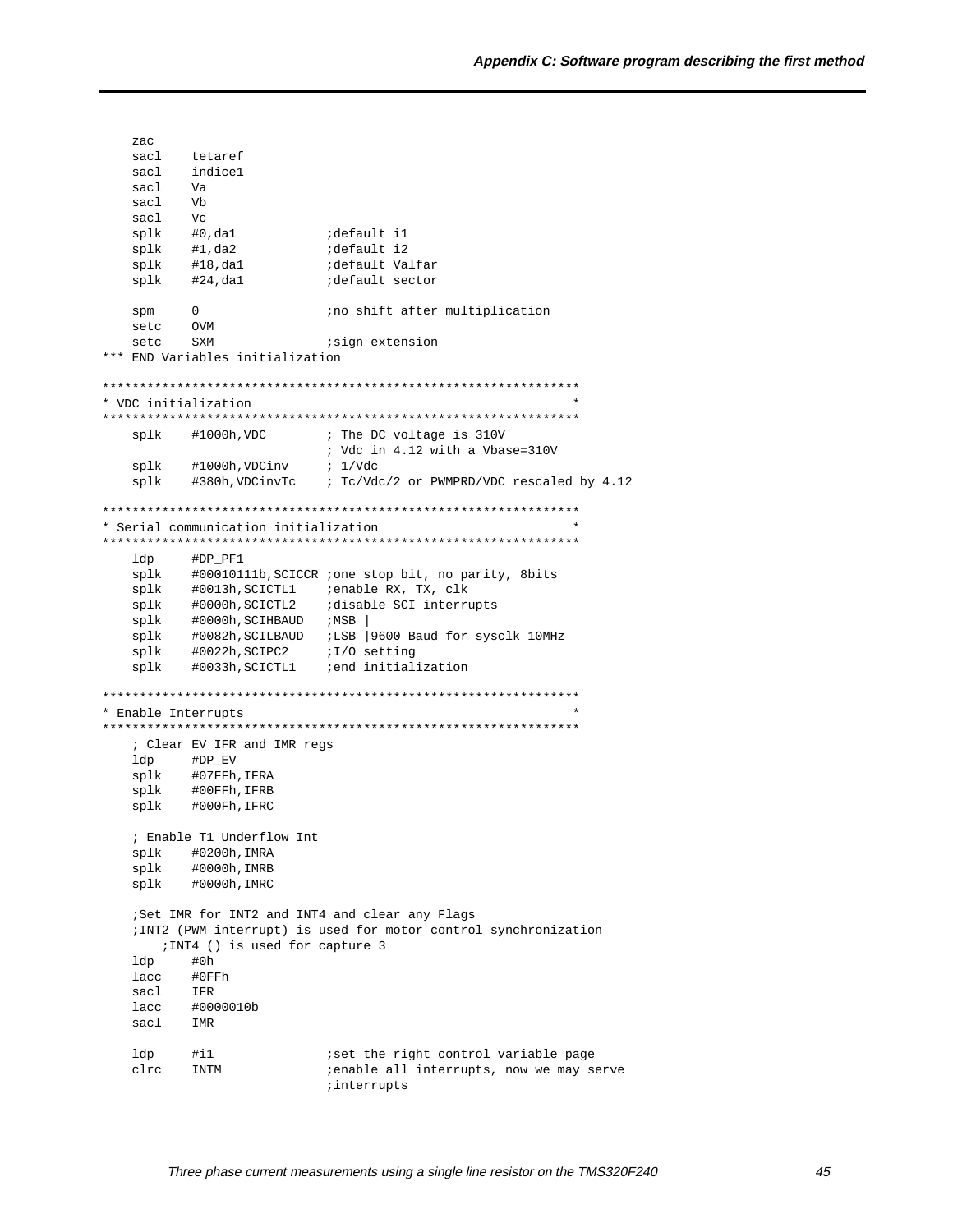\*\*\* END Enable Interrupts

```
* Virtual Menu
menu
   clrc XF
                            idefault mode (will be saved as context)
   1dp \qquad \qquad \mathtt{\#DP\_PF1}-------<br>SCIRXST,BIT6 is there any character available ?<br>monu nto if not repeat the guale (polling)
   bit
   bend menu, ntc
                           if not repeat the cycle (polling)
   lacc
          SCIRXBUF
   and
          #0ffh
                           only 8 bits !!!
                          if yes, get it and store it in option
          #option
   ldp
   sacl option
                          inow in option we have the option number
                          of the virtual menu
         #031h
   \sinhis it option 1 ?
                          if not branch to notone
   bcnd notone, neq
*****************************
* Option 1): Speed reference
*****************************
navail11
   1dp#DP_PF1
   bit SCIRXST, BIT6 : is there any character available (8 LSB)?<br>bond navail11, ntc : if not repeat the cycle (polling)
   lacc SCIRXBUF
   and
          #0FFh
                            itake the 8 LSB
          #serialtmp
   ldp
   sac1serialtmp
                           if yes, get it and store it in serialtmp
navail12
         #DP_PF1
   ldp
   bit SCIRXST, BIT6 :8 MSB available ?<br>bond navail12, ntc :if not repeat the cycle (polling)<br>lacc SCIRXBUF, 8 :load ACC the upper byte
   ldp #serialtmp
          serialtmp
                          ;add ACC with lower byte
   add
         speedr store it<br>menu steturn to the main polling cycle
   sacl
   h*** END Option 1): speed reference
notone
   lacc option
   sub
          #032h
                          is it option 2 ?
   bcnd
                           if not branch to nottwo
         nottwo.neg
*****************************
* Option 2): DAC update
*****************************
navail21
   ldp #DP_PF1
         bit
   bcnd
   lacc
          SCIRXBUF
                           itake the 8 LSB
   and
          #0FFh
   ldp
          #da1
   sacl
          da1
                          iif yes, get it and store it in dal
navail22
   ldp #DP_PF1
   bit SCIRXST, BIT6 : is there any character available (8 LSB)?<br>bcnd navail22, ntc : if not repeat the cycle (polling)
   lacc SCIRXBUF
```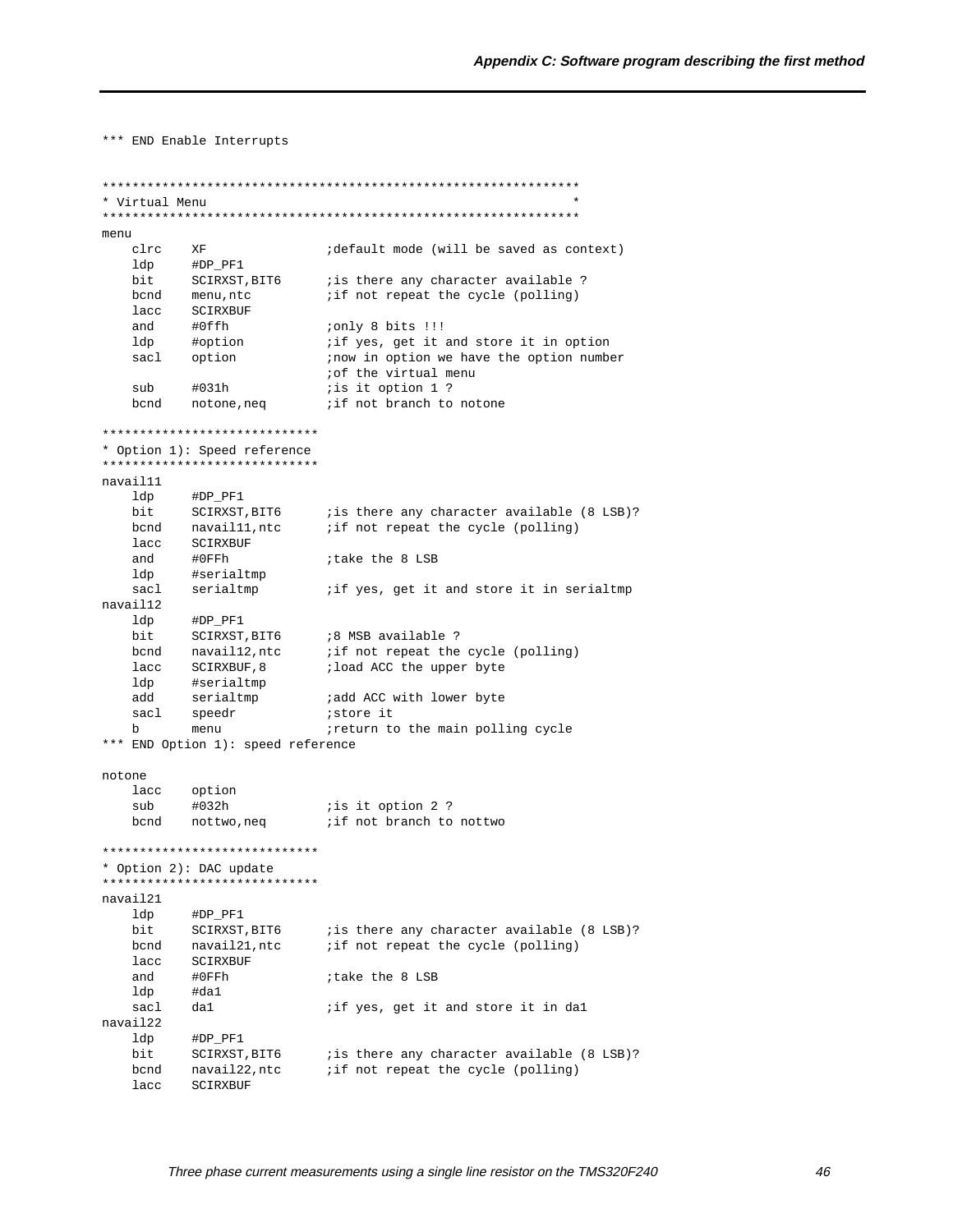and #0FFh ;take the 8 LSB ldp #da1 sacl da2 *iif yes, get it and store it in da2* navail23 ldp #DP\_PF1 bit SCIRXST, BIT6 ; is there any character available (8 LSB)? bcnd navail23,ntc ;if not repeat the cycle (polling) lacc SCIRXBUF<br>and #0FFh and #0FFh ;take the 8 LSB ldp #da1 sacl da3 *iif yes, get it and store it in da3* navail24 ldp #DP\_PF1 bit SCIRXST, BIT6 ; is there any character available (8 LSB)? bcnd navail24, ntc *i* if not repeat the cycle (polling) lacc SCIRXBUF<br>and #0FFh and #0FFh ;take the 8 LSB ldp #da1 sacl da4  $i$  if yes, get it and store it in da4 b menu *ireturn* to the main polling cycle \*\*\* END Option 2): DAC update nottwo lacc option sub #033h ;is it option 2 ? bcnd notthree, neq *i* if not branch to nottwo \*\*\*\*\*\*\*\*\*\*\*\*\*\*\*\*\*\*\*\*\*\*\*\*\*\*\*\*\* \* Option 3): delay \*\*\*\*\*\*\*\*\*\*\*\*\*\*\*\*\*\*\*\*\*\*\*\*\*\*\*\*\* navail31 ldp #DP\_PF1 bit SCIRXST, BIT6 ; is there any character available (8 LSB)? bcnd navail31, ntc *i* if not repeat the cycle (polling) lacc SCIRXBUF and #0FFh ;take the 8 LSB ldp #serialtmp<br>sacl serialtmp serialtmp  $\qquad$  ; if yes, get it and store it in serialtmp navail32 ldp #DP\_PF1 bit SCIRXST, BIT6 :8 MSB available ? bcnd navail32, ntc *i* if not repeat the cycle (polling) lacc SCIRXBUF, 8 ; load ACC the upper byte ldp #serialtmp add serialtmp *;add ACC with lower byte*<br>sacl delay *;store it* sacl delay *istore it* b menu *ireturn* to the main polling cycle \*\*\* END Option 3): delay notthree three<br>lacc option sub #034h ;is it option 2 ?<br>bcnd notfour,neq ;if not branch to bcnd notfour, neq *i* if not branch to nottwo \*\*\*\*\*\*\*\*\*\*\*\*\*\*\*\*\*\*\*\*\*\*\*\*\*\*\*\*\* \* Option 4): Mingap \*\*\*\*\*\*\*\*\*\*\*\*\*\*\*\*\*\*\*\*\*\*\*\*\*\*\*\*\* navail41 ldp #DP\_PF1 bit SCIRXST, BIT6 ; is there any character available (8 LSB)? bcnd navail41,ntc ;if not repeat the cycle (polling) lacc SCIRXBUF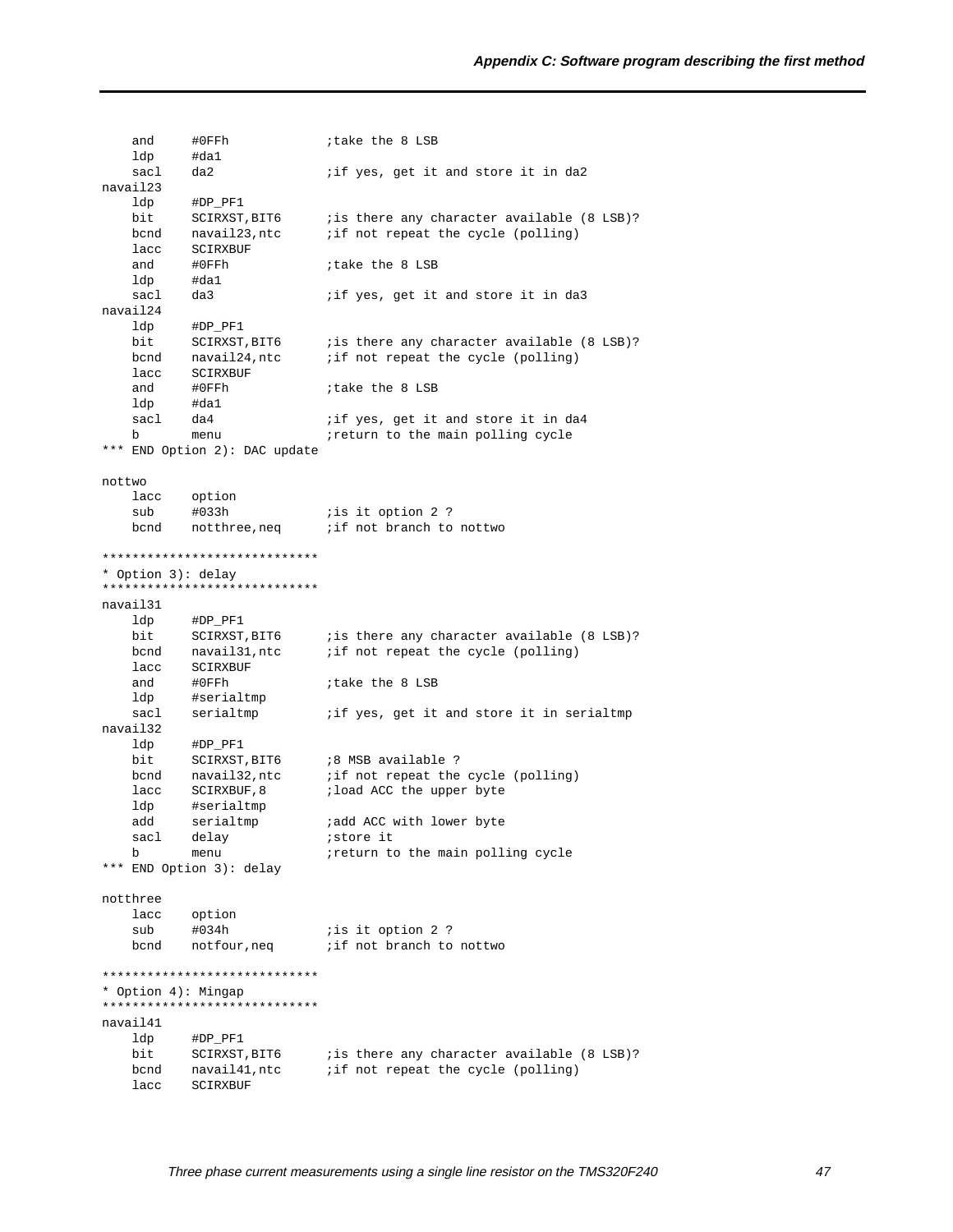|     | and      | #0FFh                   | itake the 8 LSB                          |
|-----|----------|-------------------------|------------------------------------------|
|     | ldp      | #serialtmp              |                                          |
|     | sacl     | serialtmp               | if yes, get it and store it in serialtmp |
|     | navail42 |                         |                                          |
|     | ldp      | #DP PF1                 |                                          |
|     | bit      | SCIRXST, BIT6           | :8 MSB available ?                       |
|     | bcnd     | navail42, ntc           | if not repeat the cycle (polling)        |
|     | lacc     | SCIRXBUF, 8             | ; load ACC the upper byte                |
|     | ldp      | #serialtmp              |                                          |
|     | add      | serialtmp               | add ACC with lower byte                  |
|     | sacl     | Mingap                  | <i>istore</i> it                         |
|     | b        | menu                    | ireturn to the main polling cycle        |
| *** |          | $END$ Option 4): Mingap |                                          |
|     |          |                         |                                          |
|     |          |                         |                                          |

notfour

b menu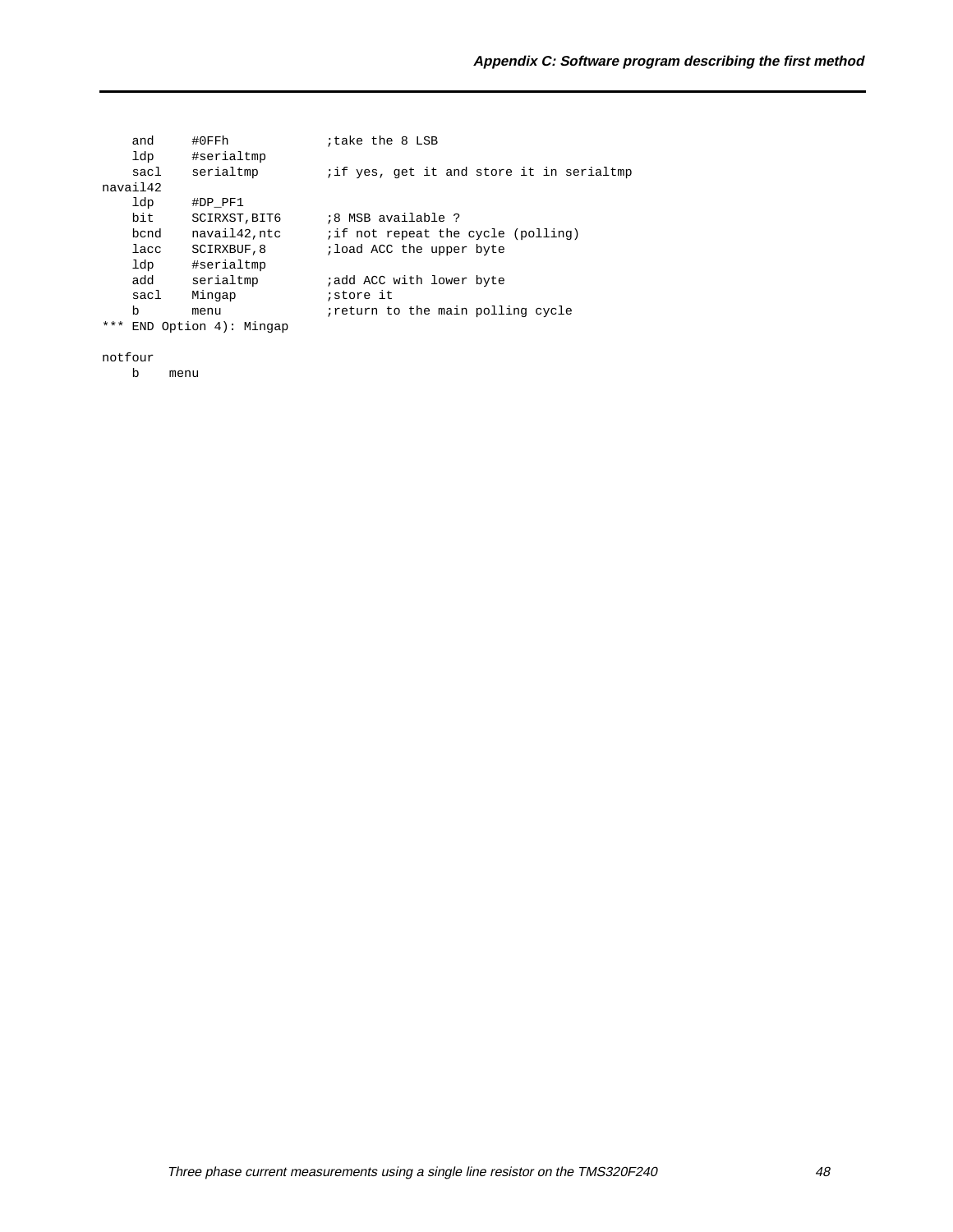Appendix D: Software program describing the second method

```
TEXAS INSTRUMENTS
File Name: open_spe.asm
\starOriginator: Michel Platnic
   Description: The software includes
                 -Induction motor open loop control
                 -current measurement with shunt resistor
                  2 current samples taken every 5 PWM period*
                 -V/f control
                 -User Interface
   Function list: -PR_int
                 -control_Vf
                 -meas_pattern
                 -get_current
                 -send_to_PWM
  Target: TMS320F240, EVMF240 if DAC use
   status: Working
  History: Completed on 28 November 97
\ddot{\bullet}.include ".\c240app.h".mmregs
* Start
.globl _c_int0 ;set _c_int0 as global symbol
          .sect "vectors"
         b \begin{array}{c} \text{c}_\text{int0}^{\bullet} \\ \text{c}_\text{int1}^{\bullet} \\ \text{c}_\text{int2}^{\bullet} \\ \text{c}_\text{int1}^{\bullet} \\ \text{c}_\text{int2}^{\bullet} \\ \text{c}_\text{int3}^{\bullet} \\ \text{d}_\text{int3}^{\bullet} \\ \text{d}_\text{int3}^{\bullet} \\ \text{d}_\text{int4}^{\bullet} \\ \text{d}_\text{int4}^{\bullet} \\ \text{d}_\text{int5}^{\bullet} \\ \text{d}_\text{int5}^{\bullet} \\ \text{d}_\text{int6}^{\bullet} \\ \text{_c_intl ;RTI,SPI,SCI,Xint interrupt handler<br>_PR_int ;PWM interrupt handler
_c_int1 b
         b-c_int3;
c_int3
         b
                _c_c_int4 ;
_c_c_int4
         b_c_c_int5 ;
_c_int5
         \mathbf bb_c_int6 ;capture/ encoder Interrupts
_c_int6* Auxiliary Register used
* ar4 pointer for context save stack
* ar5
      used in the interruption PR_int for control calculation*
* arf
      for main program
stack
            *** Motor ERCOLE MARELLI, Nr D 50525/s MW ***
*** Numeric formats: all 4.12 fixed point format twos complement for negative values (4 integer &
sign + 12 fractional) except otherwise specified
* - Currents: 1000h (4.12) = 1A* - Voltages: 1000h (4.12) = 311 V
* - Angles : [0:ffffh] = [0:360] degrees
```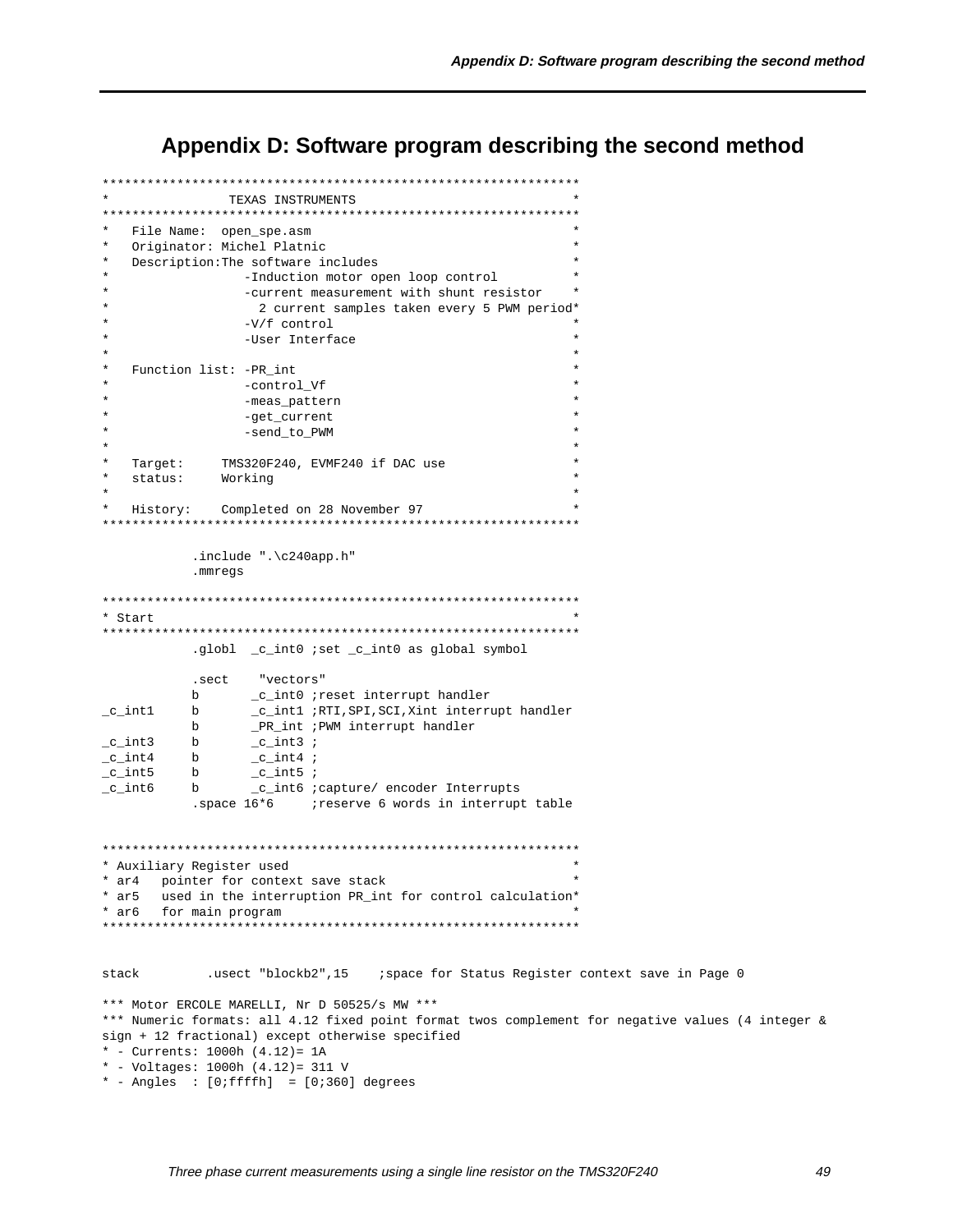\* - Speed : [0;1000h] (4.12= = [0;1500] rpm \*\*\* END Numeric formats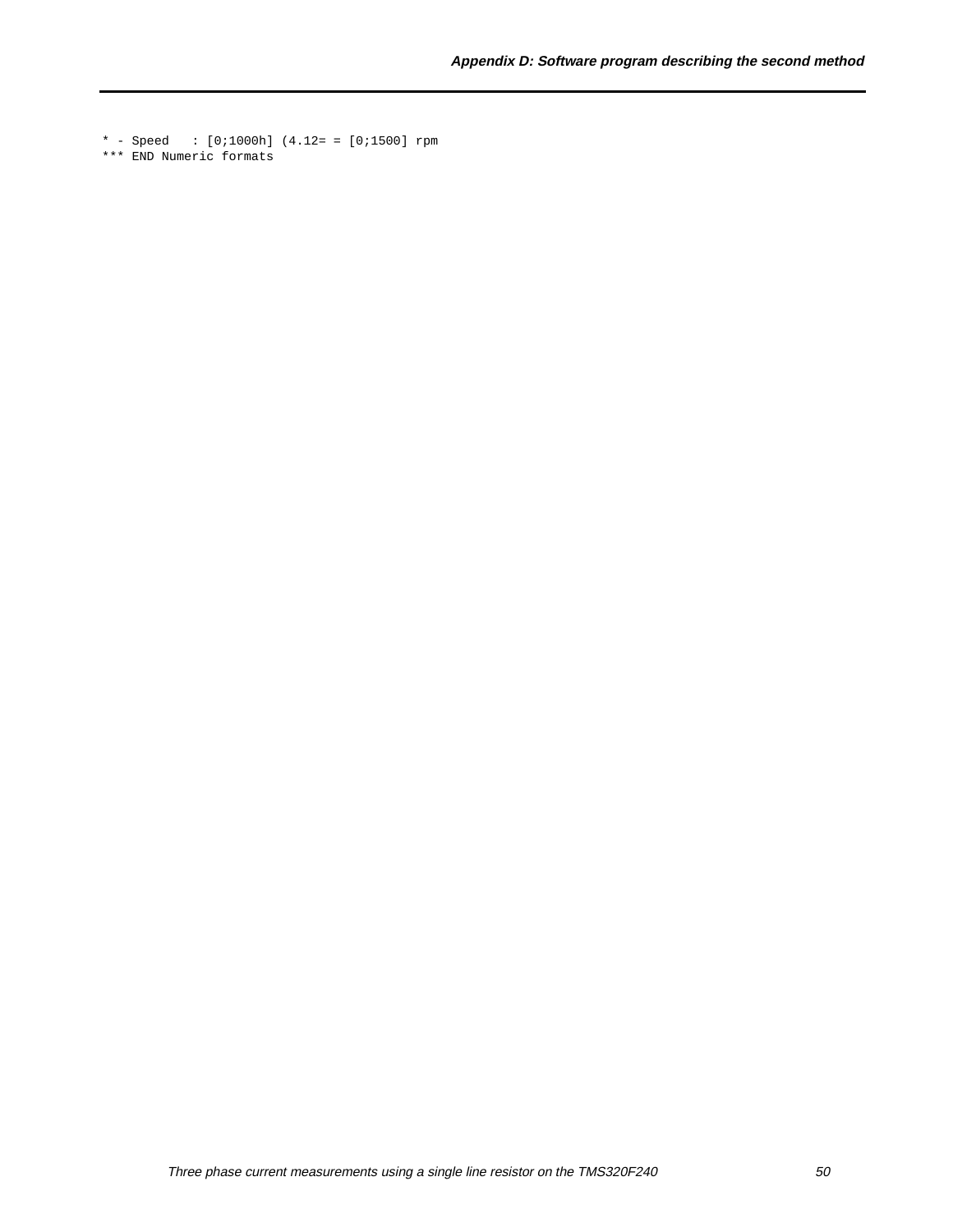```
* Look-up tables .includes
* N.B. all tables include 256 elements
.sect "table"
sintab
                  .include
                                 sine.tab
             isine wave look-up table for sine and cosine waves generation
              14.12 format
*** END look-up table .includes
* Variables and constants initializations
.data
*** current sampling constants
                  .word 019b5h :8.8 format (25.71) sampled currents
Kcurrent
                 normalization constant
*** axis transformation constants
SQRT3inv .word 093dh ;1/SQRT(3) 4.12 format
                  .word 0ddbh :SQRT(3)/2 4.12 format
SORT32
*** PWM modulation constants
                .set 0896 ;PWM Period=2*896 -> Tc=2*896*50ns=89.6us (50ns resolution)
PWMPRD
Mingap
                  .word 80 : minimum PWM duty cycle
                                     ithe MAXDUTY is calculated as PWMPRD-2*Mingap
                                     it is the maximum utilization of the inverter
                .word 10
                                     idelay for Idc measurement
delay
                   .word 0h
zero
MAX .set 736
    \begin{tabular}{lllll} .bss &\text{tmp,1} & & \text{itemporary variable (to use in ISR only III)}\\ .bs & \text{option,1} & \text{ivirtual menu option number}\\ .bs & \text{daut,1} & \text{iaddress of the result}\\ \text{bs:} & \text{in the result} & \text{in the result} \end{tabular}.bss
     . bss
            tetaad,1
                               iteta openloop variable
*** DAC displaying table starts here
    . hss
           i1,1    iphase current i1
     .bss
           i2,1; phase current i2
     .bss i3,1iphase current i3
     .bss i_remotel,1 ; first of the 2 idc currents
    .bss i_remote2,1 isecond of the 2 idc currents<br>bss i_remote2,1 isum of the 2 idc currents negated<br>bss ul,1 iSVPWM Tl (see SV PWM references for
                                ; SVPWM T1 (see SV PWM references for details)
    bss u2,1<br>
SVPWM T2 (see SV PWM references for details)<br>
SERIES SERIES (SVPWM T2 (see SV PWM references for details)<br>
SERIES COSENO,1<br>
SERIES (SPINER STREAM PROPERTY PROPERTY)
                               ;Phase 1 voltage
    .bss Va.1.bss Vb, 1
                               ; Phase 2 voltage
                           France 2 voltage<br>
FRASE 3 voltage<br>
FRAM commutation instant phase 1<br>
FRAM commutation instant phase 2<br>
FRAM commutation instant phase 3<br>
Frotor electrical position in the range [0;1000h]<br>
1.1.0 framet foliol demant
     .bss Vc, 1
             VDC.1.bss
     .bss
             taon, 1
             tbon,1<br>tcon,1
     .bss
     .bss
     .bss teta, 1
                               i4.12 format = [0i360] degrees
    bss Valfar,1 alfa-axis reference voltage<br>bss Wetar,1 beta-axis reference voltage<br>bss seedr,1 beta-axis reference voltage<br>contract the seedred of the set of the set of the set of the set of the set of the set of the set of 
                                ;SVPWM variable
     ,bss X.1
```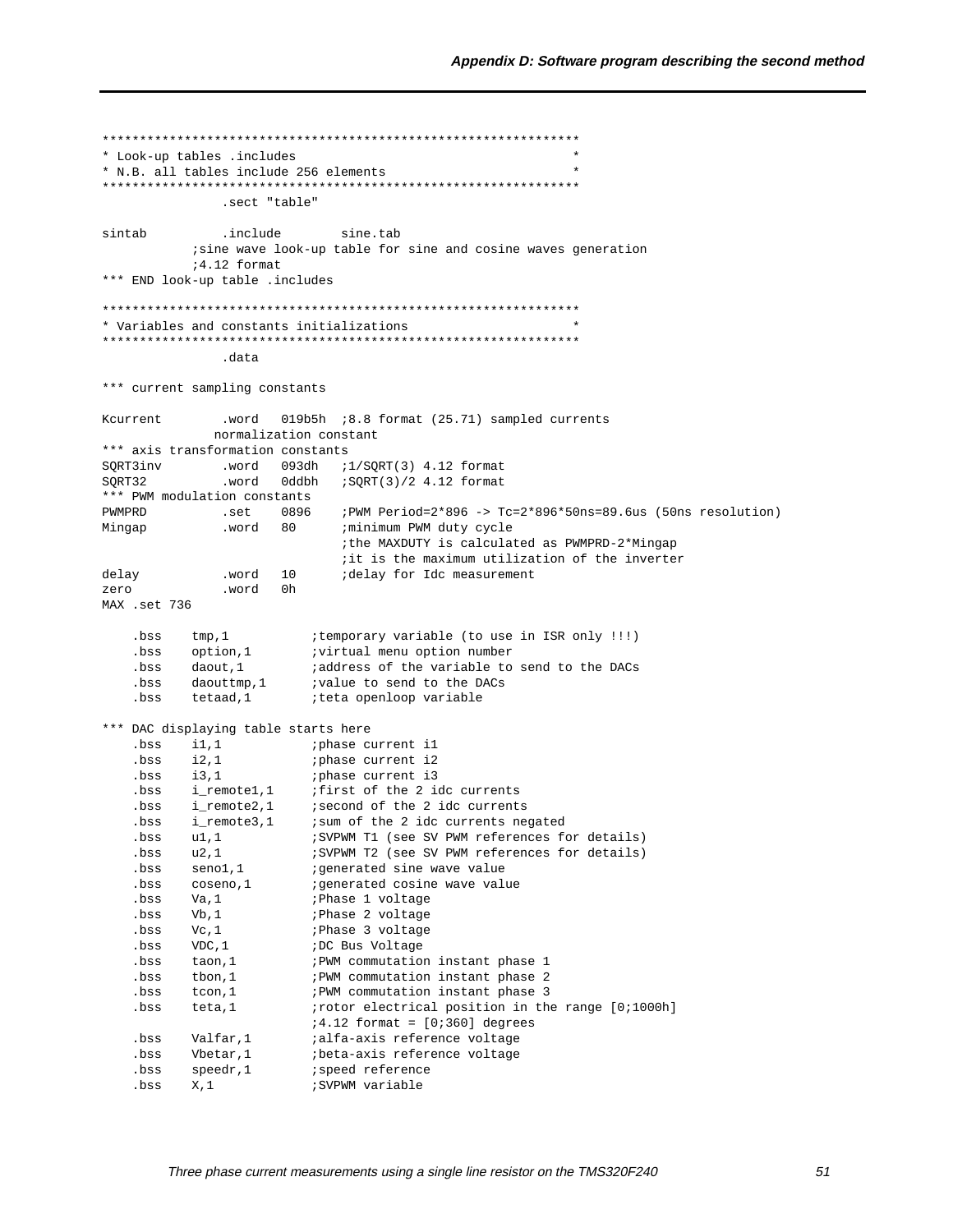.bss Y,1 ;SVPWM variable .bss Z,1 :SVPWM variable .bss sectordisp,1 ;SVPWM sector for diplay .bss synchrodisp,1 ;Synchronization of PWM, shifted for display \*\*\* END DAC displaying table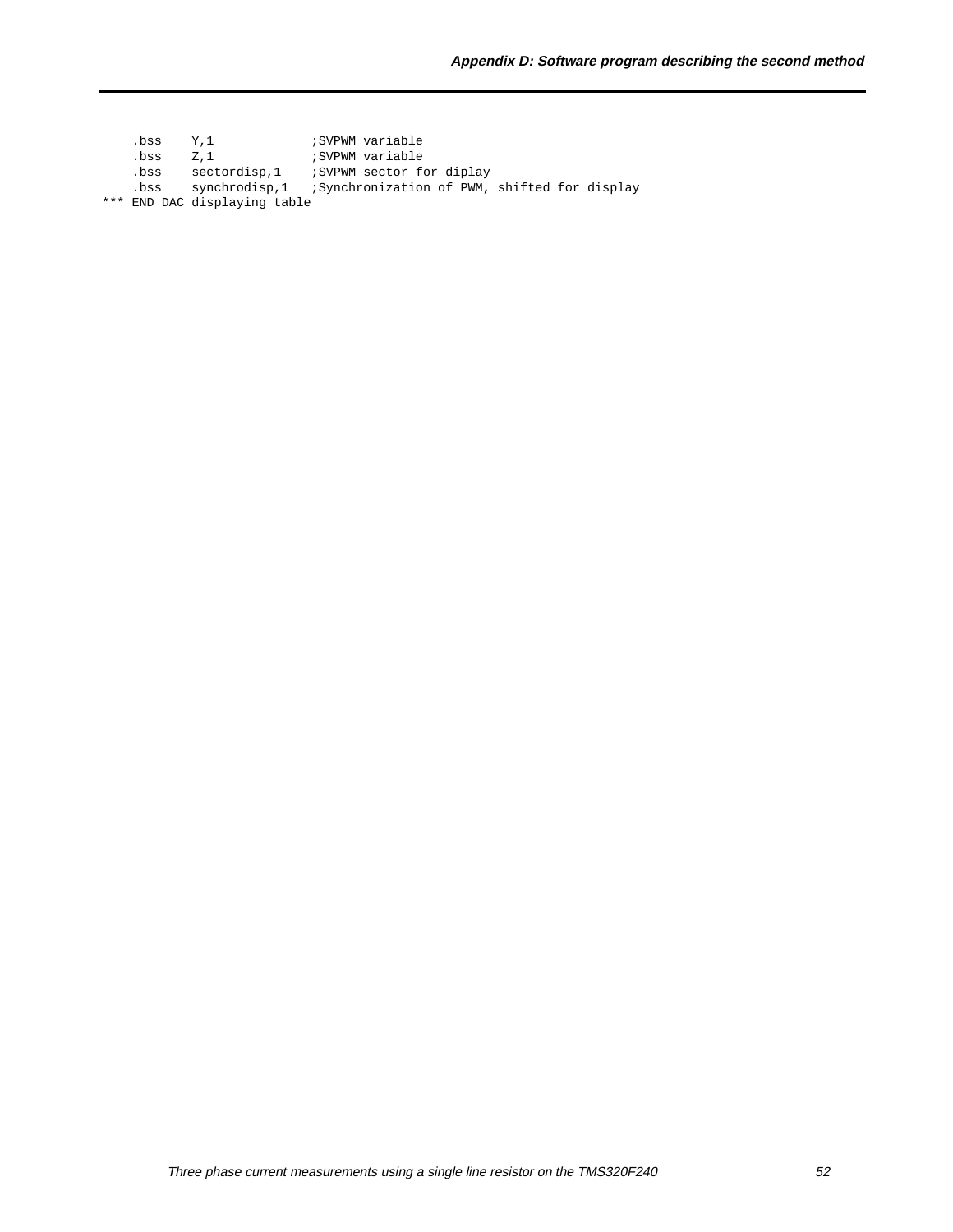| .bss          | sector, 1                   | ; SVPWM sector                                                      |
|---------------|-----------------------------|---------------------------------------------------------------------|
| .bss          | synchro, 1                  | ;Synchronization signal                                             |
| .bss          | serialtmp, 1                | ; serial communication temporary variable                           |
| .bss          | ul_meas,1                   | <i>i</i> ul calculated for measurement                              |
| .bss          | $u2$ _meas, 1               | <i>i</i> u2 calculated for measurement                              |
| .bss          | $ul_{comp, 1}$              | <i>i</i> ul calculated to compensate the measurement                |
| .bss          | $u2$ _comp, 1               | <i>i</i> u2 calculated to compensate the measurement                |
| .bss          | da1,1                       | ;DAC displaying table offset for DAC1                               |
| .bss          | da2,1                       | ;DAC displaying table offset for DAC2                               |
| .bss          | da3,1                       | ; DAC displaying table offset for DAC3                              |
| .bss          | da4,1                       | ; DAC displaying table offset for DAC4                              |
| .bss          | VDCinv, 1                   | ;1/VDC 4.12 format                                                  |
| .bss          | VDCinvTc, 1                 | ;VDCinv*(Tc/2) (used in SVPWM)                                      |
| .bss          | tetaincr, 1                 | :V/f open loop tetaincr<br>(lpu speed)                              |
| .bss          | Vamplitude, 1               | :V/f open loop Vamplitude                                           |
| .bss          | indice1,1                   | ; pointer used to access sine look-up table                         |
| .bss          | tmp1,1                      | ; tmp word to convert to C24                                        |
| .bss          | accb, 2                     | ;2 words to replace ACCB in C24                                     |
| .bss          | acc_tmp,2                   | <i>i</i> 2 words to allow swapping of ACC in C24                    |
| .bss          | tetaref, 1                  |                                                                     |
|               |                             | *** END Variables and constants initializations                     |
|               |                             |                                                                     |
|               |                             |                                                                     |
| .text         |                             | ilink in "text section"                                             |
|               |                             |                                                                     |
|               |                             |                                                                     |
| * _PR_int ISR |                             | $^\star$                                                            |
|               |                             | $^\star$<br>* synchronization of the control algorithm with the PWM |
|               | * underflow interrupt       | $^\star$                                                            |
|               |                             |                                                                     |
| _PR_int       |                             |                                                                     |
| larp          | ar4                         | <i>i</i> context save                                               |
| mar           | $^\star$ $-$                |                                                                     |
| sst           | $#1, *-$                    | istatus register 1                                                  |
| sst           | $#0, *-$                    | istatus register 0                                                  |
| sach          | $*$ $-$                     | ; Accu. low saved for context save                                  |
| sacl          | $*$ $-$                     | <i>i</i> Accu. high saved                                           |
|               |                             |                                                                     |
| ldp           | #IFRA>>7                    |                                                                     |
| splk          | #07FFh,IFRA                 | : Clear all flags, may be change with only T1 underflow int.        |
|               |                             | ; used later for DACs output                                        |
| mar           | $^*$ , ar 5                 |                                                                     |
| ldp           | $\sharp$ il                 |                                                                     |
| lacc          |                             |                                                                     |
|               | synchro                     |                                                                     |
| bcnd          | synchro0, EQ                |                                                                     |
| lacc          | synchro                     |                                                                     |
| sub           | #3                          |                                                                     |
| bcnd          | synchro3, EQ                |                                                                     |
| sub           | #1                          |                                                                     |
| bcnd          | synchro4,EQ                 |                                                                     |
| b             | synchro_incr                |                                                                     |
|               |                             |                                                                     |
| synchro0      |                             |                                                                     |
| call          | get_current                 | <i>i</i> from previous period                                       |
| call          | control_Vf                  | istart control                                                      |
| call          | meas_pattern                | icalculate ul and u2 for measurement                                |
| bldd          | ul comp,#ul                 | isend new compensated PWM pattern for next period                   |
| bldd          | u2_comp,#u2                 | ; send new compensated PWM pattern for next period                  |
| call          |                             |                                                                     |
| b             | send_to_PWM<br>synchro_incr |                                                                     |

synchro3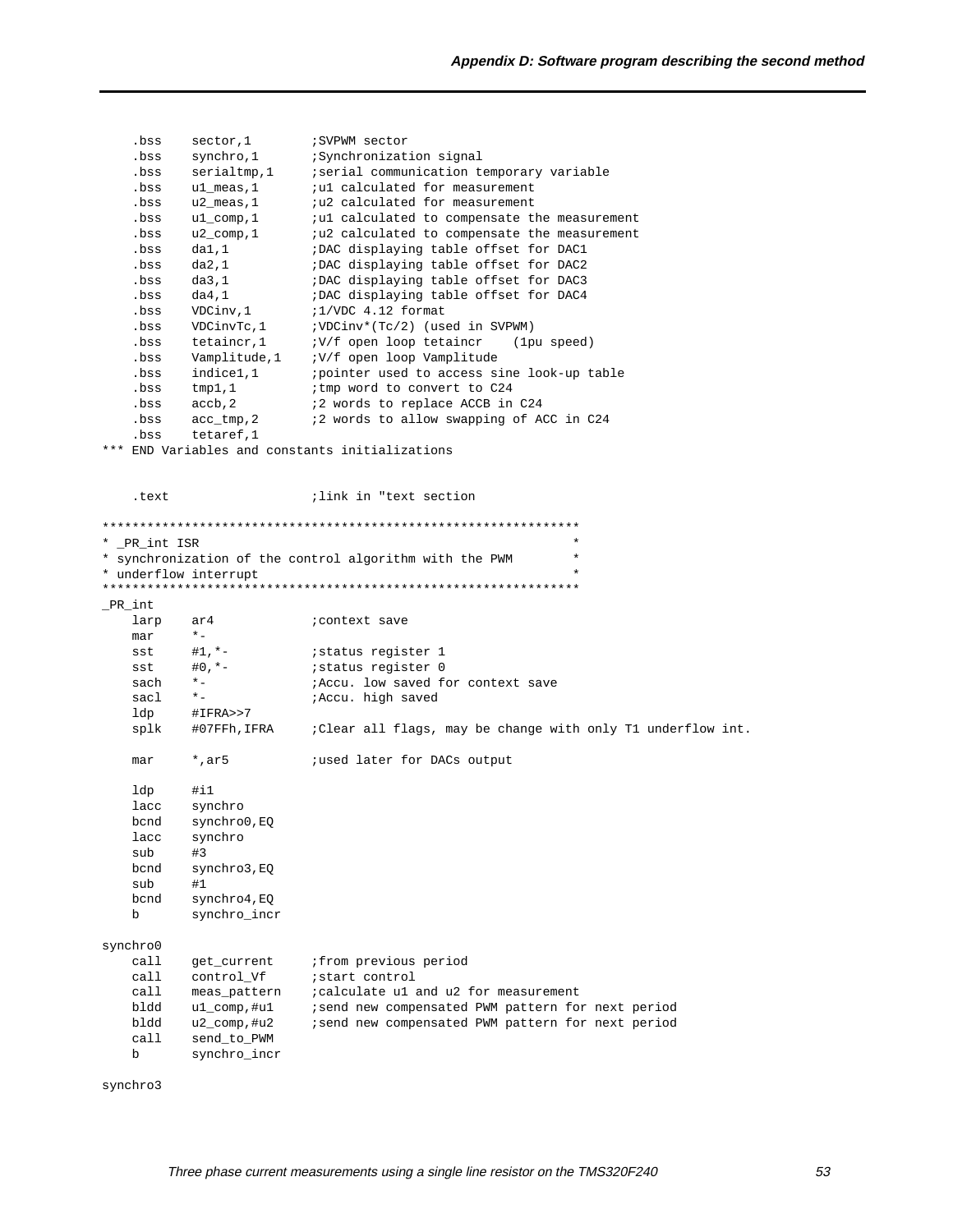|   | bldd<br>bldd<br>call | ul_meas,#ul<br>u2_meas,#u2<br>send_to_PWM | isend measurement PWM pattern for next period<br>isend measurement PWM pattern for next period |  |  |  |
|---|----------------------|-------------------------------------------|------------------------------------------------------------------------------------------------|--|--|--|
|   | b                    | synchro_incr                              |                                                                                                |  |  |  |
|   | synchro4             |                                           |                                                                                                |  |  |  |
|   | bldd                 | ul_comp,#ul                               | isend compensated PWM pattern for next period                                                  |  |  |  |
|   | bldd                 | u2_comp,#u2                               | isend compensated PWM pattern for next period                                                  |  |  |  |
|   | call                 | send_to_PWM                               |                                                                                                |  |  |  |
|   | ldp                  | $\sharp$ il                               |                                                                                                |  |  |  |
|   | zac                  |                                           | <i>i</i> one control every 5 PWM                                                               |  |  |  |
|   | sacl                 | synchro                                   |                                                                                                |  |  |  |
|   | b                    | context                                   |                                                                                                |  |  |  |
|   | synchro_incr         |                                           |                                                                                                |  |  |  |
|   | ldp                  | $\sharp$ il                               |                                                                                                |  |  |  |
|   | lacc                 | synchro, 9                                | ishift by 9 for better display                                                                 |  |  |  |
|   | sacl                 | synchrodisp                               | ;variable for visualization on DAC                                                             |  |  |  |
|   | lacc                 | synchro                                   |                                                                                                |  |  |  |
|   | add                  | #1                                        |                                                                                                |  |  |  |
|   | sacl                 | synchro                                   |                                                                                                |  |  |  |
|   |                      |                                           |                                                                                                |  |  |  |
|   | context              |                                           |                                                                                                |  |  |  |
|   | *** Context restore  |                                           |                                                                                                |  |  |  |
|   | larp                 | ar4                                       |                                                                                                |  |  |  |
|   | mar                  | $*$ +                                     |                                                                                                |  |  |  |
|   | lacl                 | $*$ +                                     | <i>iAccu.</i> restored for context restore                                                     |  |  |  |
|   | add                  | $*+$ , 16                                 |                                                                                                |  |  |  |
|   | lst                  | $#0, **$                                  |                                                                                                |  |  |  |
|   | lst                  | $#1, **$<br>*** End Context restore       |                                                                                                |  |  |  |
|   | clrc                 | INTM                                      |                                                                                                |  |  |  |
|   | ret                  |                                           |                                                                                                |  |  |  |
|   |                      |                                           |                                                                                                |  |  |  |
|   | *** END _PR_int ISR  |                                           |                                                                                                |  |  |  |
|   |                      |                                           |                                                                                                |  |  |  |
|   |                      |                                           |                                                                                                |  |  |  |
|   |                      | * Get the current from A/D                | $^\star$                                                                                       |  |  |  |
|   |                      | Input var: A/D FIFO                       | $^\star$                                                                                       |  |  |  |
| * |                      | Output var: i1, i2 the phase current      | $^\star$                                                                                       |  |  |  |
|   |                      |                                           | * Current Remote measurement - AD conversions<br>$^\star$<br>$\star$                           |  |  |  |
|   |                      |                                           | * N.B. we will have to take only 10 bit (LSB)                                                  |  |  |  |
|   | get_current          |                                           |                                                                                                |  |  |  |
|   | clrc                 | SXM                                       |                                                                                                |  |  |  |
|   | ldp                  | #DP_PF1                                   |                                                                                                |  |  |  |
|   | lacc                 | ADC_FIFO1, 10                             | $:10.6$ format                                                                                 |  |  |  |
|   | ldp                  | #i_remotel                                |                                                                                                |  |  |  |
|   | sach                 | i_remote1                                 | isampled current, f 4.12                                                                       |  |  |  |
|   | ldp                  | #DP_PF1                                   |                                                                                                |  |  |  |
|   | lacc                 | ADC_FIFO1,10                              | $:10.6$ format                                                                                 |  |  |  |
|   | ldp                  | #i_remotel                                |                                                                                                |  |  |  |
|   | sach                 | i_remote2                                 | isampled current, f 4.12                                                                       |  |  |  |
|   | SXM<br>setc          |                                           |                                                                                                |  |  |  |
|   |                      |                                           |                                                                                                |  |  |  |
|   | spm                  | 3                                         |                                                                                                |  |  |  |
|   | ldp                  | $\sharp$ il                               |                                                                                                |  |  |  |
|   | lacl                 | i_remote1                                 |                                                                                                |  |  |  |
|   | add                  | #00h                                      | ithen we subtract a DC offset (that should be                                                  |  |  |  |
|   |                      | zero, but it isn't<br>#3ffh               |                                                                                                |  |  |  |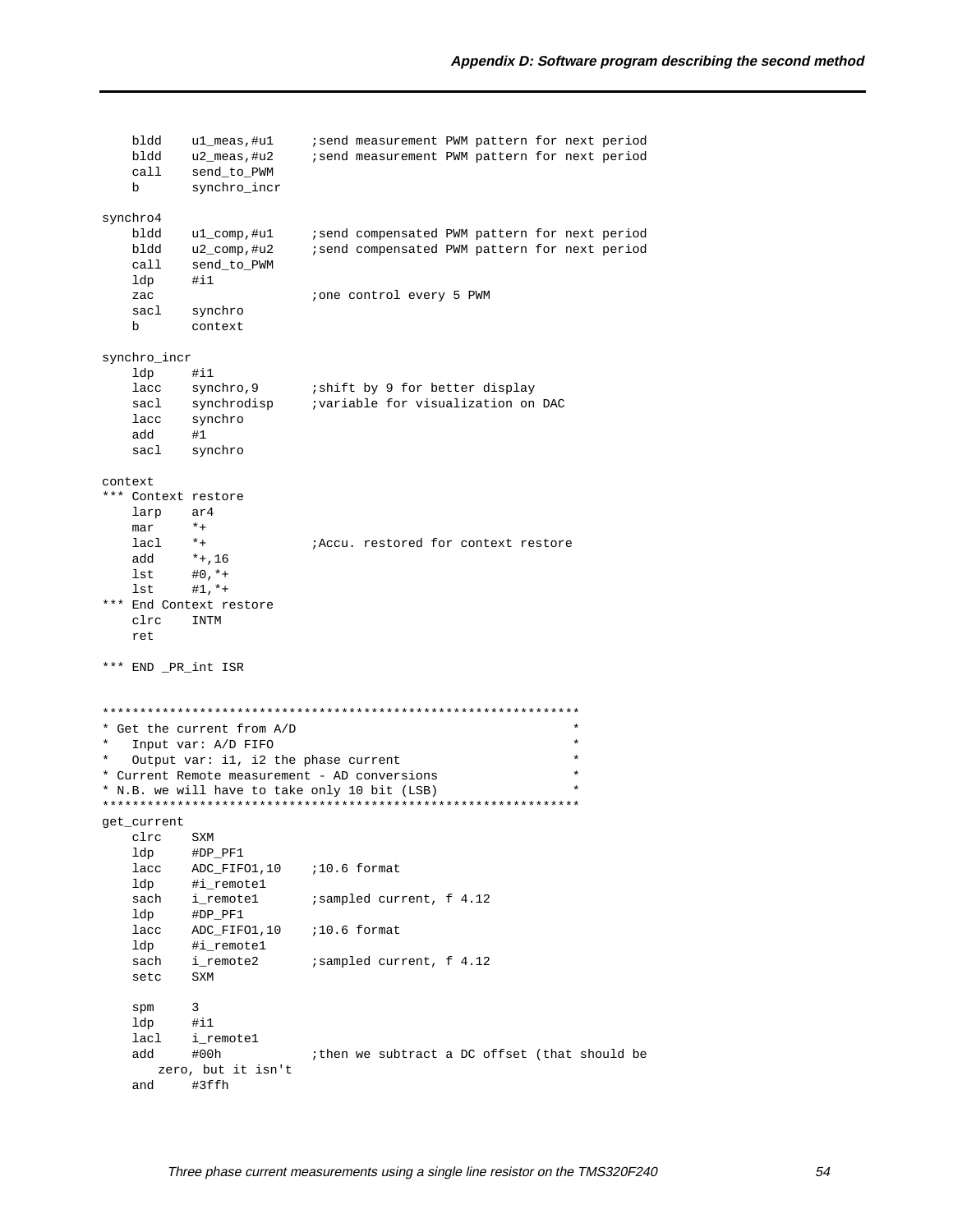| sub             | #512                           | ithen we have to subtract the offset (2.5V) to                                  |
|-----------------|--------------------------------|---------------------------------------------------------------------------------|
| have<br>current |                                | ipositive and negative values of the sampled                                    |
|                 |                                |                                                                                 |
| sacl            | tmp                            |                                                                                 |
| lt              | tmp                            |                                                                                 |
| mpy             | Kcurrent                       |                                                                                 |
| pac             |                                |                                                                                 |
| sfr             |                                |                                                                                 |
| sfr             |                                |                                                                                 |
| sacl            | i_remotel                      | isampled current f 4.12                                                         |
| lacl            | i_remote2                      |                                                                                 |
| add             | #00h                           | ithen we subtract a DC offset (that should be zero, but it isn't                |
| and             | #3ffh                          |                                                                                 |
| sub             | #512                           | ithen we have to subtract the offset (2.5V) to have                             |
|                 |                                | ipositive and negative values of the sampled current                            |
| sacl            | tmp                            |                                                                                 |
| lt              | tmp                            |                                                                                 |
| mpy             | Kcurrent                       |                                                                                 |
| pac             |                                |                                                                                 |
| sfr             |                                |                                                                                 |
| sfr             |                                |                                                                                 |
| neg             |                                | isecond current always negative with the convention                             |
| sacl            | i_remote2                      | ; sampled current f 4.12                                                        |
| spm             | 0                              |                                                                                 |
| add             | i_remotel                      |                                                                                 |
| neg             |                                |                                                                                 |
| sacl            | i_remote3                      | ithird current calculated                                                       |
|                 |                                |                                                                                 |
|                 | * Current Remote measurement - | $^\star$<br>$^\star$<br>* determination of current measured depending on sector |
|                 |                                |                                                                                 |
| lacc            | sector                         |                                                                                 |
| sub             | #3                             |                                                                                 |
| bcnd            | sector123, LEQ                 |                                                                                 |
| sub             | #3                             | isector 4,5 or 6                                                                |
| bcnd            | sector45, NEQ                  |                                                                                 |
| bldd            | i_remote3,#i1                  | isector 6                                                                       |
| bldd<br>b       | i_remote2,#i2                  |                                                                                 |
| sector45        | end_remote                     |                                                                                 |
| bldd            |                                |                                                                                 |
|                 | i_remote2,#i1                  | isector 4 or 5                                                                  |
| add             | #1                             |                                                                                 |
| bcnd<br>bldd    | sector4, NEQ<br>i_remotel,#i2  | isector 5                                                                       |
| b               | end_remote                     |                                                                                 |
| sector4         |                                |                                                                                 |
| bldd            | i_remote3,#i2                  | isector 4                                                                       |
| b               | end_remote                     |                                                                                 |
|                 |                                |                                                                                 |
| sector123       |                                |                                                                                 |
| add             | #2                             | $i$ sector $1,2$ or $3$                                                         |
| bcnd            | sector23, NEQ                  |                                                                                 |
| bldd            | i_remotel,#i2                  | <i>i</i> sector 1                                                               |
| bldd            | i_remote3,#i1                  |                                                                                 |
| b               | end_remote                     |                                                                                 |
| sector23        |                                |                                                                                 |
| bldd<br>sub     | i_remote1,#i1<br>#1            | isector 2 or 3                                                                  |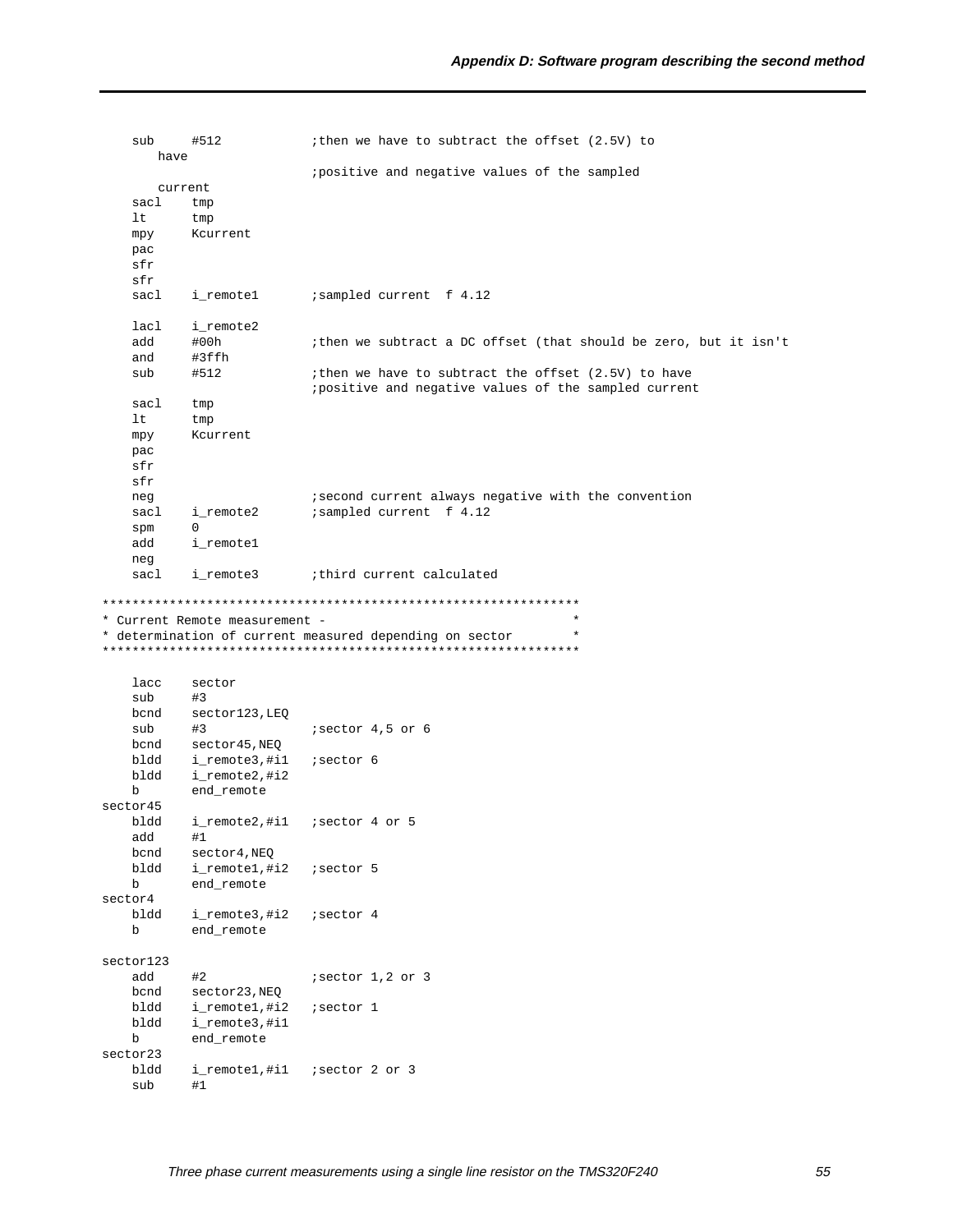bcnd sector3,NEQ bldd i\_remote2,#i2 ;sector 2 b end\_remote sector3 bldd i\_remote3,#i2 ; sector 3

end\_remote

ret

\*\*\* end function get\_current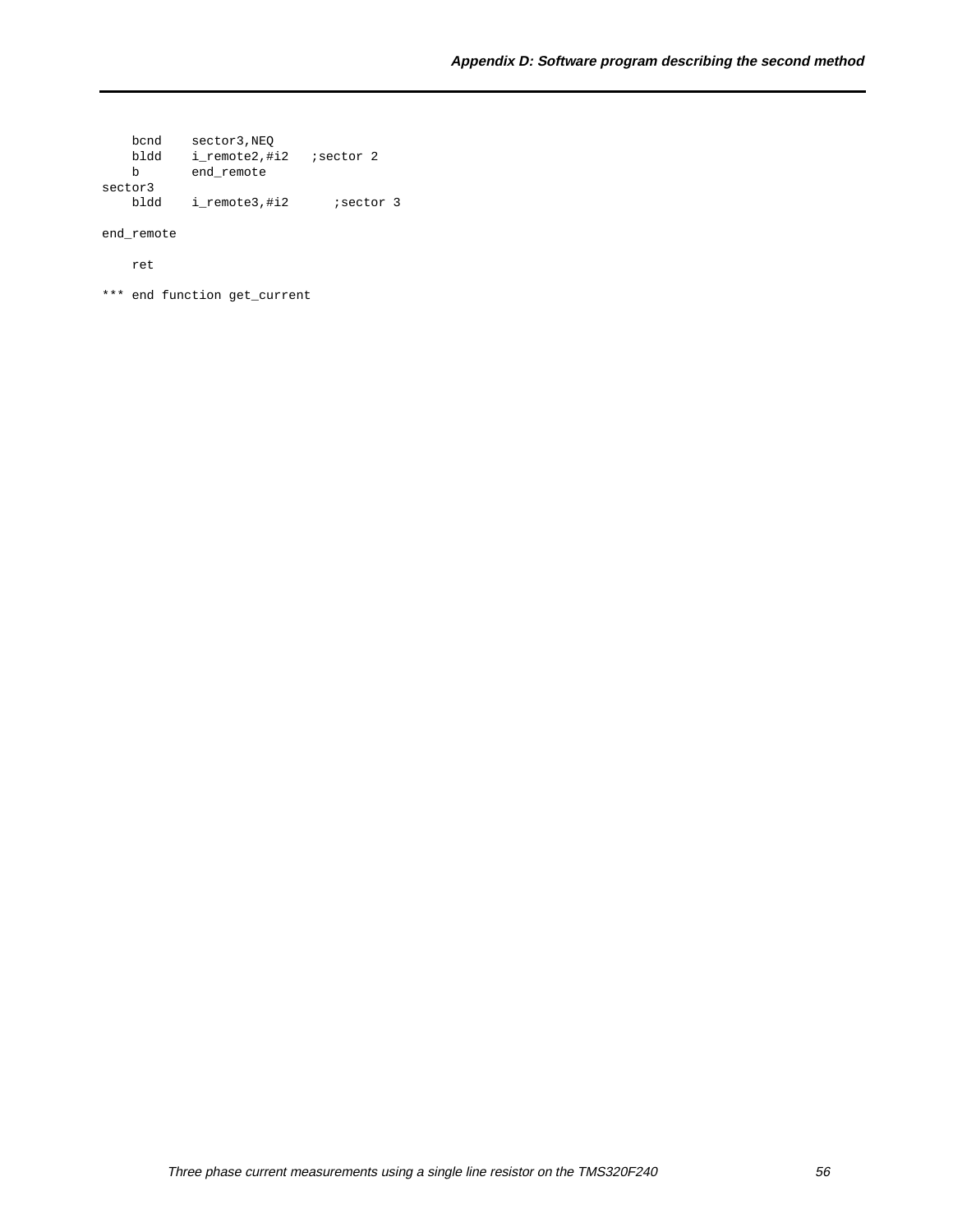| $^\star$      | * function control_Vf provides a Vf control<br>input: il, i2, speedr | $\star$<br>$^\star$                                                   |  |
|---------------|----------------------------------------------------------------------|-----------------------------------------------------------------------|--|
|               | output: u1, u2                                                       | $^\star$                                                              |  |
|               |                                                                      | * creating reference voltage for induction motor<br>$\star$           |  |
| control_Vf    |                                                                      |                                                                       |  |
| mar           | $^{\star}$ , AR5                                                     |                                                                       |  |
| ldp           | #i1                                                                  |                                                                       |  |
| lacc          | speedr                                                               |                                                                       |  |
| abs           |                                                                      |                                                                       |  |
| sacl          | Vamplitude                                                           |                                                                       |  |
| lt            | speedr                                                               |                                                                       |  |
| mpy           | #5beh                                                                | itetainc calculated for 5PWM                                          |  |
| pac           |                                                                      |                                                                       |  |
| sach          | tetaincr, 4                                                          |                                                                       |  |
| lacc          | tetaref                                                              |                                                                       |  |
| add           | tetaincr                                                             |                                                                       |  |
| sacl          | tetaref                                                              |                                                                       |  |
|               |                                                                      |                                                                       |  |
| rpt           | #3                                                                   |                                                                       |  |
| sfr           |                                                                      |                                                                       |  |
| sacl          | teta                                                                 |                                                                       |  |
| rpt           | #3                                                                   |                                                                       |  |
| sfr           |                                                                      |                                                                       |  |
| and           | #0ffh                                                                | inow ACC contains the pointer to access the table                     |  |
| sacl          | indicel                                                              | $\ddot{i}$                                                            |  |
| add           | #sintab                                                              | $\ddot{i}$                                                            |  |
| sacl          | tmp                                                                  | $\ddot{i}$                                                            |  |
| lar           | $ar5$ , tmp                                                          |                                                                       |  |
| nop           |                                                                      |                                                                       |  |
| nop           |                                                                      | $\ddot{i}$                                                            |  |
| mar           | *,ar5                                                                |                                                                       |  |
| lacl          | $\star$                                                              | $\ddot{i}$                                                            |  |
| nop           |                                                                      |                                                                       |  |
| sacl          | senol                                                                | inow we have sine value                                               |  |
|               |                                                                      |                                                                       |  |
| lacl          | indicel                                                              | <i>i</i> the same thing for cosine $cos(teta) = sin(teta+90^{\circ})$ |  |
| add           | #040h                                                                | :90 degrees = 40h elements of the table                               |  |
| and           | #0ffh                                                                | $\ddot{i}$                                                            |  |
| sacl          | indicel                                                              | iwe use the same pointer (we don't care)                              |  |
| bba           | #sintab                                                              | $\ddot{i}$                                                            |  |
| sacl          | tmp                                                                  | $\ddot{i}$                                                            |  |
| lar           | $ar5$ , tmp                                                          | $\ddot{ }$                                                            |  |
| lacc          | $\star$                                                              | $\ddot{i}$                                                            |  |
| sacl          | coseno                                                               | inow we have cosine value                                             |  |
| 1t            | coseno                                                               |                                                                       |  |
| mpy           | Vamplitude                                                           |                                                                       |  |
| pac           |                                                                      |                                                                       |  |
| sach          | Valfar, 4                                                            | format 4.12                                                           |  |
| lt            | senol                                                                |                                                                       |  |
|               |                                                                      |                                                                       |  |
| mpy           | Vamplitude                                                           |                                                                       |  |
| pac           |                                                                      |                                                                       |  |
| sach          | Vbetar, 4                                                            |                                                                       |  |
|               |                                                                      |                                                                       |  |
|               |                                                                      | $\star$<br>* Phase $1 (=a) 2 (=b) 3 (=c) Voltage calculation$         |  |
|               |                                                                      | * (alfa, beta) -> (a, b, c) axis transformation<br>$^\star$           |  |
|               |                                                                      | * modified exchanging alfa axis with beta axis<br>$\star$             |  |
|               | * for a correct sector calculation in SVPWM                          | $\star$                                                               |  |
| * Va = Vbetar |                                                                      | $\star$                                                               |  |
|               |                                                                      |                                                                       |  |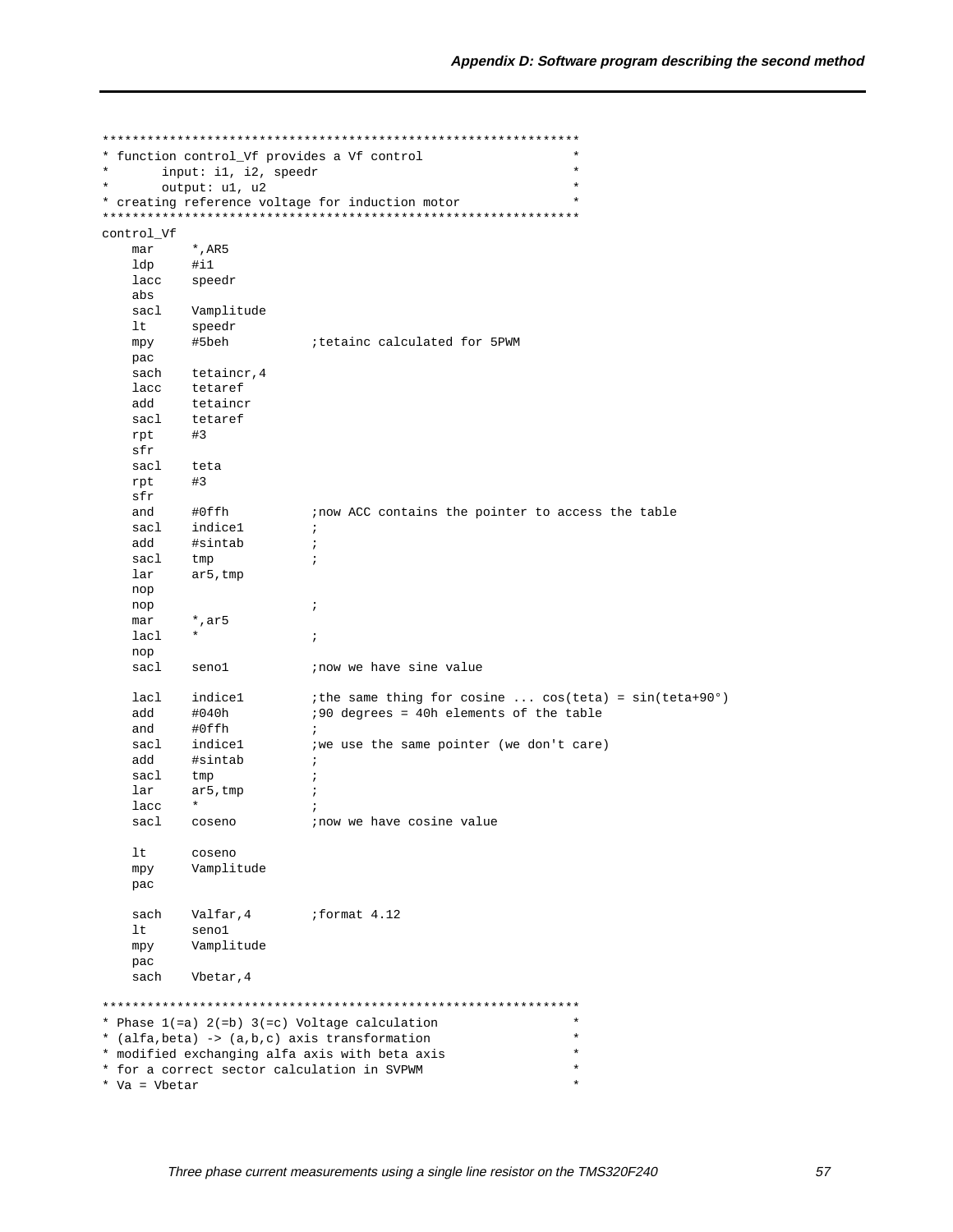```
* Vb = (-\text{Vbetar} + \text{sqrt}(3) * \text{Valfar}) / 2* Vc = (-\text{Vbetar} - \text{sqrt}(3) * \text{Valfar}) / 2\star;TREG0=Valfar<br>;PREG=Valfar*(SQRT(3)/2)
   ltValfar
        SORT32
   mpy
                     ; ACC=PREG
   pac
        sub
   sach Vb, 4
                     ACC=PREG
   pac
                     i ACC=-ACC
   neg
        Vbetar, 11 iACC-=Vbetar*2^11<br>Vc, 4 ishift by 12 to re
   sub
   sach
                      ishift by 12 to reformat
   lacl Vbetar <br>sacl Va <br>va=ACCL
*** END Phase 1(=a) 2(=b) 3(=c) Voltage calculation
* SPACE VECTOR Pulse Width Modulation
* (see SVPWM references)
ltVDCinvTc
        SQRT32
                     ; change to dma
   mpy
   pac
   sach tmp, 4
                     implement bsar 12 and sacl
   lt i
        tmp
   mpy
        Vbetar
   pac
   sach
        X, 4lacc
                     :ACC = Vbetar*K1
         Xaccb
   sach
   sacl
         accb+1;ACCB = Vbetar*K1
   sacl X,1
                     ;X=2*Vbetar*K1
        VDCinvTc
   1<sub>t</sub>splk #1800h, tmp
                     ; implement mpy #01800h
   mpytmp
   pac
   sach
         tmp, 4ishift by 12 to reformat
   lttmp
         Valfar
   mpy
   pac
   sach tmp, 4
                     ; reload ACC with Valfar*K2
   lacc tmp
   add
        accb+1hba
        accb, 16
   sacl Y
                     iY = K1 * Vbetar + K2 * Valfarsub
         tmp, 1sacl
         Z7Z = K1 * Vbetar - K2 * Valfar*** 60 degrees sector determination
   lacl
        #0sacl
        sector
  lacc Va
   bcnd Va_neg, LEQ : If Va<0 do not set bit 1 of sector
   lacc sector
                      \ddot{i}or
         #1sector
                     ; implement opl #1, sector
   sacl
Va_neg
   lacc
        Vb ;
                     iIf Vb<0 do not set bit 2 of sector
   bcnd Vb_neg, LEQ
   lacc sector
                     \cdot ;
   or#2iimplement opl #2, sector
   sacl sector
Vb_neg
```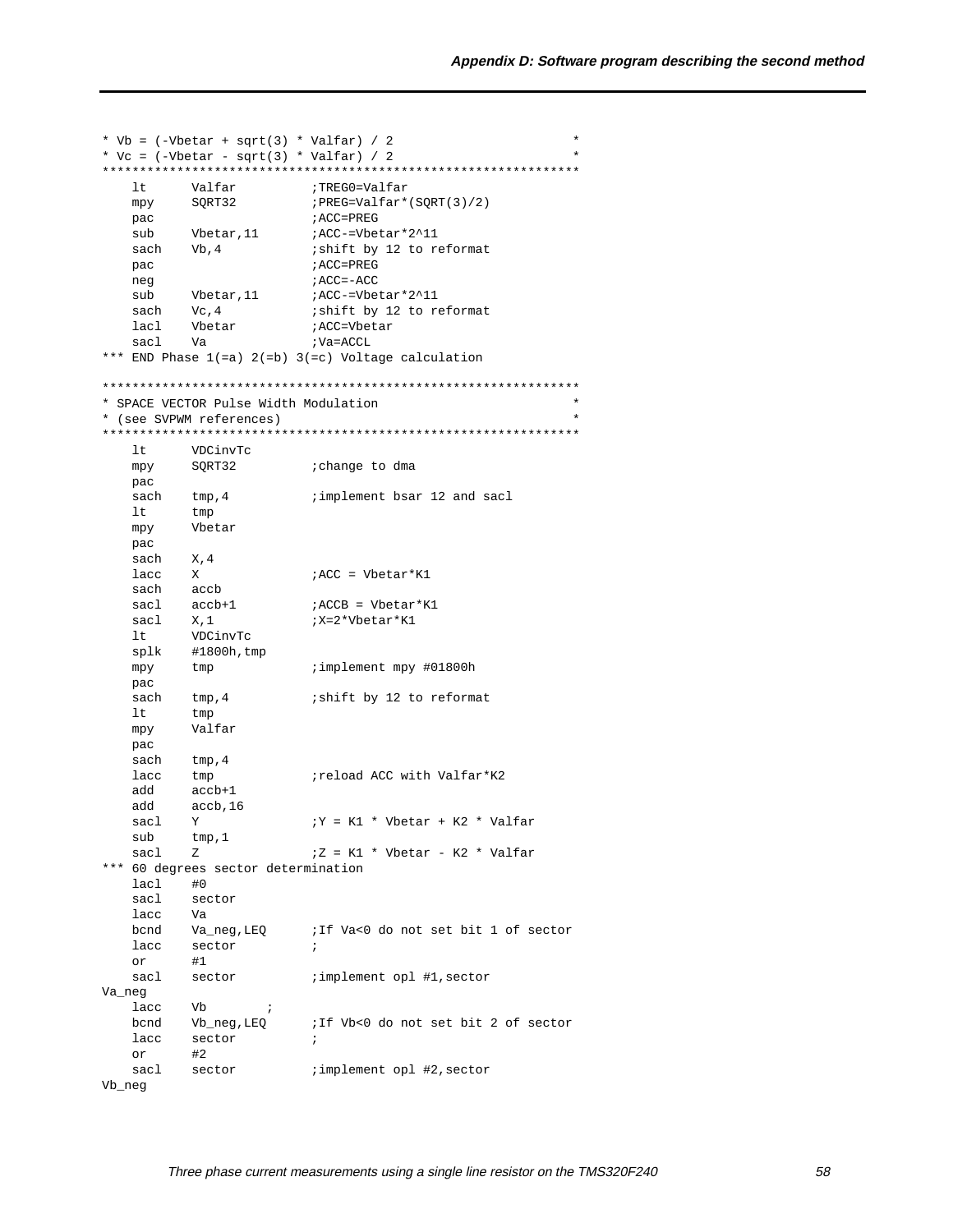lacc Vc bcnd Vc\_neg, LEQ ; If Vc<0 do not set bit 3 of sector lacc sector ; or #4 sacl sector : implement opl #4, sector Vc\_neg \*\*\* END 60 degrees sector determination \*\*\* T1 and T2 (= u1 and u2) calculation depending on the sector number lacl sector : (see SPACE VECTOR Modulation references for details) sub #1 bcnd no1,NEQ lacc Z sacl u1 lacc Y sacl u2 b u1u2out<br>lacl sector no1 lacl sub #2 bcnd no2,NEQ lacc Y sacl u1 lacc X neg sacl u2 b u1u2out no2 lacl sector sub #3 bcnd no3,NEQ lacc Z neg sacl u1 lacc X sacl u2<br>b u1u b u1u2out no3 lacl sector sub #4 bcnd no4,NEQ lacc X neg sacl u1 lacc Z sacl u2 b u1u2out<br>no4 lacl sector sector sub #5 bcnd no5,NEQ lacc X sacl u1 lacc Y neg sacl u2 b u1u2out no5 lacc Y neg sacl u1 lacc Z neg sacl u2 u1u2out

\*\*\* END u1 and u2 calculation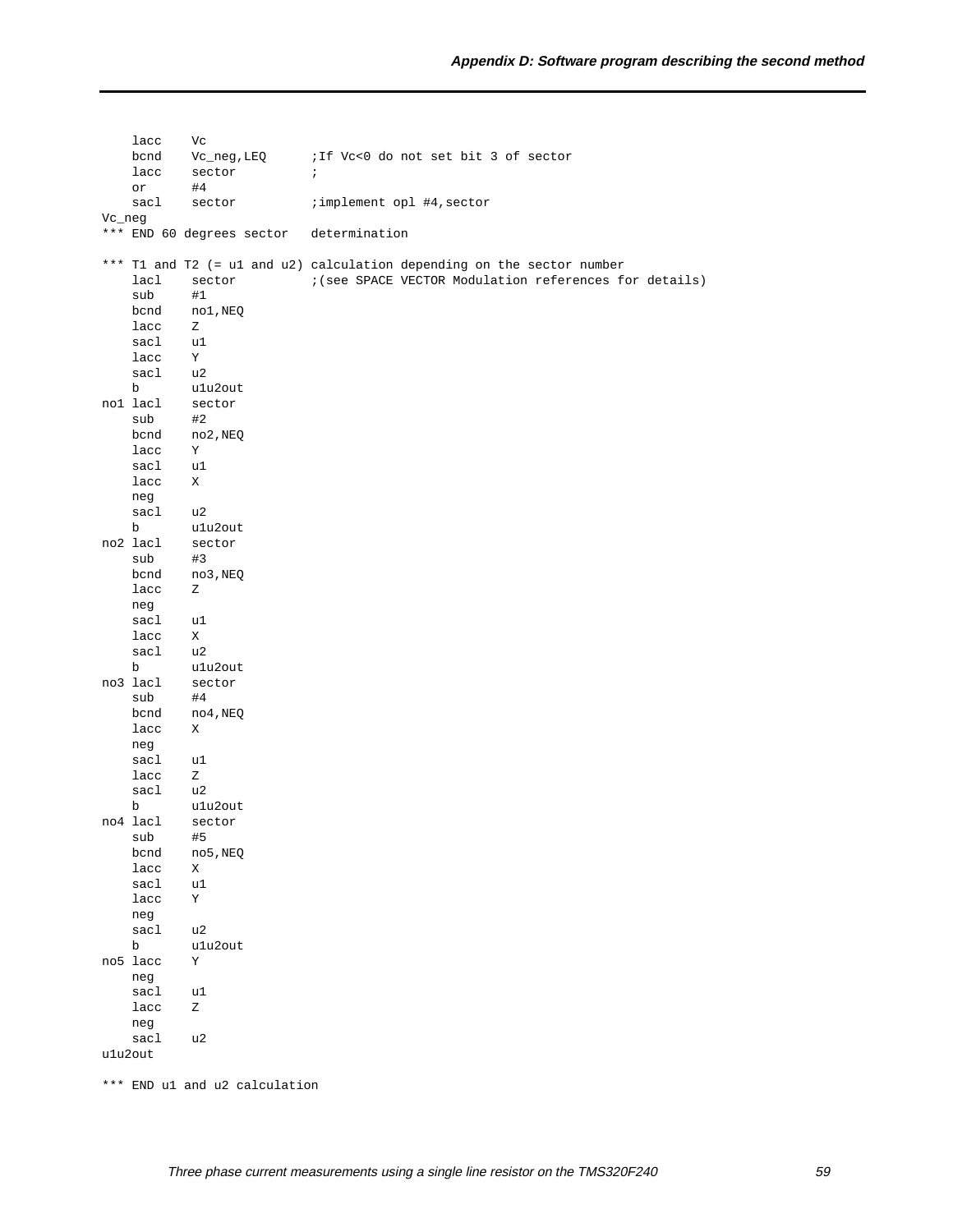```
ret.
*** END function control_Vf
* Function: meas_pattern
                                                  \star\starcalculate the measurement patterns
\star\starInput: u1, u2
\star\ddot{\phantom{0}}Output: ul_meas, u2_meas, ul_comp, u2_comp
meas_pattern:
   lacc
       u1iul and u2 minimum values must be Mingap
   sacl
         ul_meas
   sacl ul_comp
   sub
        Mingap
   bcnd ul_ok, GEQ :if ul>Mingap then ul_ok
   add
        u1,2
   sfr
   sfr
   sacl
        u1_comp
                     iul_comp =1/4(5*u1-Mingap)bcnd
        ul_me,GEQ
  splk
                     inegative values not accepted
        #0,u1_comp
u1 me
  lacl Mingap
   sacl ul_meas
ul\_oku2lacc
   sacl
        u2_meas
   sacl
         u2_comp
   sub
         Mingap
   bcnd u2_ok,GEQ
                     iif u2>Mingap then u2_ok
   add
        u2,2
   sfr
   sfr
       u2_comp
                     iu2_{comp} = 1/4(5*u2 - Mingap)sacl
  bcnd u2_me,GEQ
   splk #0,u2_comp
                     inegative values not accepted
u2_me
  lacl Mingap
   sacl
         u2_meas
u2_ok
  ret
*** END function meas_pattern
* Function: Saturate ul and u2,
                                                  \star\starSend them to PWM
                                                  \ddot{\phantom{0}}\starInput: u1, u2, da1, da2, da3, da4
* Output: none
                                                  \mathbf{r}* SPACE VECTOR Pulse Width Modulation
send_to_PWM:
   ldp
       \#il
        u1lacc
                      iif ul+u2>2*Mingap we have to saturate ul and u2
   add
         u2
                      \cdot:
   sacl tmp
                      \cdot:
        Mingap, 1
   add
                      \cdot#PWMPRD
   sub
   bcnd nosaturation, LT, EQ
*** ul and u2 saturation,
```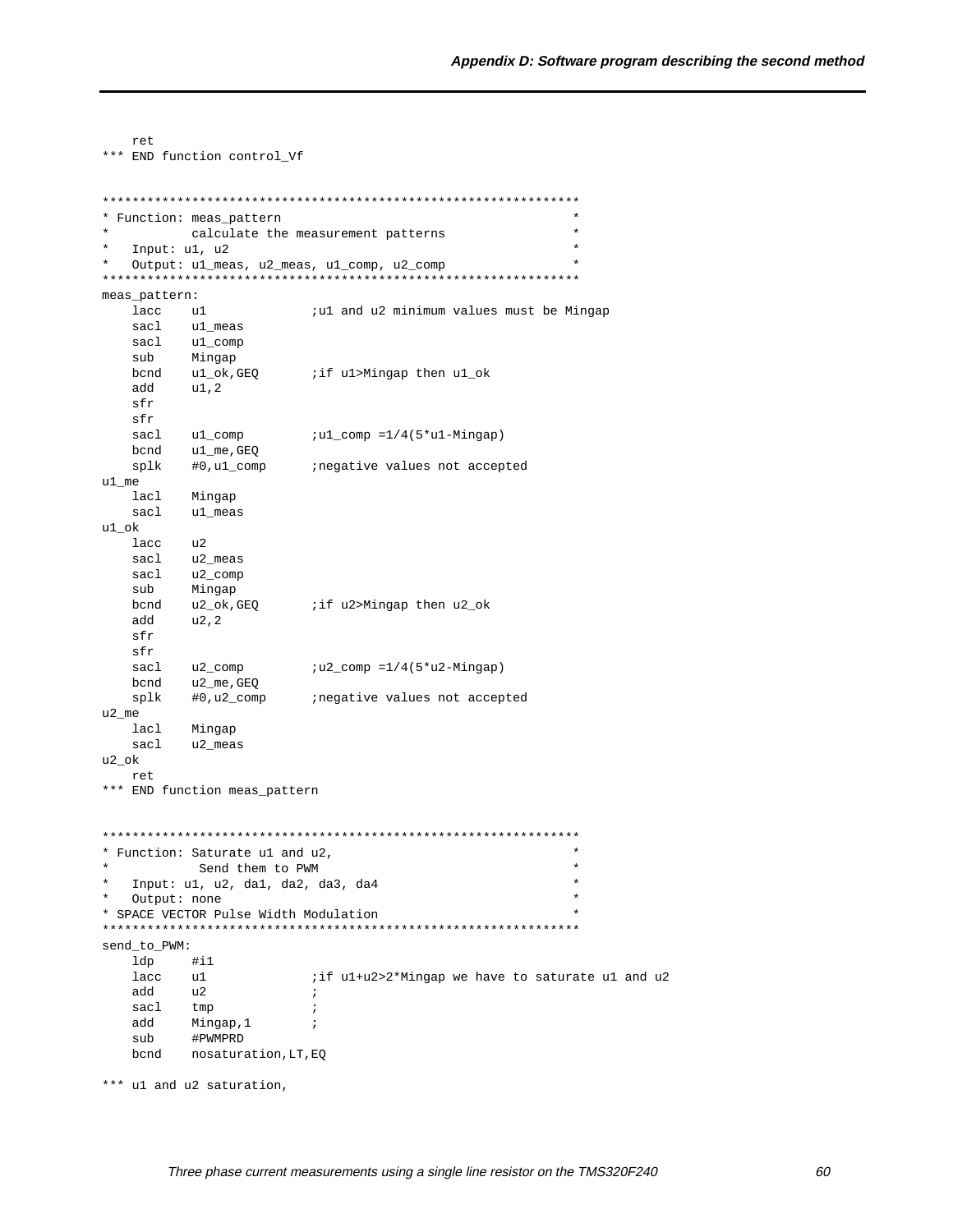lacc #PWMPRD,14 ;divide PERIOD-2MINGAP by (u1+u2) sub Mingap,15 sfl rpt #15 ; subc tmp ; sacl tmp ; lt tmp ;calculate saturate values of u1 and u2 mpy u1 ;u1 (saturated)=u1\*(PERIOD-2MINGAP/(u1+u2)) pac is a contract to the contract of the contract of the contract of the contract of the contract of the contract of the contract of the contract of the contract of the contract of the contract of the contract of the contr  $\begin{array}{ccc} \texttt{sach} & \texttt{u1,1} & \texttt{;} \end{array}$ mpy u2  $iu2$  (saturated)=u2\*(PERIOD-2MINGAP/(u1+u2)) pac is a contract of the contract of the contract of the contract of the contract of the contract of the contract of the contract of the contract of the contract of the contract of the contract of the contract of the contr sach u2,1 ; \*\*\* END u1 and u2 saturation nosaturation \*\*\* taon,tbon and tcon calculation  $\begin{tabular}{llll} lacc & \texttt{\#PWMPRD} & \texttt{\textit{ic}aculate the commutation instants } \texttt{taon, } \texttt{thon} \texttt{and } \texttt{tcon} \\ \texttt{sub} & \texttt{if the 3 PWM channels} \end{tabular}$ sub u1 ;of the 3 PWM channels<br>sub u2 ;taon=(PWMPRD-u1-u2)/2 sub u2 ;taon=(PWMPRD-u1-u2)/2  $sfr$ sacl taon ; add u1  $ibon = tan + u1$ sacl tbon ; add u2 *i*tcon=tbon+u2 sacl tcon ; \*\*\* END taon,tbon and tcon calculation \*\*\* ADC synchronization bldd tbon,#T1CMP bldd tbon,#T3CMP ;Event Manager synchronization for start ;of AD conversion \*\*\* End ADC synchronization \*\*\* sector switching lacl sector **idepending** on the sector number we have<br>  $\begin{array}{ccc}\n\text{sub} & \text{#1} \\
\text{min} & \text{#1}\n\end{array}$ sub #1  $\qquad$  ; to switch the calculated taon, tbon and tcon bcnd nosect1,NEQ ;to the correct PWM channel ;(see SPACE VECTOR Modulation references for details) bldd tbon, #CMPR1 ; sector 1 bldd taon,#CMPR2 bldd tcon,#CMPR3 b dacout nosect1 lacl sector sub #2 bcnd nosect2,NEQ bldd taon, #CMPR1 ; sector 2 bldd tcon,#CMPR2 ; bldd tbon,#CMPR3 ; b dacout nosect2 lacl sector<br>sub #3  $sub$ bcnd nosect3, NEQ<br>bldd taon, #CMPR1 taon, #CMPR1 ; sector 3 bldd tbon,#CMPR2 ; bldd tcon,#CMPR3 ; b dacout nosect3 lacl sector sub #4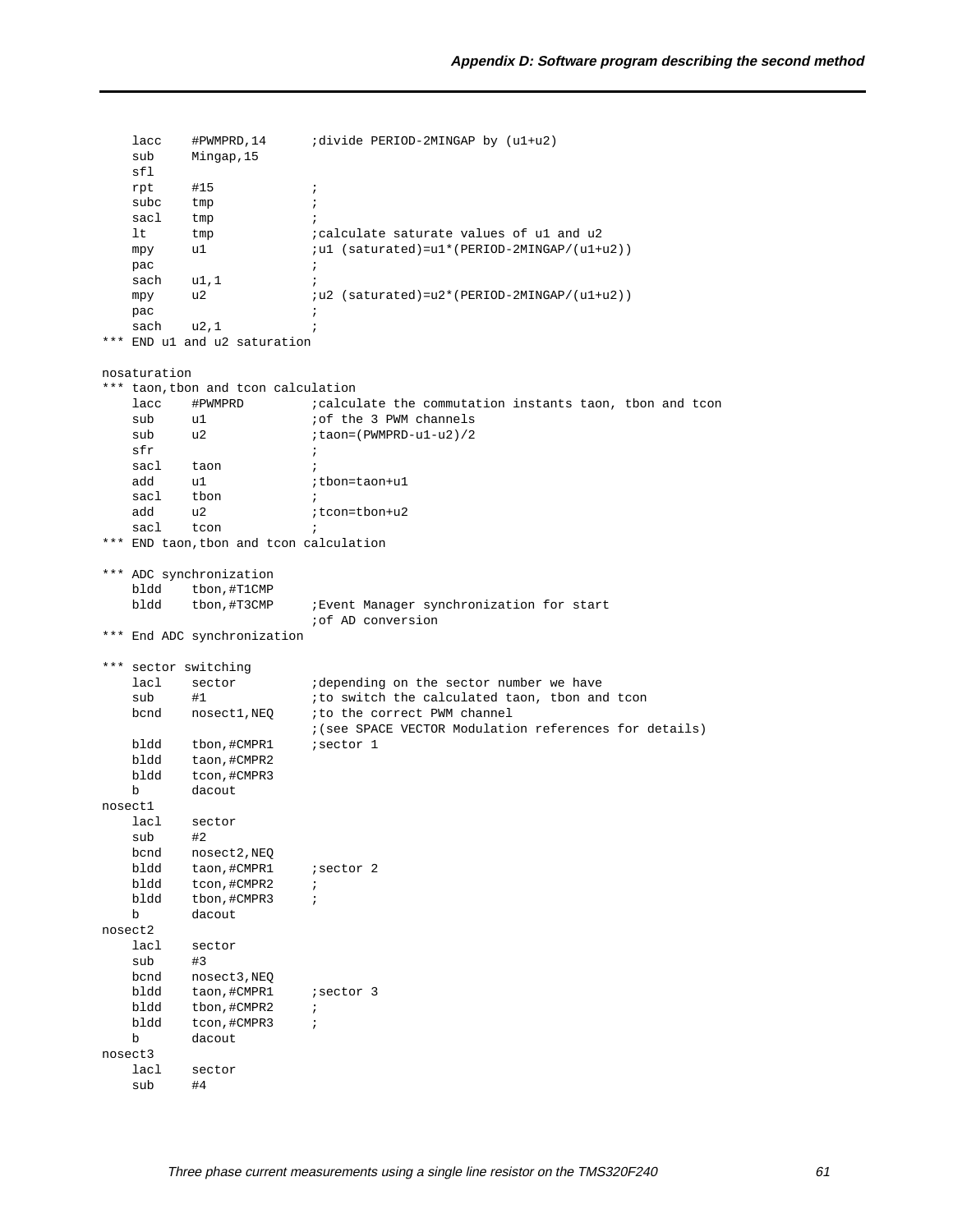|     | bcnd     | nosect4, NEO                        |                   |  |
|-----|----------|-------------------------------------|-------------------|--|
|     | bldd     | tcon,#CMPR1                         | ;sector 4         |  |
|     | bldd     | tbon,#CMPR2                         | $\ddot{i}$        |  |
|     | bldd     | taon,#CMPR3                         | $\ddot{i}$        |  |
|     | b        | dacout                              |                   |  |
|     | nosect4  |                                     |                   |  |
|     | lacl     | sector                              |                   |  |
|     | sub      | #5                                  |                   |  |
|     | bcnd     | nosect5, NEO                        |                   |  |
|     | bldd     | tcon,#CMPR1                         | <i>i</i> sector 5 |  |
|     | bldd     | taon,#CMPR2                         | $\ddot{i}$        |  |
|     | bldd     | tbon,#CMPR3                         | ÷                 |  |
|     | b        | dacout                              |                   |  |
|     | nosect5  |                                     |                   |  |
|     | bldd     | tbon,#CMPR1                         | isector 6         |  |
|     | bldd     | tcon,#CMPR2                         | $\ddot{i}$        |  |
|     | bldd     | taon,#CMPR3                         | ï                 |  |
| *** |          | END sector switching                |                   |  |
| *** | *<br>END | SPACE VECTOR Pulse Width Modulation |                   |  |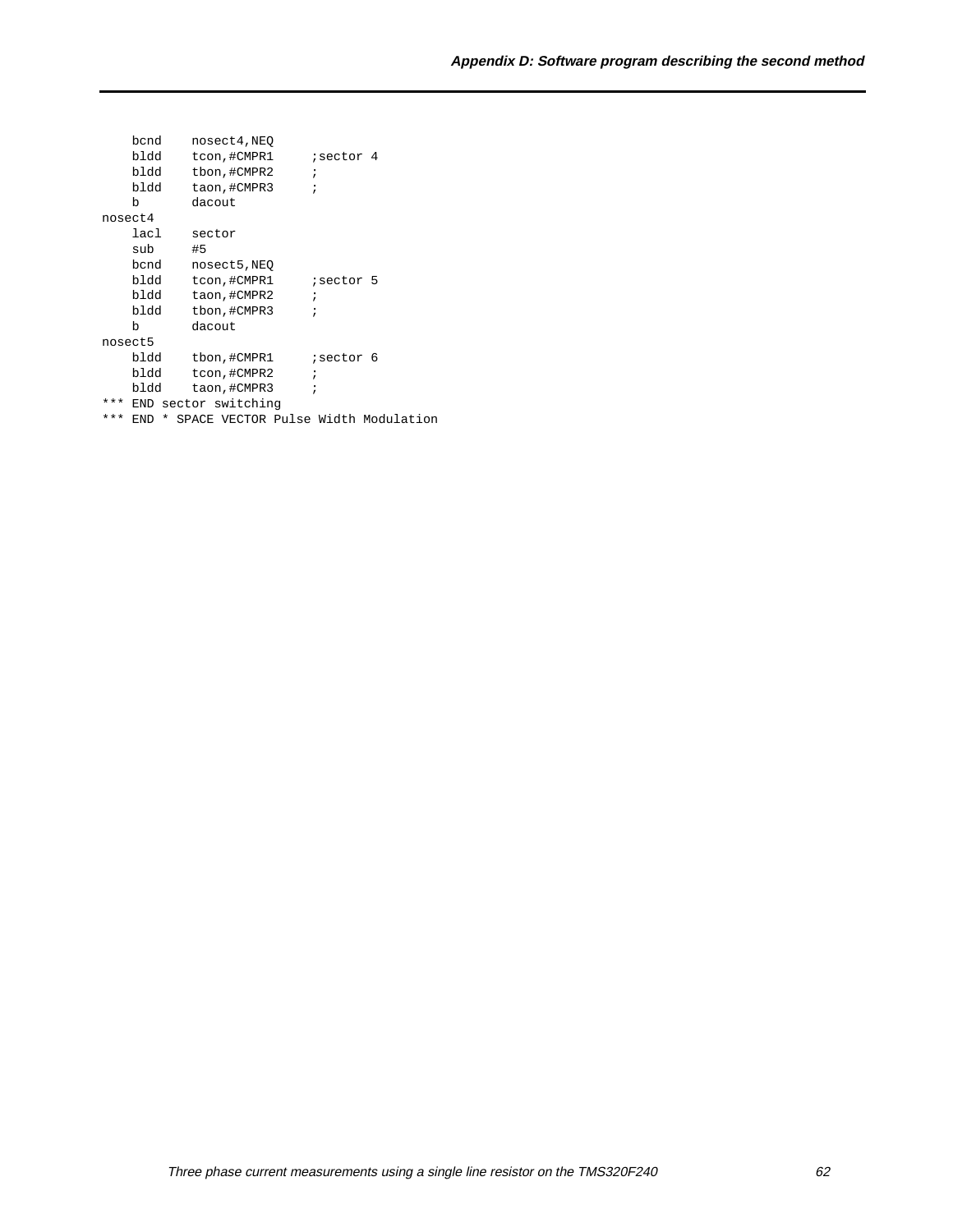dacout. \* DAC output of channels 'dal' and 'da2' \* Output on 12 bit Digital analog Converter \* 5V equivalent to FFFh iscale sector by 2^7 to have good displaying<br>ionly for display purposes lacc sector, 9 sacl sectordisp \*\*\* DAC out channel 'dal' iget the address of the first elements<br>iadd the selected output variable offset 'dal' sent by the terminal  $lacc$  #i1 add da1 daout sacl inow daout contains the address of the variable to send to DAC1 ar5,daout istore it in AR5  $lar$ lacc iindirect addressing, load the value to send out ithe following 3 instructions are required to adapt the numeric format to the DAC resolution sfr ion a 12 bit DAC, the number 2000h = 5 Volt  $sfr$  $i - 2000h$  is 0 Volt add #800h *i*0 is 2.5 Volt. daouttmp ito prepare the triggering of DAC1 buffer sacl daouttmp, DAC0\_VAL out \*\*\* END DAC out channel 'dal' \*\*\* DAC out channel 'da2'  $lacc$  #i1 iget the address of the first elements add  $da2$ iadd the selected output variable offset 'dal' sent by the terminal uaz<br>daout<br>ar5,daout ; now daout contains the address of the variable to send to DAC1 sacl istore it in AR5 lar  $lacc$  \* ; indirect addressing, load the value to send out ithe following 3 instructions are required to adapt the numeric format to the DAC resolution  $sfr$ iwe have 10 bit DAC, we want to have the number 2000h = 5 Volt sfr hha #800h  $\cdot$ : sacl daouttmp ito prepare the triggering of DAC1 buffer out daouttmp, DAC1\_VAL \*\*\* END DAC out channel 'da2' \*\*\* DAC out channel 'da3'  $\frac{1}{2}$  acc  $\frac{1}{2}$  iget the address of the first elements iadd the selected output variable offset 'dal' sent by the terminal add  $da3$ daout inow daout contains the address of the variable to send to DAC1 sacl ar5, daout istore it in AR5 lar lacc ; indirect addressing, load the value to send out ithe following 3 instructions are required to adapt the numeric format to the DAC resolution sfr we have 10 bit DAC, we want to have the number 2000h = 5 Volt  $CFr$ add #800h sacl daouttmp ito prepare the triggering of DAC1 buffer daouttmp, DAC2\_VAL out \*\*\* END DAC out channel 'da3' \*\*\* DAC out channel 'da4'  $lacc$  #i1 iget the address of the first elements add  $da4$ iadd the selected output variable offset 'dal' sent by the terminal inow daout contains the address of the variable to send to DAC1 sacl daout ar5, daout istore it in AR5 lar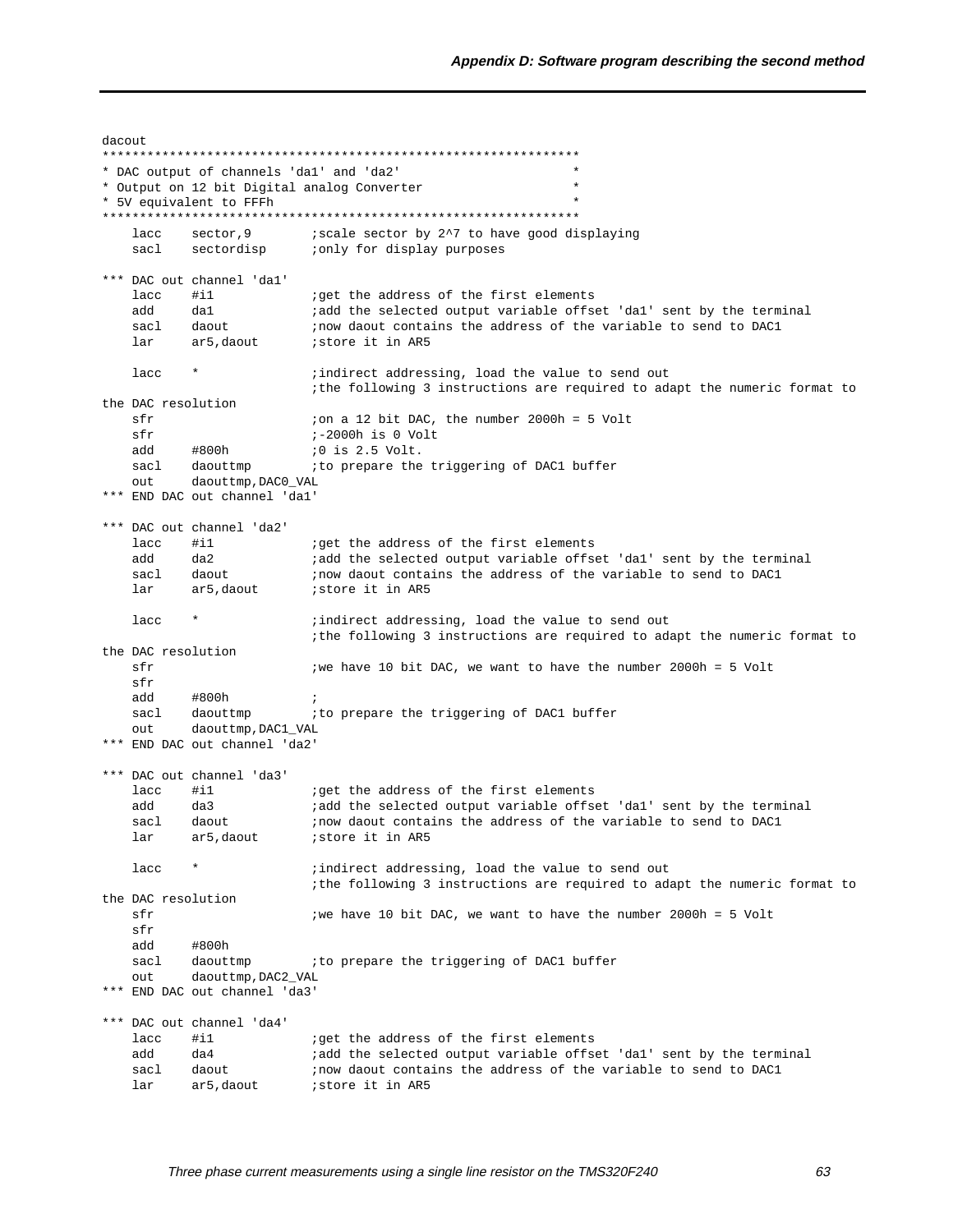```
lacc *; indirect addressing, load the value to send out
                    ithe following 3 instructions are required to adapt the numeric format to
the DAC resolution
  sfrwe have 10 bit DAC, we want to have the number 2000h = 5 Volt
  sfradd
        #800h
  sacl daouttmp
                   ito prepare the triggering of DAC1 buffer
        daouttmp, DAC3_VAL
  \bigcap_{i=1}^{n}*** END DAC out channel 'da4'
  OUT
        tmp, DAC_VAL
                   istart convertion
  ret
*** END function send_to_PWM
_c_int0:
* Board general settings
CNFclrc
        SXM
  setc
  c1rcXF* Function to disable the watchdog timer
ldp
        #DP_PF1
       #006Fh, WD_CNTL
  splk
       #05555h, WD_KEY
  splk
  splk#0AAAAh, WD_KEY
       #006Fh, WD_CNTL
  splk
* Function to initialise the Event Manager
                                              \star* GPTimer 1 => Full PWM
* Enable Timer 1==0 interrupt on INT2 and CAP1 on INT4
* Capture 1 reads tacho input
* All other pins are IO
; Set up SYSCLK and PLL for C24 EVM with 10MHz External Clk
  ldp
        #DP PF1
       #00000010b, CKCR0
  splk
                      ; PLL disabled
                       ; LPMO
                       ; ACLK enabled
                       ; SYSCLK 5MHz
  splk
        #10110001b, CKCR1
                       ; 10MHz clk in for ACLK
                       ; Do not divide PLL
                       ; PLL ratio x2
  splk
       #10000011b, CKCR0
                       ; PLL enabled
                       ; LPMO
                       ; ACLK enabled
                       ; SYSCLK 10MHz PLL x2
   ; Set up CLKOUT to be SYSCLK
  splk
        #40C0h, SYSCR
  ; Clear all reset variables
  lacc SYSSR
        #69FFh
  andsacl SYSSR
```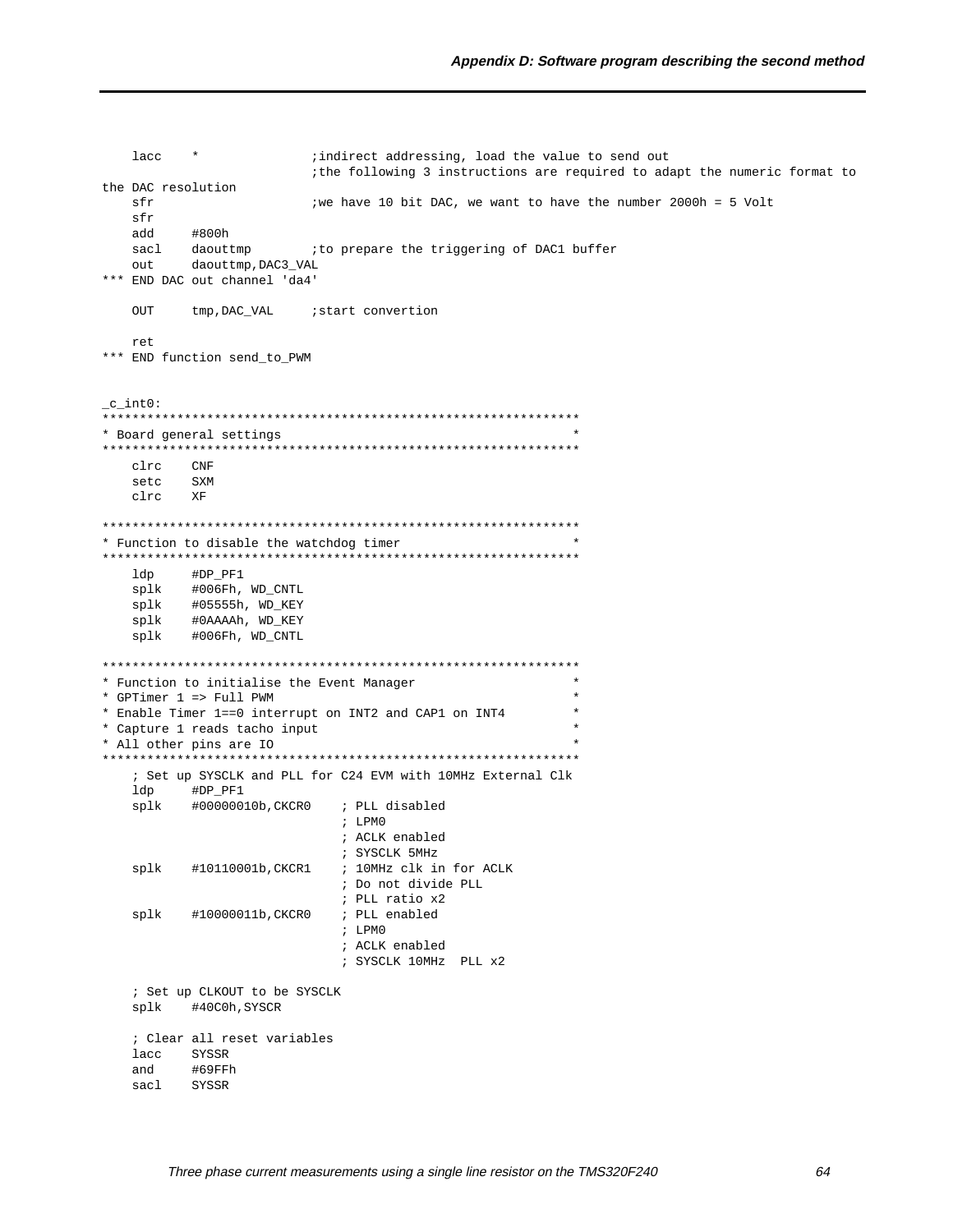```
 ; Set up zero wait states for external memory
   lacc #0004h
    sacl *
    out *,WSGR
    ; Clear All EV Registers
    zac
    ldp #DP_EV
    sacl GPTCON
    sacl T1CNT
    sacl T1CMP
    sacl T1PER
    sacl T1CON
    sacl T2CNT
    sacl T2CMP
    sacl T2PER
    sacl T2CON
    sacl T3CNT
   sacl T3CMP
    sacl T3PER
    sacl T3CON
    sacl COMCON
    sacl ACTR
    sacl SACTR
    sacl DBTCON
    sacl CMPR1
    sacl CMPR2
    sacl CMPR3
    sacl SCMPR1
   sacl SCMPR2
    sacl SCMPR3
    sacl CAPCON
    sacl CAPFIFO
    sacl FIFO1
    sacl FIFO2
    sacl FIFO3
    sacl FIFO4
*** T1 is time base for PWMs
*** T3 starts conversions, T3 + delay = T1
    ;Initialise PWM ; No software dead-band
    splk #666h,ACTR ; Bits 15-12 not used, no space vector
                       ; PWM compare actions
                       ; PWM6/PWM5 - Active Low/Active High
                       ; PWM4/PWM3 - Active Low/Active High
                       ; PWM2/PWM1 - Active Low/Active High
    splk #100,CMPR1
    splk #200,CMPR2
    splk #300,CMPR3
    splk #0207h,COMCON; FIRST enable PWM operation
                       ; Reload Full Compare when T1CNT=0
                       ; Disable Space Vector
                       ; Reload Full Compare Action when T1CNT=0
                       ; Enable Full Compare Outputs
                       ; Disable Simple Compare Outputs
                       ; Full Compare Units in PWM Mode
    splk #8207h,COMCON; THEN enable Compare operation
    splk #PWMPRD,T1PER; Set T1 period
    splk #PWMPRD/2,T1CMP; Set T1 compare
```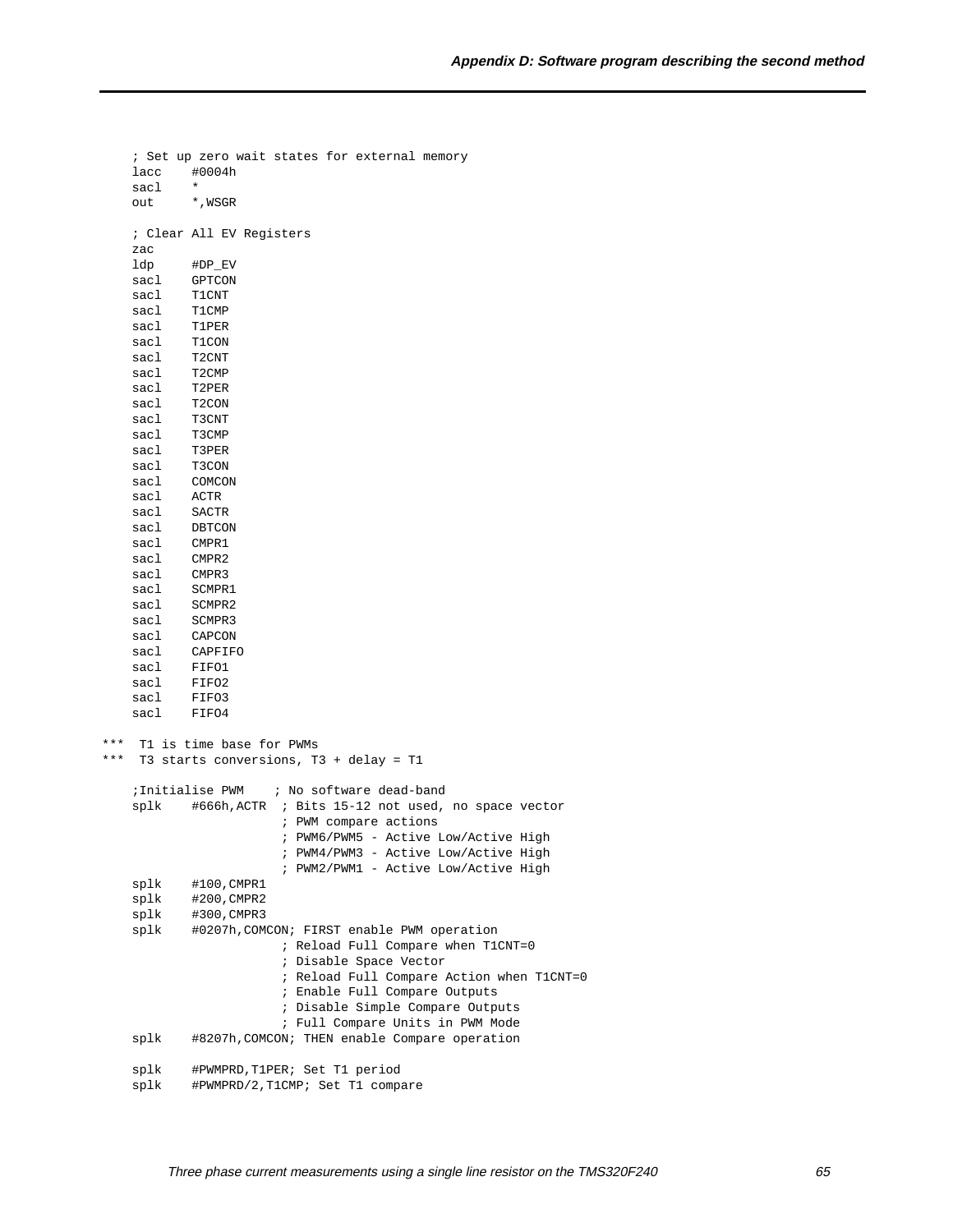ldp #delay bldd delay,#T1CNT; configure counter register LDP #DP\_EV

- splk #0A802h,T1CON; Ignore Emulation suspend
	- ; Cont Up/Down Mode
	- ; x/1 prescalar
	- ; Use own TENABLE
	- ; Disable Timer,enable later
	- ; Internal Clock Source
	- ; Reload Compare Register Immediately
	- ; Enable Timer Compare operation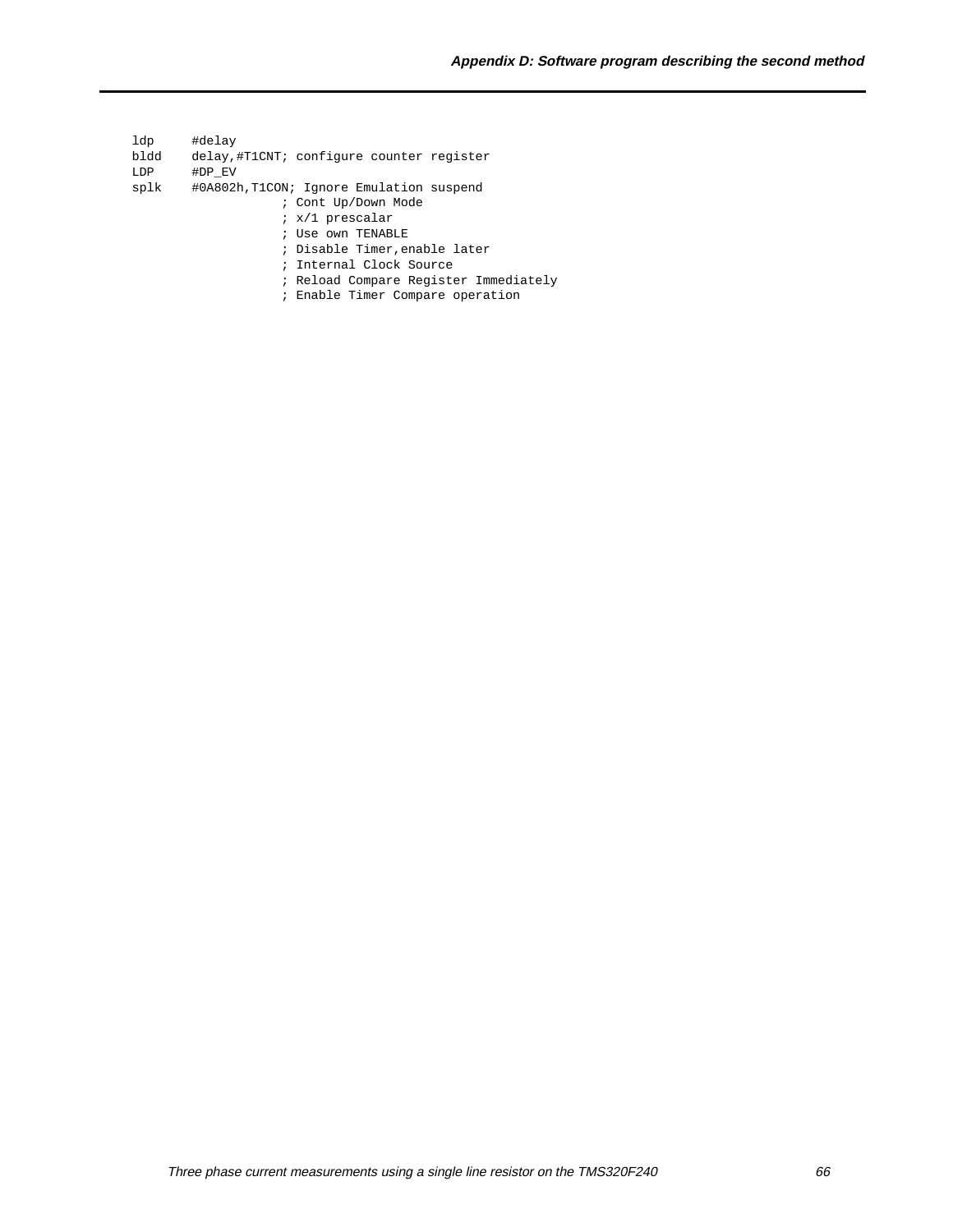```
* current remote measurement
* T3 starts the AD conversions
#DP\_EV1dnsplk #PWMPRD, T3PER : configure period register
  splk #PWMPRD/2, T3CMP ; Set T3 compare
  splk #0000, T3CNT
                  oontigure<br>; use TENABLE of T1CON<br>; bit 11-12: Start<br>; bit 11
  splk #0A882h, T3CON ; configure
      #1822h,GPTCON<br>#1860
  splk
                   ; bit 11-12: Start conversion on T3 compare match
  splk
       #1862h,GPTCON
                   ; bit 11-12: Start conversion on T3 compare match
                   ; Enable compare outputs
                   ; T1 and T3 are Active high
  ; Enable Timer 1 and Timer 3
  lacc T1CON
       #40h\alpha rsacl
       T1CON
* Part dedicated to the Hardware board used
* PWM Channel enable for Driver
* 74HC541 chip enable connected to IOPC3 of Digital i/o
; Configure IO\function MUXing of pins
  #280Fh, OPCRA : Ports A/B all IO except ADCs, T1PWM and T3PWM<br>#00F9h, OPCRB : Port C as non IO function except IOPC2&3<br>#0FF08h, PCDATDIR : bit IOPC3
  splk
  splk
  splk
*** END: PWM enable
* Initialize ar4 as the stack for context save
* space reserved: DARAM B2 60h-80h (page 0)
                                           \ddot{\phantom{1}}larar4,#79h
* A/D initialization
ldp
       #DP_PF1
  splk
      #1802h, ADC_CNTL1 ; ADC1
  splk #0403h, ADC_CNTL2 ; prescaler set for a 10MHz oscillator
                    ; disable conversion start by EV
  splk #1c02h, ADC_CNTL1 ; ADC1
*** END A/D initialization
* Variables initialization
#speedr
  ldp
      #500h
  lacc
  sacl
       speedr
  zac
  sacl
       synchro
  sacl
       tetaref
  sacl indice1
  sacl
       Va
  sacl
       Vb
  sacl
       V_{\rm C}splk #0,da1
               idefault il
```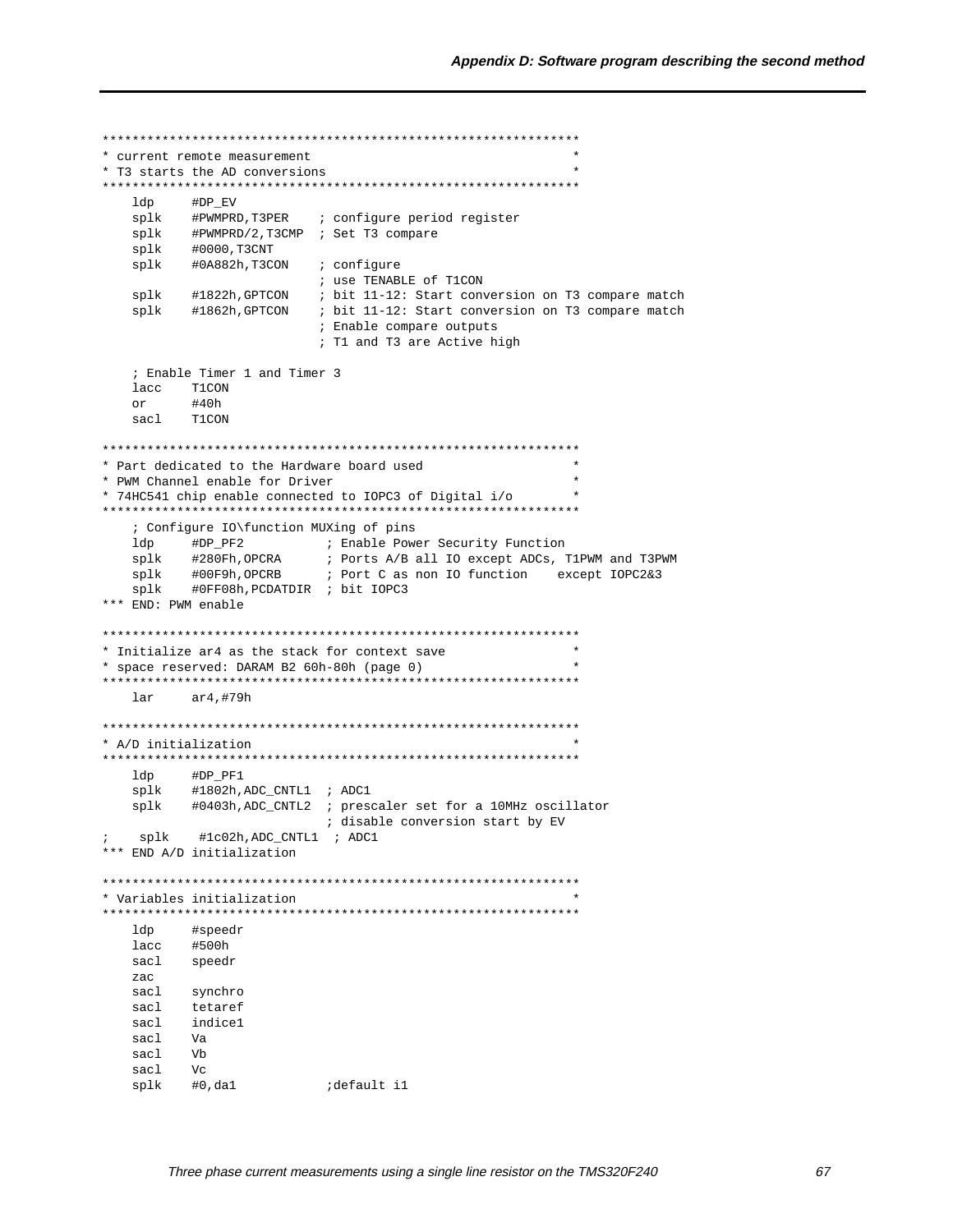```
splk
                  default Valfar
  splk
  splk
       #24,dal
                  default sector
  spm
       \capino shift after multiplication
  setc
      OVM
  setc SXM
                  isign extension
*** END Variables initialization
* VDC initialization
#1000h, VDC
                  ; The DC voltage is 310V
  splk
                  ; Vdc in 4.12 with a Vbase=310V
      #1000h, VDCinv ; 1/Vdc
  splk
  splk
      #380h, VDCinvTc : Tc/Vdc/2 or PWMPRD/VDC rescaled by 4.12
* Serial communication initialization
ldp
       #DP_PF1
      #00010111b, SCICCR ;one stop bit, no parity, 8bits
  splk
      splk
  splk #0000h, SCICTL2 ; disable SCI interrupts
  splk #0000h, SCIHBAUD iMSBsplk #0082h, SCILBAUD : LSB | 9600 Baud for sysclk 10MHz
      #0022h, SCIPC2 iI/O setting
  splk
       splk
* Enable Interrupts
; Clear EV IFR and IMR regs
  1dp \qquad \qquad \text{\#DP\_EV}#07FFh, IFRA
  splk
  {\tt splk}~~{\tt\#00FFh,IFRB}splk
      #000Fh, IFRC
  ; Enable T1 Underflow Int
  splk #0200h, IMRA
  splk
      #0000h, IMRB
  splk #0000h, IMRC
  ; Set IMR for INT2 and INT4 and clear any Flags
  ; INT2 (PWM interrupt) is used for motor control synchronization
    ; INT4 () is used for capture 3
  ldp
       #0hlacc #0FFh
  sacl
      IFR
  lacc #0000010b
  sacl IMR
                  iset the right control variable page
  ldp
      \#i1clrc
      INTM
                  ienable all interrupts, now we may serve
                  interrupts
*** END Enable Interrupts
* Virtual Menu
menu
```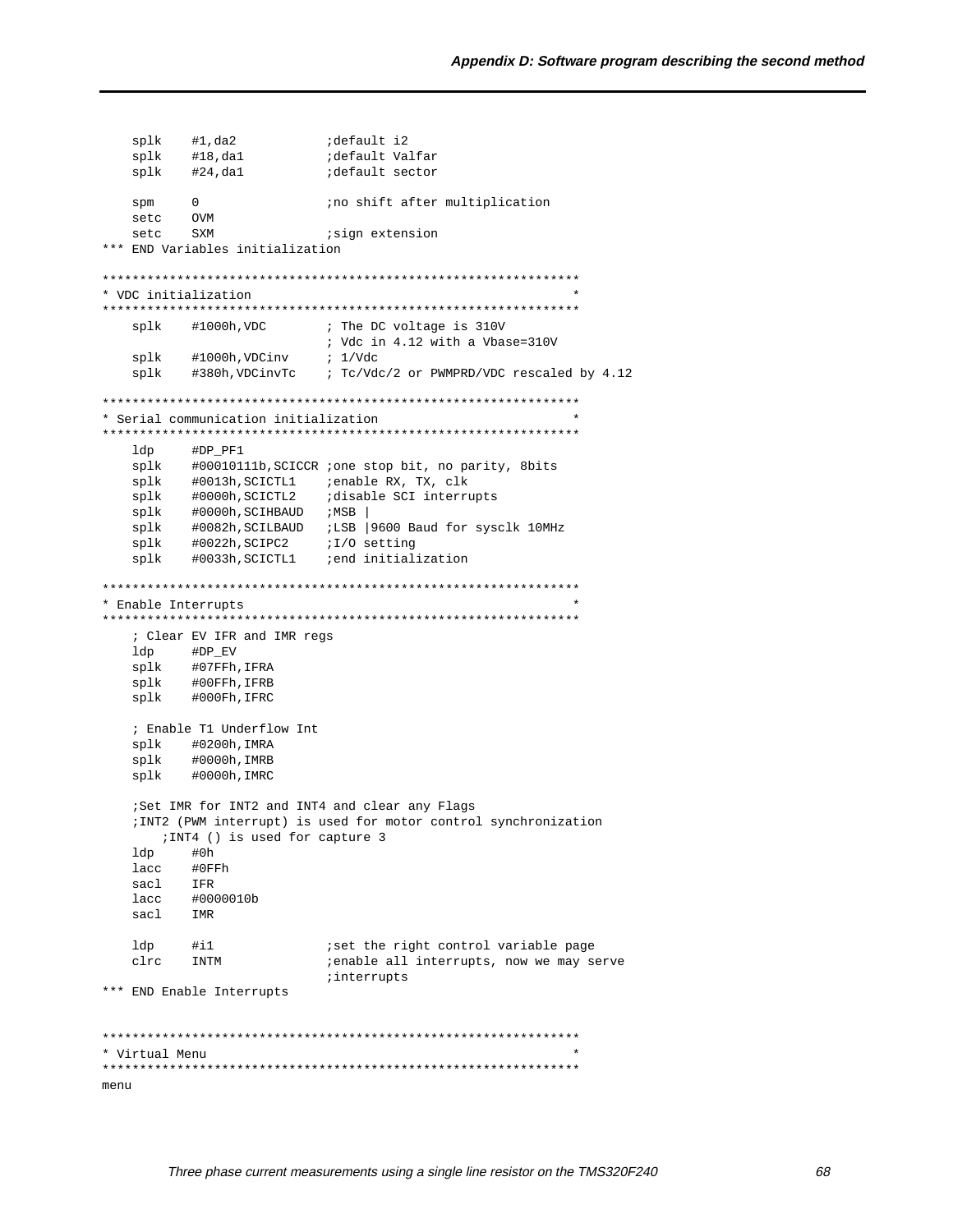$circ$  XF idefault mode (will be saved as context)  $1dp \qquad \text{\tt \#DP\_PF1}$ SCIRXST, BIT6  $\qquad$  is there any character available ?<br>menu ntc  $\qquad$  if not repeat the cycle (polling) bit bcnd menu.ntc if not repeat the cycle (polling)  $lacc$   $SCIRYRIIF$ #0ffh ionly 8 bits !!! and if yes, get it and store it in option ldp #option sacl option inow in option we have the option number of the virtual menu is it option 1 ? sub  $#031h$ bcnd notone, neq if not branch to notone \*\*\*\*\*\*\*\*\*\*\*\*\*\*\*\*\*\*\*\*\*\*\*\*\*\*\*\*\* \* Option 1): Speed reference \*\*\*\*\*\*\*\*\*\*\*\*\*\*\*\*\*\*\*\*\*\*\*\*\*\*\*\*\* navail11 ldp #DP\_PF1 bit. bcnd lacc SCIRXBUF and #0FFh itake the 8 LSB #serialtmp ldp sacl serialtmp iif yes, get it and store it in serialtmp navail12 ldp #DP\_PF1 bit SCIRXST, BIT6 :8 MSB available ?<br>bond navaill2, ntc :if not repeat the cycle (polling)<br>lace SCIPYBIUE 8 :load ACC the upper byte lacc SCIRXBUF, 8 ; load ACC the upper byte ldp #serialtmp serialtmp ;add ACC with lower byte add auu<br>sacl speedr istore it b b menu ireturn to the main polling cycle \*\*\* END Option 1): speed reference notone option lacc sub #032h iis it option 2 ? if not branch to nottwo nottwo,neq bcnd \*\*\*\*\*\*\*\*\*\*\*\*\*\*\*\*\*\*\*\*\*\*\*\*\*\*\*\*\* \* Option 2): DAC update \*\*\*\*\*\*\*\*\*\*\*\*\*\*\*\*\*\*\*\*\*\*\*\*\*\*\*\*\* navail21  $1dp \qquad \text{\#DP\_PF1}$ bit SCIRXST, BIT6 : is there any character available (8 LSB)?<br>bond navail21, ntc : if not repeat the cycle (polling) lacc SCIRXBUF and #0FFh ;take the 8 LSB ldp #da1 sacl iif yes, get it and store it in dal  $da1$ navail22 #DP\_PF1 ldp SCIRXST, BIT6 <br>navail22, ntc if not repeat the cycle (polling) bit bcnd lacc SCIRXBUF and #OFFh itake the 8 LSB  $1dn$ #da1 sacl da2 if yes, get it and store it in da2 navail23 ldp #DP\_PF1 bit SCIRXST, BIT6 : is there any character available (8 LSB)?<br>bcnd navail23, ntc : if not repeat the cycle (polling)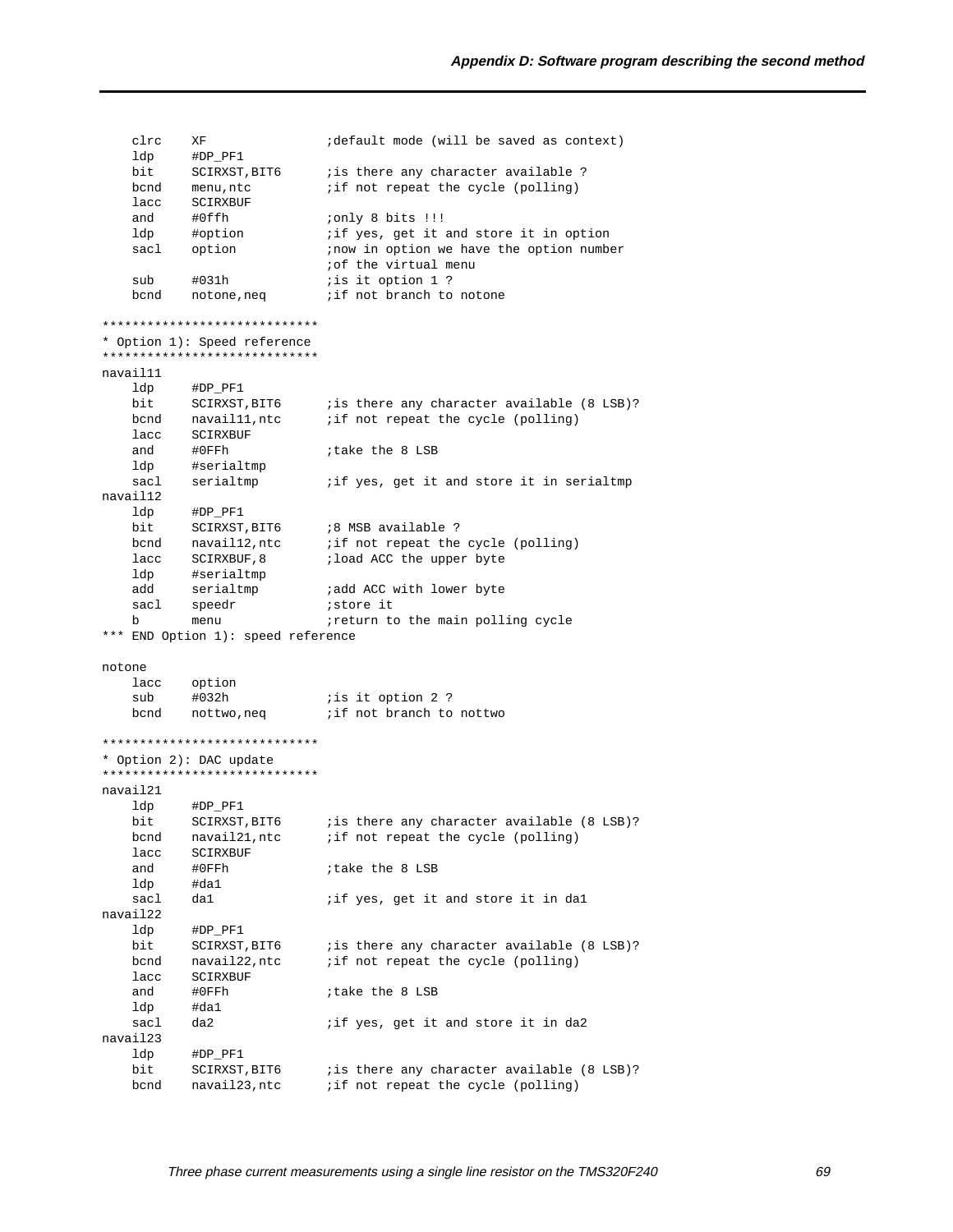lacc SCIRXBUF and #0FFh ;take the 8 LSB ldp #da1<br>sacl da3 da3 **i** if yes, get it and store it in da3 navail24 ldp #DP\_PF1 bit SCIRXST, BIT6 ; is there any character available (8 LSB)? bcnd navail24, ntc *i* if not repeat the cycle (polling) lacc SCIRXBUF<br>and #0FFh and #0FFh ;take the 8 LSB ldp #da1<br>sacl da4 iif yes, get it and store it in da4 b menu *ireturn* to the main polling cycle \*\*\* END Option 2): DAC update nottwo lacc option<br>sub #033h sub #033h *is* it option 2 ? bcnd notthree, neq *i* if not branch to nottwo \*\*\*\*\*\*\*\*\*\*\*\*\*\*\*\*\*\*\*\*\*\*\*\*\*\*\*\*\* \* Option 3): delay \*\*\*\*\*\*\*\*\*\*\*\*\*\*\*\*\*\*\*\*\*\*\*\*\*\*\*\*\* navail31 ldp #DP\_PF1 bit SCIRXST, BIT6 ; is there any character available (8 LSB)? bcnd navail31,ntc ;if not repeat the cycle (polling) lacc SCIRXBUF and #0FFh ;take the 8 LSB ldp #serialtmp<br>sacl serialtmp iif yes, get it and store it in serialtmp navail32 ldp #DP\_PF1 bit SCIRXST, BIT6 :8 MSB available ? bcnd navail32,ntc ;if not repeat the cycle (polling) lacc SCIRXBUF, 8 ; load ACC the upper byte lace <br>ldp #serialtmp<br>add serialtmp iadd ACC with lower byte<br>istore it sacl delay b menu *ireturn* to the main polling cycle \*\*\* END Option 3): delay notthree lacc option sub #034h ;is it option 2 ? bcnd notfour, neq *i* if not branch to nottwo \*\*\*\*\*\*\*\*\*\*\*\*\*\*\*\*\*\*\*\*\*\*\*\*\*\*\*\*\* \* Option 4): Mingap \*\*\*\*\*\*\*\*\*\*\*\*\*\*\*\*\*\*\*\*\*\*\*\*\*\*\*\*\* navail41 ldp #DP\_PF1 bit SCIRXST, BIT6 ; is there any character available (8 LSB)? bcnd navail41,ntc ;if not repeat the cycle (polling) lacc SCIRXBUF and #0FFh ;take the 8 LSB ldp #serialtmp sacl serialtmp *i* if yes, get it and store it in serialtmp navail42 ldp #DP\_PF1 bit SCIRXST, BIT6 :8 MSB available ? bcnd navail42, ntc *i* if not repeat the cycle (polling)